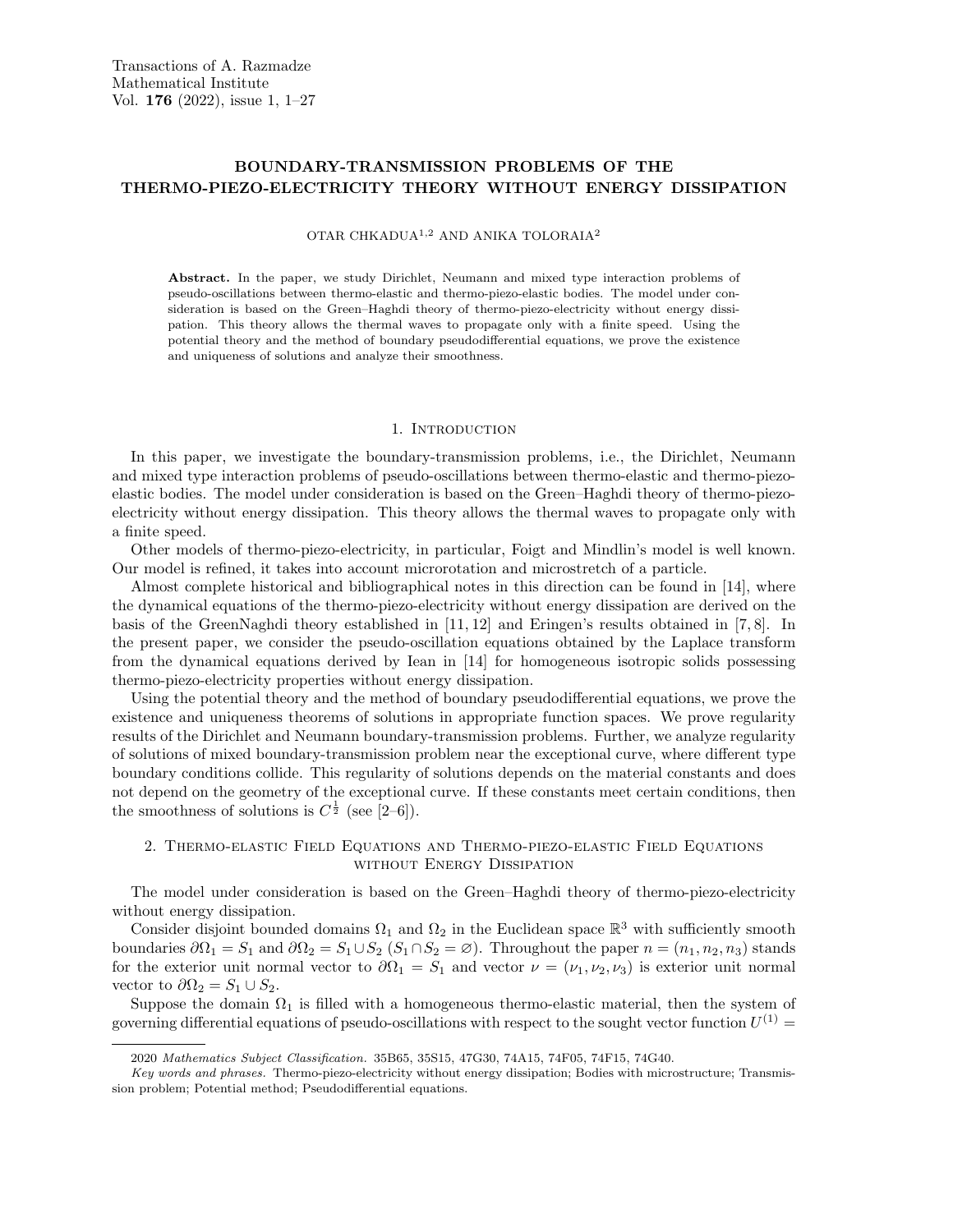

Figure 1. Composed body Figure 1. Composed body

 $(1)$ ,  $(1)$ ,  $(1)$  $(h^{(1)})^{\top}$ , where  $u^{(1)} = (u_1^{(1)}, u_2^{(1)})$  $\pm$  following form (see [15]):  $(u^{(1)}, \vartheta^{(1)})^{\top}$ , where  $u^{(1)} = (u_1^{(1)}, u_2^{(1)}, u_3^{(1)})^{\top}$  is the displacement vector and  $\vartheta^{(1)}$  is the temperature, has the following form (see [15]):

$$
(\mu^{(1)} + \varkappa^{(1)})\Delta u^{(1)} + (\lambda^{(1)} + \mu^{(1)}) \operatorname{grad} \operatorname{div} u^{(1)} - \tau^2 \rho_1 u^{(1)} - \tau \beta_0^{(1)} \operatorname{grad} \vartheta^{(1)} = (F_1^{(1)}, F_2^{(1)}, F_3^{(1)})^\top, (2.1)
$$

$$
k^{(1)} \Delta \vartheta^{(1)} - \tau^2 a^{(1)} \vartheta^{(1)} - \tau \beta_0^{(1)} \operatorname{div} u^{(1)} = F_4^{(1)},
$$
\n(2.2)

 $\mathcal{L}_{\mathbf{C}}(1)$   $\mathbf{C}(1)$ ,  $\mathbf{C}(1)$ ,  $\mathbf{C}(1)$  are the constants satisfying the conditions satisfying the conditions satisfying the conditions of  $\mathbf{C}(1)$  and  $\mathbf{C}(1)$  are the conditions satisfying the condition ( $\frac{1}{2}$ ,  $\frac{1}{2}$ ) is a mass force density,  $\frac{1}{4}$  is a near solute density,  $p_1$  is and  $p_2$ where  $(F_1^{(1)}, F_2^{(1)}, F_3^{(1)})^{\top}$  is a mass force density,  $F_4^{(1)}$  is a heat source density,  $\rho_1$  is the mass density,  $\mu^{(1)}, \n\t\boldsymbol{\varkappa}^{(1)}, \lambda^{(1)}, \beta_0^{(1)}, k^{(1)}, \n\t\text{and } a^{(1)}$  are the thermo-elastic constants satisfying the conditions

$$
\varkappa^{(1)} > 0, \quad \varkappa^{(1)} + 2\mu^{(1)} > 0, \quad \varkappa^{(1)} + 2\mu^{(1)} + 3\lambda^{(1)} > 0, \quad k^{(1)} > 0, \quad \rho_1 > 0, \quad a^{(1)} > 0,
$$
  

$$
\beta_0^{(1)} > 0, \quad \tau = \sigma + i\omega, \quad \sigma > \sigma_0 > 0, \quad \omega \in \mathbb{R}.
$$

The stress operator for a homogeneous isotropic system of equations is defined as follows:<br> $\hat{a}$ 

$$
T^{(1)} = T^{(1)}(\partial_x, n, \tau) = [T_{ij}^{(1)}(\partial_x, n, \tau)]_{4 \times 4}
$$
  

$$
:= \begin{bmatrix} [\lambda^{(1)}n_i\partial_j + \mu^{(1)}n_j\partial_i + \delta_{ij}(\mu^{(1)} + \varkappa^{(1)})n_k\partial_k]_{3 \times 3}, & [-\tau\beta_0^{(1)}n]_{3 \times 1} \\ [0]_{1 \times 3} & k^{(1)}n_i\partial_i \end{bmatrix}_{4 \times 4}.
$$

We can write the above system  $(2.1)$ – $(2.2)$  of equations for pseudo-oscillations of the theory of homogeneous isotropic thermo-elasticity in the following matrix form:

$$
A^{(1)}(\partial_x, \tau)U^{(1)} = F^{(1)},
$$

 $A^{(4)}(\sigma_x, \tau)U^{(4)} = F^{(4)},$ <br>  $B^{(1)} = (F_1^{(1)}, F_2^{(1)}, F_3^{(1)}, F_4^{(1)})^\top$ , and  $A^{(1)}(\partial_x, \tau)$  is the 4-dim ermo-elasticity:  $\overline{a}$ where  $U^{(1)} = (u^{(1)}, \vartheta^{(1)})^\top$ ,  $F^{(1)} = (F_1^{(1)}, F_2^{(1)}, F_3^{(1)}, F_4^{(1)})^\top$ , and  $A^{(1)}(\partial_x, \tau)$  is the 4-dimensional matrix differential operator of the generalized thermo-elasticity:

$$
A^{(1)}(\partial_x, \tau) = [A_{ij}^{(1)}(\partial_x, \tau)]_{4 \times 4}
$$
  
:= 
$$
\begin{bmatrix} [\delta_{ij}(\lambda^{(1)} + \mu^{(1)})\Delta + (\lambda^{(1)} + \varkappa^{(1)})\partial_i\partial_j - \tau^2\rho_1\delta_{ij}]_{3 \times 3}, & -\tau\beta_0^{(1)}[\partial_i]_{3 \times 1} \\ -\tau\beta_0^{(1)}[\partial_j]_{1 \times 3} & -\tau a^{(1)} + k^{(1)}\Delta \end{bmatrix}_{4 \times 4},
$$

where  $\delta_{ij}$  is the Kronecker delta.

 $b_2$  is filled with a thermo-electro-elastic material. The corresponding system of d  $\frac{1}{2}$  form (see [14]): ations of pseudo-oscillations with respect to the sought vector function  $U^{(2)}$  has the follo [14]). The domain  $\Omega_2$  is filled with a thermo-electro-elastic material. The corresponding system of differential equations of pseudo-oscillations with respect to the sought vector function  $U^{(2)}$  has the following

$$
(\mu^{(2)} + \varkappa^{(2)})\partial_j \partial_j u_i^{(2)} + (\lambda^{(2)} + \mu^{(2)})\partial_i \partial_j u_j^{(2)} - \rho_2 \tau^2 u_i^{(2)} + \varkappa^{(2)} \varepsilon_{ijk} \partial_j \phi_k^{(2)} + \lambda_0^{(2)} \partial_i \varphi^{(2)} - \tau \beta_0^{(2)} \partial_i \vartheta^{(2)} = -\rho_2 f_i, \quad i = 1, 2, 3,
$$
\n(2.3)

$$
k^{(2)}\partial_j \partial_j \vartheta^{(2)} - \tau^2 a^{(2)} \vartheta^{(2)} - \tau \beta_0^{(2)} \partial_j u_j^{(2)} - \tau c_0^{(2)} \varphi^{(2)} + \nu_1^{(2)} \partial_j \partial_j \varphi^{(2)} - \nu_3^{(2)} \partial_j \partial_j \psi^{(2)} = -\frac{1}{T_0} \rho_2 Q, \quad (2.4)
$$
  

$$
\gamma^{(2)} \partial_j \partial_j \varphi_i^{(2)} + (\alpha^{(2)} + \beta^{(2)}) \partial_j \partial_i \varphi_j^{(2)} - \tau^2 I_0^{(2)} \varphi_i^{(2)} + \varkappa^{(2)} \varepsilon_{ijk} \partial_j u_k^{(2)}
$$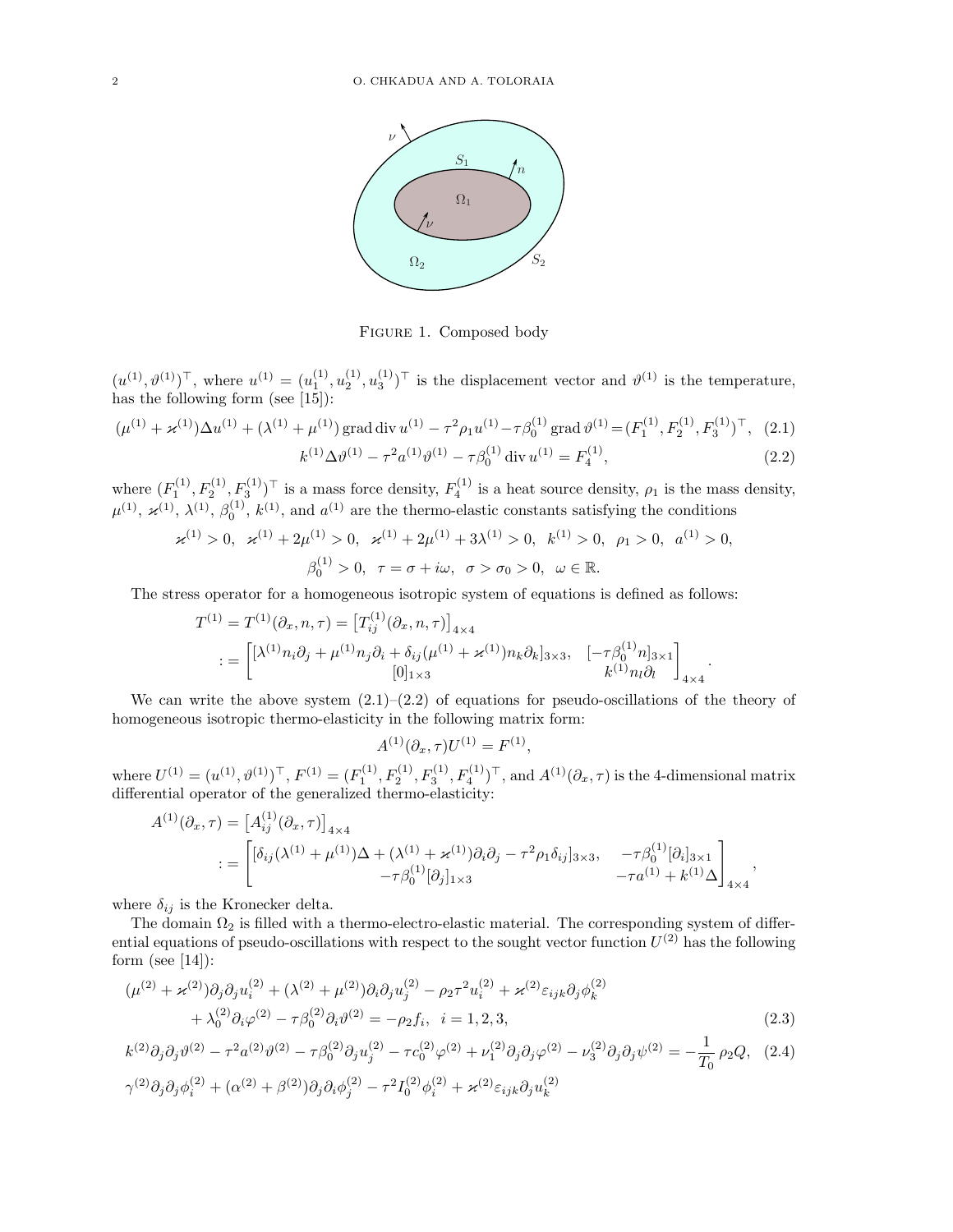BOUNDARY-TRANSMISSION PROBLEMS OF THE THERMO-PIEZO-ELECTRICITY 3

$$
-2\varkappa^{(2)}\phi_i^{(2)} = -\rho_2 X_i, \quad i = 1, 2, 3,
$$
\n<sup>(2.5)</sup>

$$
(a_0^{(2)}\partial_j \partial_j - \xi_0^{(2)})\varphi^{(2)} - j_0^{(2)}\tau^2 \varphi^{(2)} - \lambda_2^{(2)}\partial_j \partial_j \psi^{(2)} + \nu_1^{(2)}\partial_j \partial_j \psi^{(2)}
$$
\n
$$
+ \varepsilon^{(2)}\tau^{(2)} - \lambda_2^{(2)}\tau^{(2)} - \varepsilon_2 F
$$
\n(3.6)

$$
+c_0^{(2)}\tau\vartheta^{(2)} - \lambda_0^{(2)}\partial_j u_j^{(2)} = -\rho_2 F,\tag{2.6}
$$

$$
\lambda_0^{(2)} \partial_j \partial_j \varphi^{(2)} + \chi^{(2)} \partial_j \partial_j \psi^{(2)} + \nu_3^{(2)} \partial_j \partial_j \vartheta^{(2)} = -f,
$$
\nwhere  $U^{(2)} = (u_1^{(2)}, u_2^{(2)}, u_3^{(2)}, \vartheta^{(2)}, \phi_1^{(2)}, \phi_2^{(2)}, \phi_3^{(2)}, \varphi^{(2)}, \psi^{(2)})^\top$ ,  $u^{(2)} = (u_1^{(2)}, u_2^{(2)}, u_3^{(2)})^\top$  is the displace-

ment vector,  $\vartheta^{(2)}$  is the temperature,  $\phi^{(2)} = (\phi_1^{(2)}, \phi_2^{(2)}, \phi_3^{(2)})^\top$  is the vector of microrotation,  $\varphi^{(2)}$ is the microstretch,  $\psi^{(2)}$  is the electric field potential, and  $(f_1, f_2, f_3)$  is the external body force per unit mass,  $Q$  is the external rate of supply of heat per unit mass,  $X_i$  is the external body couple per unit mass,  $F$  is the microstretch body force,  $f$  is the density of free charge,  $T_0$  is the initial reference temperature,  $\varepsilon_{ijk}$  is the Levi-Civita symbol and  $\rho_2$  is the mass density.

Due to the positiveness of internal energy, the coefficients of system  $(2.3)$ – $(2.7)$  must satisfy the following conditions:

$$
\varkappa^{(2)} > 0, \quad \varkappa^{(2)} + 2\mu^{(2)} > 0, \quad \varkappa^{(2)} + 2\mu^{(2)} + 3\lambda^{(2)} > 0,
$$
\n
$$
\xi_0^{(2)}(\varkappa^{(2)} + 2\mu^{(2)} + 3\lambda^{(2)}) > 3(\lambda_0^{(2)})^2,
$$
\n
$$
\gamma^{(2)} > |\beta^{(2)}|, \quad a_0^{(2)}k^{(2)} - (\nu_1^{(2)})^2 > 0, \quad \beta^{(2)} + \gamma^{(2)} + 3\alpha^{(2)} > 0,
$$
\n
$$
\chi^{(2)} > 0, \quad a^{(2)} > 0, \quad k^{(2)} > 0, \quad a_0^{(2)} > 0, \quad a_0^{(2)}(\gamma^{(2)} - \beta^{(2)}) > 2(b_0^{(2)})^2,
$$
\n
$$
(\gamma^{(2)} - \beta^{(2)})[a_0^{(2)}k^{(2)} - (\nu_1^{(2)})^2] + 4b_0^{(2)}\nu_1^{(2)}\nu_2^{(2)} - 2a_0^{(2)}(\nu_2^{(2)})^2 - 2k^{(2)}(b_0^{(2)})^2 > 0,
$$
\n
$$
\rho_2 > 0, \quad I_0^{(2)} > 0, \quad j_0^{(2)} > 0, \quad \beta_0^{(2)} > 0.
$$

Denote by

$$
A^{(2)}(\partial_x, \tau) = [A_{ij}^{(2)}(\partial_x, \tau)]_{9 \times 9}
$$

the matrix differential operator generated by the left-hand side expressions in  $(2.3)$ – $(2.7)$ ,

$$
A_{ij}^{(2)}(\partial_x, \tau) = \delta_{ij}(\mu^{(2)} + \varkappa^{(2)})\partial_i\partial_l + (\lambda^{(2)} + \mu^{(2)})\partial_i\partial_j - \tau^2 \rho_2 \delta_{ij},
$$
  
\n
$$
A_{ik}^{(2)}(\partial_x, \tau) = -\tau \beta_0^{(2)}\partial_i, \quad A_{i,j+4}^{(2)}(\partial_x, \tau) = -\varkappa^{(2)} \varepsilon_{ijl} \partial_l,
$$
  
\n
$$
A_{ik}^{(2)}(\partial_x, \tau) = \lambda_0^{(2)}\partial_i, \quad A_{ik}^{(2)}(\partial_x, \tau) = 0,
$$
  
\n
$$
A_{4j}^{(2)}(\partial_x, \tau) = -\tau \beta_0^{(2)}\partial_j, \quad A_{44}^{(2)}(\partial_x, \tau) = k^{(2)}\partial_l\partial_l - \tau^2 a^{(2)},
$$
  
\n
$$
A_{4,j+4}^{(2)}(\partial_x, \tau) = 0, \quad A_{48}^{(2)}(\partial_x, \tau) = \nu_1^{(2)}\partial_l\partial_j - \tau c_0^{(2)}, \quad A_{49}^{(2)}(\partial_x, \tau) = -\nu_3^{(2)}\partial_l\partial_l,
$$
  
\n
$$
A_{i+4,j}^{(2)}(\partial_x, \tau) = -\varkappa^{(2)} \varepsilon_{ijl} \partial_l, \quad A_{i+4,4}(\partial_x, \tau) = 0,
$$
  
\n
$$
A_{i+4,5}^{(2)}(\partial_x, \tau) = \delta_{ij} \gamma^{(2)}\partial_l\partial_l + (\alpha^{(2)} + \beta^{(2)})\partial_i\partial_j - (2\varkappa^{(2)} + \tau^2 I_0^{(2)})\delta_{ij},
$$
  
\n
$$
A_{i+4,8}(\partial_x, \tau) = 0, \quad A_{i+4,9}^{(2)}(\partial_x, \tau) = 0,
$$
  
\n
$$
A_{8j}^{(2)}(\partial_x, \tau) = -\lambda_0^{(2)}\partial_j, \quad A_{84}^{(2)}(\partial_x, \tau) = \nu_1^{(2)}\partial_l\partial_l + \tau c_0^{(2)},
$$
  
\n
$$
A_{8j+4}^{(2)}(\partial_x, \tau) = 0, \
$$

The stress differential operator of thermo-electro-elasticity is defined as follows:

$$
T^{(2)} = T^{(2)}(\partial_x, \nu, \tau) := [T^{(2)}_{ij}(\partial_x, \nu, \tau)]_{9 \times 9},
$$

where

$$
T_{ij}^{(2)}(\partial_x, \nu, \tau) = \lambda^{(2)}\nu_i \partial_j + \mu^{(2)}\nu_j \partial_i + \delta_{ij}(\mu^{(2)} + \varkappa^{(2)})\nu_k \partial_k, \quad T_{i4}^{(2)}(\partial_x, \nu, \tau) = -\tau \beta_0^{(2)}\nu_i,
$$
  

$$
T_{i,j+4}^{(2)}(\partial_x, \nu, \tau) = -\varkappa^{(2)}\varepsilon_{ijk}\nu_k, \quad T_{i8}^{(2)}(\partial_x, \nu, \tau) = \lambda_0^{(2)}\nu_i, \quad T_{i9}^{(2)}(\partial_x, \nu, \tau) = 0,
$$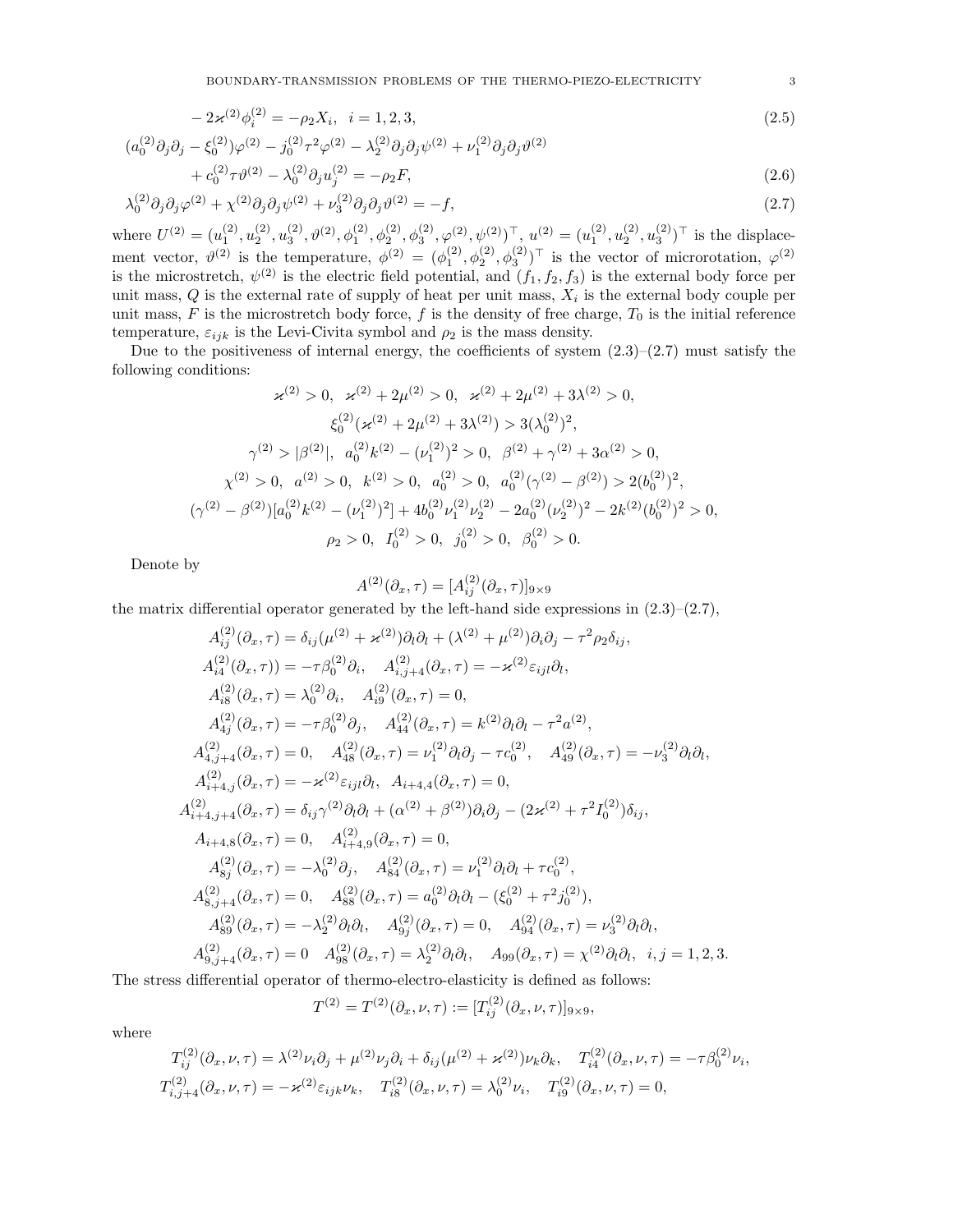$$
T_{4,j}^{(2)}(\partial_x, \nu, \tau) = 0, \quad T_{44}^{(2)}(\partial_x, \nu, \tau) = k^{(2)}\nu_l \partial_l,
$$
  
\n
$$
T_{4,j+4}^{(2)}(\partial_x, \nu, \tau) = -\nu_2^{(2)} \varepsilon_{ljk}\nu_l \partial_k, \quad T_{48}^{(2)}(\partial_x, \nu, \tau) = \nu_1^{(2)}\nu_k \partial_k,
$$
  
\n
$$
T_{49}^{(2)}(\partial_x, \nu, \tau) = -\nu_3^{(2)}\nu_k \partial_k, \quad T_{i+4,j}^{(2)}(\partial_x, \nu, \tau) = 0,
$$
  
\n
$$
T_{i+4,4}^{(2)}(\partial_x, \nu, \tau) = \nu_2^{(2)} \varepsilon_{lik}\nu_l \partial_k, \quad T_{i+4,j+4}^{(2)}(\partial_x, \nu, \tau) = \alpha^{(2)}\nu_i \partial_j + \beta^{(2)}\nu_j \partial_i + \delta_{ij} \gamma^{(2)}\nu_k \partial_k,
$$
  
\n
$$
T_{i+4,8}^{(2)}(\partial_x, \nu, \tau) = b_0^{(2)} \varepsilon_{lik}\nu_l \partial_k, \quad T_{i+4,9}^{(2)}(\partial_x, \nu, \tau) = \lambda_1^{(2)} \varepsilon_{lik}\nu_l \partial_k,
$$
  
\n
$$
T_{8j}^{(2)}(\partial_x, \nu, \tau) = 0, \quad T_{84}^{(2)}(\partial_x, \nu, \tau) = \nu_1^{(2)}\nu_k \partial_k,
$$
  
\n
$$
T_{8,j+4}^{(2)}(\partial_x, \nu, \tau) = -b_0^{(2)} \varepsilon_{lik}\nu_l \partial_k, \quad T_{88}^{(2)}(\partial_x, \nu, \tau) = a_0^{(2)}\nu_k \partial_k, \quad T_{89}^{(2)}(\partial_x, \nu, \tau) = -\lambda_2^{(2)}\nu_k \partial_k,
$$
  
\n
$$
T_{9j}^{(2)}(\partial_x, \nu, \tau) = 0, \quad T_{94}^{(2)}(\partial_x, \nu, \tau) = \nu_3^{(2)}\nu_k \partial_k,
$$
  
\n
$$
T_{99}^{(2)}(\partial_x, \nu, \tau) = -\lambda_1
$$

The system of equations  $(2.3)$ – $(2.7)$  can be written in a matrix form

$$
A^{(2)}(\partial_x, \tau)U^{(2)} = \Phi,
$$

where

$$
U^{(2)} = (u_1^{(2)}, u_2^{(2)}, u_3^{(2)}, \vartheta^{(2)}, \phi_1^{(2)}, \phi_2^{(2)}, \phi_3^{(2)}, \varphi^{(2)}, \psi^{(2)})^\top,
$$
  

$$
\Phi = -(\rho_2 f_1, \rho_2 f_2, \rho_2 f_3, \frac{1}{T_0} \rho_2 Q, \rho_2 X_1, \rho_2 X_2, \rho_2 X_3, \rho_2 F, f)
$$

and  $A^{(2)}(\partial_x, \tau)$  is the 9-dimensional matrix differential operator corresponding to system  $(2.3)$ – $(2.7)$ .

3. Formulation of Boundary-transmission Pseudo-oscillation Problems

By  $H^s$  with  $s \in \mathbb{R}$ , we denote the Sobolev-Slobodetsky space. Let  $\mathcal{M}_0$  be a smooth surface without boundary. For a proper sub-manifold  $\mathcal{M} \subset \mathcal{M}_0$ , we denote by  $\tilde{H}^s(\mathcal{M})$  the subspace of  $H^s(\mathcal{M}_0)$ ,

$$
\widetilde{H}^s(\mathscr{M}) = \{ g : g \in H^s(\mathscr{M}_0), \, \text{supp } g \subset \overline{\mathscr{M}} \},
$$

while  $H^s(\mathcal{M})$  stand for the space of restriction on  $\mathcal M$  of functions from  $H^s(\mathcal{M}_0)$ .

3.1. Formulation of the Dirichlet boundary-transmission problem  $(TD)_{\tau}$  of pseudo-oscillations. We are looking for a solution

$$
U^{(1)} = (u^{(1)}, \vartheta^{(1)})^\top = (u^{(1)}, u_4^{(1)})^\top \in [H^1(\Omega_1)]^4,
$$
  

$$
U^{(2)} = (u^{(2)}, \vartheta^{(2)}, \varphi^{(2)}, \varphi^{(2)}, \psi^{(2)})^\top = (u^{(2)}, u_4^{(2)}, u_5^{(2)}, \dots, u_9^{(2)})^\top \in [H^1(\Omega_2)]^9
$$

of the pseudo-oscillation equations

$$
A^{(1)}(\partial_x, \tau)U^{(1)} = 0 \text{ in } \Omega_1,
$$
  

$$
A^{(2)}(\partial_x, \tau)U^{(2)} = 0 \text{ in } \Omega_2,
$$

which satisfy on the surface  $S_1$  the following transmission conditions:

 $\{$ 

$$
\{u_j^{(1)}\}^+ - \{u_j^{(2)}\}^+ = f_j^{(1)} \qquad \text{on } S_1, \ j = \overline{1, 4},
$$
  

$$
\{T^{(1)}(\partial_x, \nu, \tau)U^{(1)}\}_j^+ + \{T^{(2)}(\partial_x, \nu, \tau)U^{(2)}\}_j^+ = f_j^{(2)} \qquad \text{on } S_1, \ j = \overline{1, 4}, \ \nu = -n,
$$

and the boundary conditions

$$
u_j^{(2)}\}^+ = Q_j^{(2)}, \ \ j = \overline{5, 9},
$$

while on the surface  $S_2$ , the Dirichlet boundary conditions

$$
{U^{(2)}}^+ = p^{(2)} \quad \text{on } S_2,
$$

where

$$
f_j^{(1)} \in H^{\frac{1}{2}}(S_1), \quad f_j^{(2)} \in H^{-\frac{1}{2}}(S_1), \ \ j = \overline{1, 4},
$$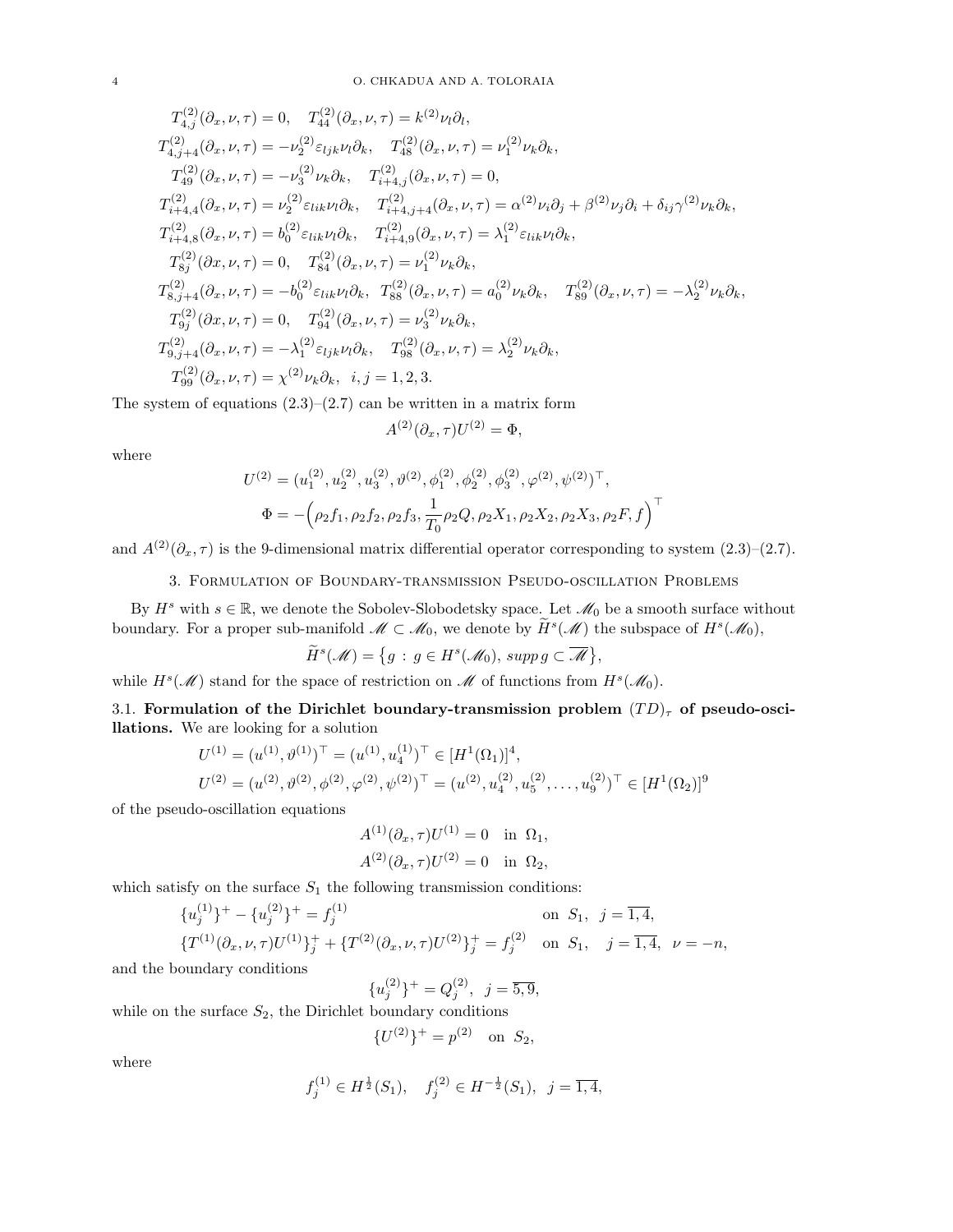$$
Q_j^{(2)} \in H^{\frac{1}{2}}(S_1), \ \ j = \overline{5, 9}, \ \ p^{(2)} \in [H^{\frac{1}{2}}(S_2)]^9.
$$

3.2. Formulation of the Neumann boundary-transmission problem  $(T N)_{\tau}$  of pseudo-oscillations. We are looking for a solution

$$
U^{(1)} = (u^{(1)}, \vartheta^{(1)})^\top = (u^{(1)}, u_4^{(1)})^\top \in [H^1(\Omega_1)]^4,
$$
  

$$
U^{(2)} = (u^{(2)}, \vartheta^{(2)}, \varphi^{(2)}, \varphi^{(2)}, \psi^{(2)})^\top = (u^{(2)}, u_4^{(2)}, u_5^{(2)}, \dots, u_9^{(2)})^\top \in [H^1(\Omega_2)]^9
$$

of the pseudo-oscillation equations

$$
A^{(1)}(\partial_x, \tau)U^{(1)} = 0 \text{ in } \Omega_1,
$$
  

$$
A^{(2)}(\partial_x, \tau)U^{(2)} = 0 \text{ in } \Omega_2,
$$

which satisfy on the surface  $S_1$  the following transmission conditions:

$$
\{u_j^{(1)}\}^+ - \{u_j^{(2)}\}^+ = f_j^{(1)} \qquad \text{on } S_1, \ j = \overline{1, 4},
$$
  

$$
\{T^{(1)}(\partial_x, \nu, \tau)U^{(1)}\}_j^+ + \{T^{(2)}(\partial_x, \nu, \tau)U^{(2)}\}_j^+ = f_j^{(2)} \qquad \text{on } S_1, \ j = \overline{1, 4}, \ \nu = -n,
$$

and the boundary conditions

$$
\{u_j^{(2)}\}^+ = Q_j^{(2)}, \ \ j = \overline{5, 9},
$$

while on the surface  $S_2$ , the Neumann boundary conditions

$$
\{T^{(2)}(\partial_x, \nu, \tau)U^{(2)}\}^+ = q^{(2)} \text{ on } S_2,
$$

where

$$
f_j^{(1)} \in H^{\frac{1}{2}}(S_1), \quad f_j^{(2)} \in H^{-\frac{1}{2}}(S_1), \quad j = \overline{1, 4},
$$
  

$$
Q_j^{(2)} \in H^{\frac{1}{2}}(S_1), \quad j = \overline{5, 9}, \quad q^{(2)} \in [H^{-\frac{1}{2}}(S_2)]^9.
$$

3.3. Formulation of the mixed boundary-transmission problem  $(TM)_{\tau}$  of pseudo-oscillations. We are looking for a solution

$$
U^{(1)} = (u^{(1)}, \vartheta^{(1)})^\top = (u^{(1)}, u_4^{(1)})^\top \in [H^1(\Omega_1)]^4,
$$
  

$$
U^{(2)} = (u^{(2)}, \vartheta^{(2)}, \varphi^{(2)}, \varphi^{(2)}, \psi^{(2)})^\top = (u^{(2)}, u_4^{(2)}, u_5^{(2)}, \dots, u_9^{(2)})^\top \in [H^1(\Omega_2)]^9
$$

of the pseudo-oscillation equations

$$
A^{(1)}(\partial_x, \tau)U^{(1)} = 0 \text{ in } \Omega_1,
$$
  

$$
A^{(2)}(\partial_x, \tau)U^{(2)} = 0 \text{ in } \Omega_2,
$$

which satisfy on the surface  $S_1$ ) the following transmission conditions:

$$
{u_j^{(1)}}^+ - {u_j^{(2)}}^+ = f_j^{(1)}
$$
 on  $S_1$ ,  $j = \overline{1, 4}$ ,  
\n
$$
{T^{(1)}(\partial_x, \nu, \tau)U^{(1)}}^+_{j} + {T^{(2)}(\partial_x, \nu, \tau)U^{(2)}}^+_{j} = f_j^{(2)}
$$
 on  $S_1$ ,  $j = \overline{1, 4}$ ,  $\nu = -n$ ,

and the boundary conditions

$$
{u_j^{(2)}}^+ = Q_j^{(2)} \quad \text{on } S_1, \ \ j = \overline{5, 9},
$$

while on the surface  $S_2$ , the mixed boundary conditions

$$
{U^{(2)}\}^+ = p_2^{(D)} \text{ on } S_2^{(D)},
$$
  

$$
{T^{(2)}(\partial_x, \nu, \tau)U^{(2)}\}^+ = q_2^{(N)} \text{ on } S_2^{(N)},
$$

where

$$
S_2 = S_2^{(D)} \cup S_2^{(N)}, \quad S_2^{(D)} \cap S_2^{(N)} = \varnothing,
$$
  
\n
$$
\ell_m = \partial S_2^{(D)} = \partial S_2^{(N)} \in C^{\infty}, \quad f_j^{(1)} \in H^{\frac{1}{2}}(S_1), \quad f_j^{(2)} \in H^{-\frac{1}{2}}(S_1), \quad j = \overline{1, 4},
$$
  
\n
$$
Q_j^{(2)} \in H^{\frac{1}{2}}(S_1), \quad j = \overline{5, 9}, \quad p_2^{(D)} \in [H^{\frac{1}{2}}(S_2^{(D)})]^9, \quad q_2^{(N)} \in [H^{-\frac{1}{2}}(S_2^{(N)})]^9.
$$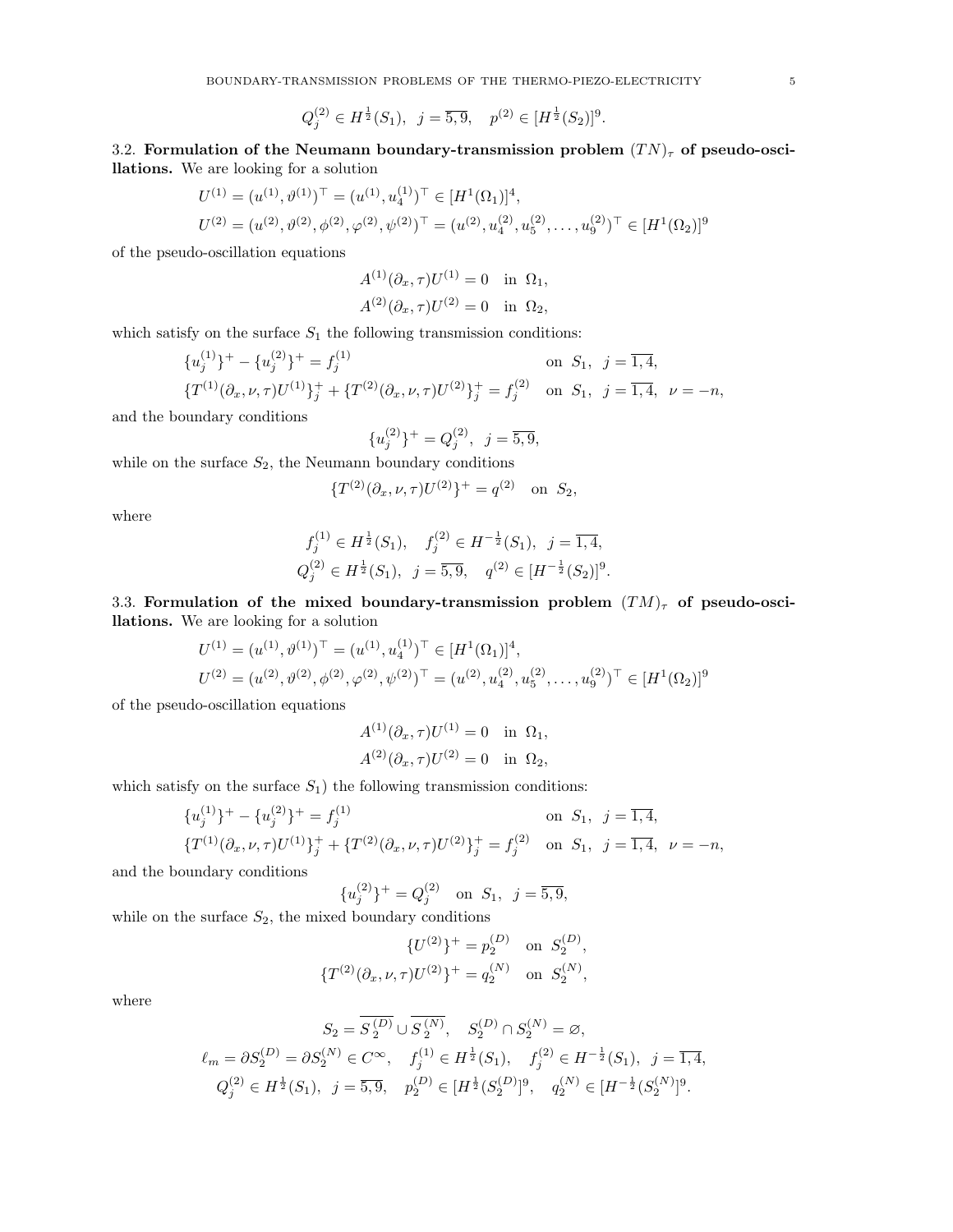# 4. Uniqueness Theorems for Solutions of Boundary-transmission Problems of Pseudo-oscillations

**Theorem 4.1.** The boundary-transmission problems  $(TD)_{\tau}$  and  $(TN)_{\tau}$  cannot have two different solutions in the class of regular vector functions  $U^{(1)} \in [C^2(\Omega_1)]^4 \cap [C^1(\overline{\Omega_1})]^4$ ,  $U^{(2)} \in [C^2(\Omega_2)]^9 \cap$  $[C^1(\overline{\Omega_2})]^9$  and also in the Sobolev space  $[H^1(\Omega_1)]^4 \times [H^1(\Omega_2)]^9$ .

*Proof.* It is sufficient to show that the homogeneous problems  $(TD)_{\tau}$  and  $(TN)_{\tau}$  have only the trivial solution. Indeed, suppose  $(U^{(1)}, U^{(2)})$  is a regular solution to the homogeneous problem  $(TD)_{\tau}$  or  $(TN)_{\tau}$ . Let us write Green's formulas for the vector functions  $U^{(1)}$  and  $U^{(2)}$  in the domains  $\Omega_1$  and  $\Omega_2$ , respectively:

$$
\int_{\Omega_1} A^{(1)}(\partial_x, \tau) U^{(1)} \cdot U^{(1)} dx + \int_{\Omega_1} E^{(1)}_{\tau} (U^{(1)}, \overline{U}^{(1)}) dx = \int_{S_1} \{T^{(1)} U^{(1)}\}^+ \cdot \{U^{(1)}\}^+ ds,
$$
\n(4.1)

$$
\int_{\Omega_2} A^{(2)}(\partial_x, \tau) U^{(2)} \cdot U^{(2)} dx + \int_{\Omega_2} E^{(2)}_{\tau} (U^{(2)}, \overline{U}^{(2)}) dx = \int_{S_1 \cup S_2} \{T^{(2)} U^{(2)}\}^+ \cdot \{U^{(2)}\}^+ ds,\tag{4.2}
$$

where

$$
U^{(1)} = (u^{(1)}, \vartheta^{(1)})^T, \quad U^{(2)} = (u^{(2)}, \vartheta^{(2)}, \varphi^{(2)}, \varphi^{(2)})^T,
$$
  
\n
$$
E^{(1)}_{\tau}(U^{(1)}, \overline{U}^{(1)}) = \mathscr{E}(u^{(1)}, \overline{u}^{(1)}) + \rho_1 \tau^2 |u^{(1)}|^2 - \tau \beta_0^{(1)} \vartheta^{(1)} \operatorname{div} \overline{u}^{(1)} + k^{(1)} |\operatorname{grad} \vartheta^{(1)}|^2
$$
  
\n
$$
+ \tau \beta_0^{(1)} \operatorname{div} u^{(1)} \overline{\vartheta}^{(1)} + \tau^2 a^{(1)} |\vartheta^{(1)}|^2,
$$
  
\n
$$
\mathscr{E}(u^{(1)}, \overline{u}^{(1)}) = (\mu^{(1)} + \varkappa^{(1)}) |\operatorname{grad} u^{(1)}|^2 + (\lambda^{(1)} + \mu^{(1)}) |\operatorname{div} u^{(1)}|.
$$

Here and in what follows,  $a \cdot b$  denotes the scalar product of two, in general, complex-valued vectors

$$
a \cdot b = \sum_{k=1}^{N} a_k \overline{b}_k, \quad a, b \in \mathbb{C}^N.
$$

Obviously,  $\mathscr{E}(u^{(1)}, \overline{u}^{(1)}) > 0$ ,

$$
E_{\tau}^{(2)}(U^{(2)}, \overline{U}^{(2)}) = B(u^{(2)}, \overline{u}^{(2)}) + 2i\lambda_1^{(2)} \varepsilon_{ijk} \operatorname{Im}(\partial_k \psi^{(2)} \partial_i \overline{\phi}_j^{(2)}) + 2i\lambda_2^{(2)} \operatorname{Im}(\partial_j \varphi^{(2)} \partial_j \overline{\psi}^{(2)}) + 2i\nu_3^{(2)} \operatorname{Im}(\partial_j \vartheta^{(2)} \partial_j \overline{\psi}^{(2)}) + 2i\tau \beta_0^{(2)} \operatorname{Im}(\partial_j u_j^{(2)} \overline{\vartheta}^{(2)}) + 2i\tau c_0^{(2)} \operatorname{Im}(\varphi^{(2)} \overline{\vartheta}^{(2)}) + \tau^2 (\rho_2 |u^{(2)}|^2 + I_0^{(2)} |\varphi^{(2)}|^2 + j_0^{(2)} |\varphi^{(2)}|^2 + a^{(2)} |\vartheta^{(2)}|^2);
$$

here,  $B(u^{(2)}, \overline{u}^{(2)}) > 0 \ \forall u^{(2)} \neq 0$  (for the definition of this form see [5] formula (2.19)).

Adding Green's formulas (4.1) and (4.2) and taking into account the fact that  $(U^{(1)}, U^{(2)})$  is a solution to the homogeneous transmission problem  $(TD)_{\tau}$  or  $(TN)_{\tau}$ , we get

$$
\int_{\Omega_1} E_{\tau}^{(1)}(U^{(1)}, \overline{U}^{(1)}) dx + \int_{\Omega_2} E_{\tau}^{(2)}(U^{(2)}, \overline{U}^{(2)}) dx
$$
\n
$$
= \int_{S_1} \sum_{j=1}^4 \{T^{(1)}U^{(1)}\}_j^+ \{\overline{U}^{(2)}\}_j^+ ds + \int_{S_1} \sum_{j=1}^4 \{T^{(2)}U^{(2)}\}_j^+ \{\overline{U}^{(2)}\}_j^+ ds
$$
\n
$$
= \int_{S_1} \sum_{j=1}^4 \{T^{(1)}U^{(1)}\}_j^+ + \{T^{(2)}U^{(2)}\}_j^+ \} \{\overline{U}^{(2)}\}_j^+ ds = 0.
$$

Therefore we obtain

$$
\int_{\Omega_1} E_{\tau}^{(1)}(U^{(1)}, \overline{U}^{(1)}) dx + \int_{\Omega_2} E_{\tau}^{(2)}(U^{(2)}, \overline{U}^{(2)}) dx = 0.
$$
\n(4.3)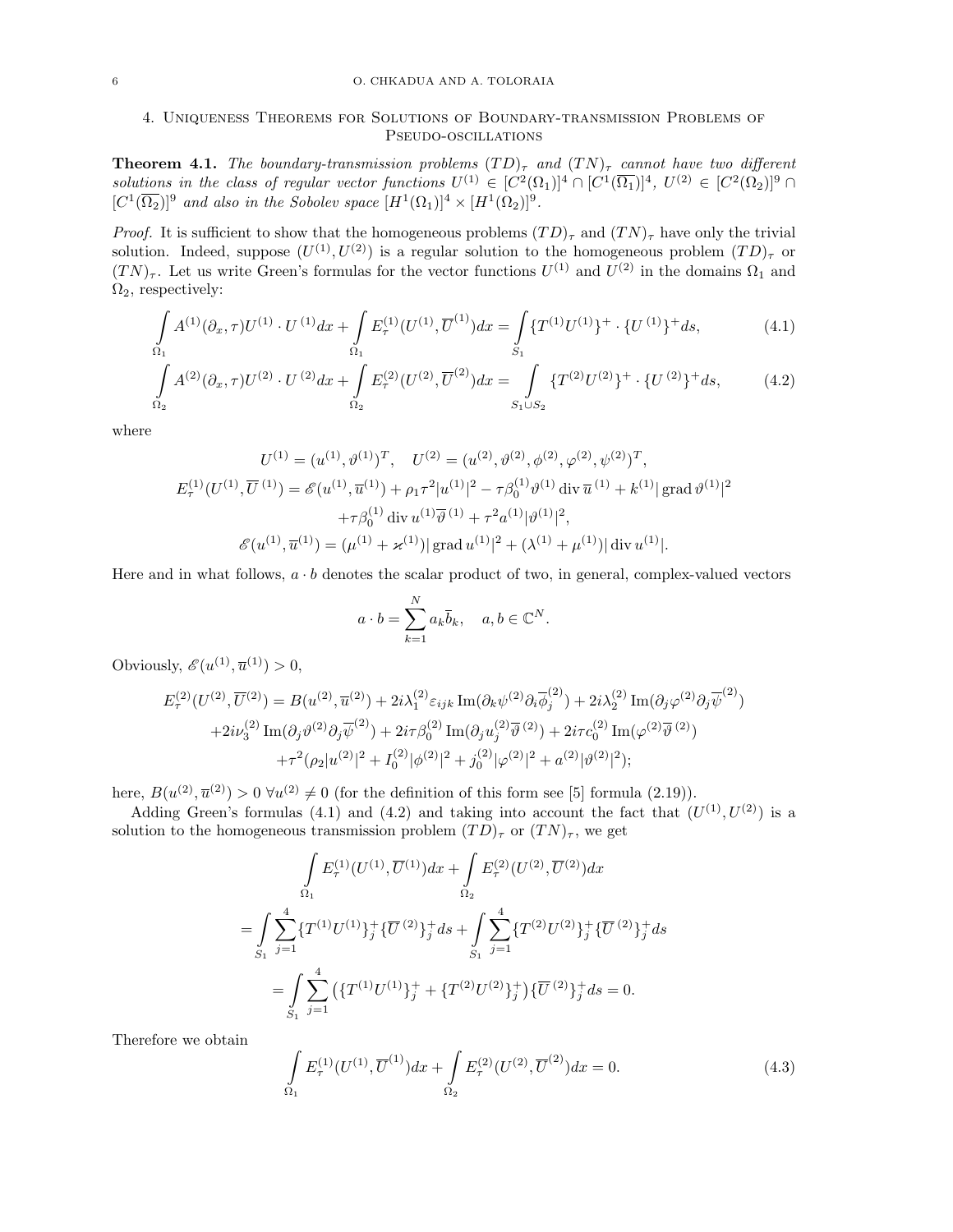Similarly we get (see [5])

$$
\int_{\Omega_1} E_{\tau}^{(1)}(U^{(1)}, \overline{U}^{(1)}) dx + \int_{\Omega_2} \widetilde{E}_{\tau}^{(2)}(U^{(2)}, \overline{U}^{(2)}) dx = 0,
$$
\n(4.4)

where

$$
\widetilde{E}_{\tau}^{(2)}(U^{(2)}, \overline{U}^{(2)}) := B^{(2)}(u^{(2)}, \overline{u}^{(2)}) + 2i\tau\beta_0^{(2)}\operatorname{Im}(\partial_j u_j^{(2)} \overline{\vartheta}^{(2)}) + 2i\tau c_0^{(2)}\operatorname{Im}(\varphi^{(2)} \overline{\vartheta}^{(2)}) \n+ \tau^2(\rho_2|u|^2 + I_0^{(2)}|\phi|^{(2)} + j_0^{(2)}|\varphi^{(2)}|^2 + a^{(2)}|\vartheta^{(2)}|^2).
$$
\n(4.5)

Now, let us take first the real part of equality (4.3), and then the imaginary part, where

 $\tau = \sigma + i\omega, \quad \tau^2 = (\sigma^2 - \omega^2) + 2i\sigma\omega, \quad \sigma > \sigma_0 > 0, \quad \omega \in \mathbb{R}.$ 

Thus we obtain the following integral equalities:

$$
\int_{\Omega_{1}} \left[ \mathcal{E}(u^{(1)}, u^{(1)}) + (\sigma^{2} - \omega^{2}) \rho_{1} |u^{(1)}|^{2} - 2\beta_{0}^{(1)} \omega \operatorname{Im}(\overline{\vartheta}^{(1)} \operatorname{div} u^{(1)}) + k^{(1)} |\operatorname{grad} \vartheta^{(1)}|^{2} \right. \\ \left. + \int_{\Omega_{2}} \left[ B(u^{(2)}, u^{(2)}) - 2\omega \beta_{0}^{(2)} \operatorname{Im}(\overline{\vartheta}^{(2)} \operatorname{div} u^{(2)}) - 2\omega c_{0}^{(2)} \operatorname{Im}(\varphi^{(2)} \overline{\vartheta}^{(2)}) + (\sigma^{2} - \omega^{2}) (\rho_{2} |u^{(2)}|^{2} \right. \\ \left. + I_{0}^{(2)} |\phi^{(2)}|^{2} + j_{0}^{(2)} |\varphi^{(2)}|^{2} + a^{(2)} |\vartheta^{(2)}|^{2} \right] dx = 0, \qquad (4.6)
$$
\n
$$
\int_{\Omega_{1}} \left[ 2\sigma \omega \rho_{1} |u^{(1)}|^{2} + 2a^{(1)} \sigma \omega |\vartheta^{(1)}|^{2} + 2\beta_{0}^{(1)} \sigma \operatorname{Im}(\overline{\vartheta}^{(1)} \operatorname{div} u^{(1)}) dx \right] + \int_{\Omega_{2}} \left[ 2\sigma \beta_{0}^{(2)} \operatorname{Im}(\overline{\vartheta}^{(2)} \operatorname{div} u^{(2)}) + 2\sigma c_{0}^{(2)} \operatorname{Im}(\varphi^{(2)} \overline{\vartheta}^{(2)}) + 2\sigma \omega (\rho_{2} |u^{(2)}|^{2} \right. \\ \left. + I_{0}^{(2)} |\varphi^{(2)}|^{2} + j_{0}^{(2)} |\varphi^{(2)}|^{2} + a^{(2)} |\vartheta^{(2)}|^{2} \right] dx = 0. \qquad (4.7)
$$

Multiplying (4.7) by  $\frac{\omega}{\sigma}$  and adding equality (4.6), we get

$$
\int_{\Omega_1} \left[ \mathcal{E}(u^{(1)}, u^{(1)}) + (\sigma^2 + \omega^2) \rho_1 |u^{(1)}|^2 + k^{(1)} |\text{grad}\,\vartheta^{(1)}|^2 + a^{(1)}(\sigma^2 + \omega^2) |\vartheta^{(1)}|^2 \right] dx
$$
  
+ 
$$
\int_{\Omega_2} \left[ B(u^{(2)}, u^{(2)}) + (\sigma^2 + \omega^2) (\rho_2 |u^{(2)}|^2 + I_0^{(2)} |\varphi^{(2)}|^2 + j_0^{(2)} |\varphi^{(2)}|^2 + a^{(2)} |\vartheta^{(2)}|^2) \right] dx = 0. \quad (4.8)
$$

Since

$$
\mathscr{E}(u^{(1)}, u^{(1)}) > 0, \quad \forall u^{(1)} \neq 0,
$$
  
\n
$$
B(u^{(2)}, u^{(2)}) > 0, \quad \forall u^{(2)} \neq 0,
$$
  
\n
$$
\rho_1 > 0, \quad k^{(1)} > 0, \quad a^{(1)} > 0, \quad \rho_2 > 0, \quad I_0^{(2)} > 0, \quad j_0^{(2)} > 0, \quad a^{(2)} > 0,
$$

we obtain

$$
|u^{(1)}| = |\vartheta^{(1)}| = 0,
$$
  

$$
|u^{(2)}| = |\phi^{(2)}| = |\varphi^{(2)}| = |\vartheta^{(2)}| = 0,
$$
  

$$
\int_{\Omega_2} \chi^{(2)} |E|^2 dx = 0,
$$

where  $E = -\text{grad}\,\psi^{(2)}$  (see formula (2.3) in [5]), hence  $u^{(1)} = 0$ ,  $\vartheta^{(1)} = 0$ , in  $\Omega_1$ ,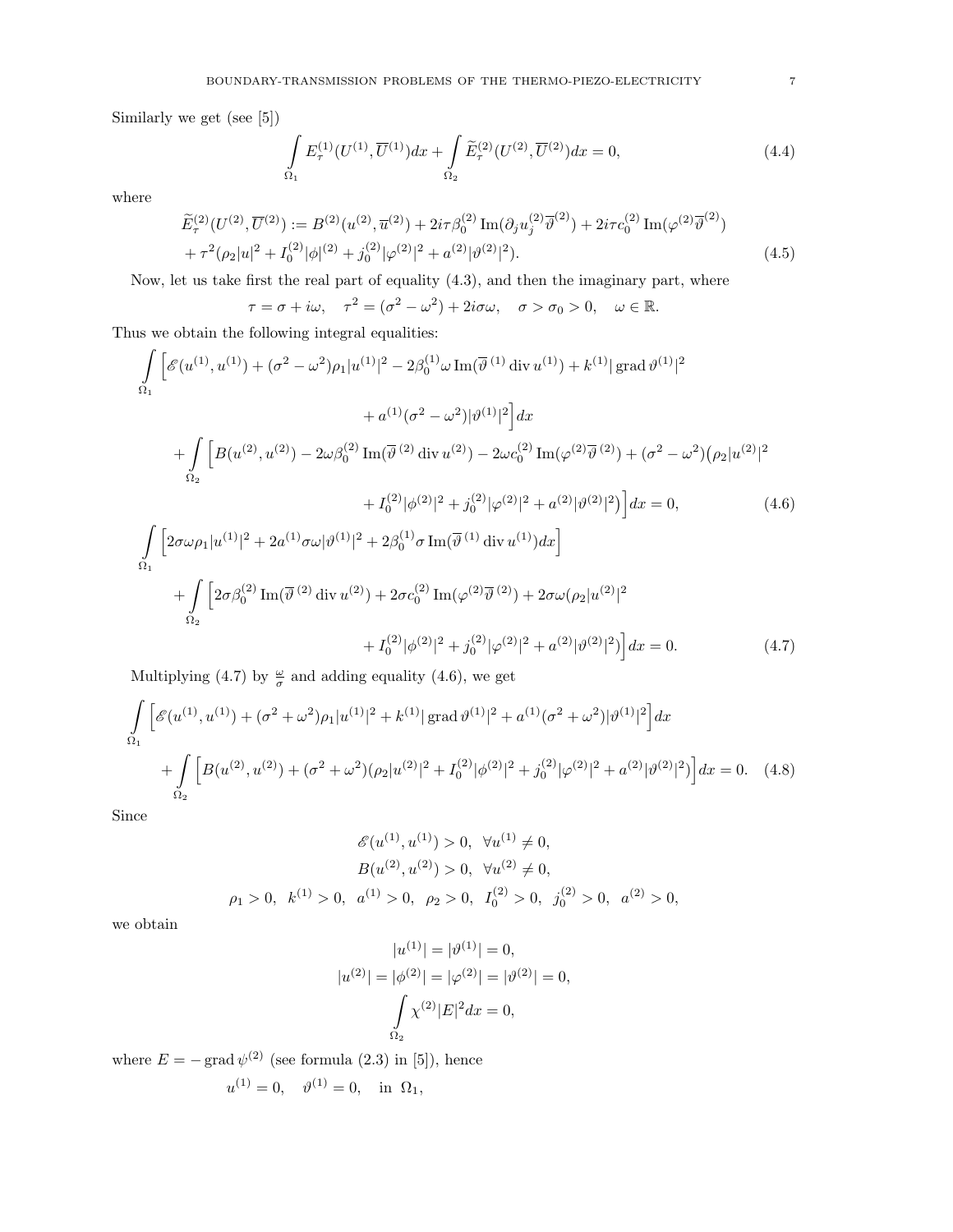$$
u^{(2)} = 0
$$
,  $\phi^{(2)} = 0$ ,  $\varphi^{(2)} = 0$ ,  $\vartheta^{(2)} = 0$  and  $\psi^{(2)} = b$  in  $\Omega_2$ ,

here, *b* is an arbitrary constant.

For the function  $\psi^{(2)}$ , the Dirichlet homogeneous condition on the surface  $S_1$  implies that  $b = 0$ . Therefore for the homogeneous transmission problem  $(TD)_{\tau}$ , we obtain

$$
U^{(1)} = (u^{(1)}, \vartheta^{(1)})^{\top} = 0 \text{ in } \Omega_1,
$$
  

$$
U^{(2)} = (u^{(2)}, \vartheta^{(2)}, \varphi^{(2)}, \varphi^{(2)}, \psi^{(2)})^{\top} = 0 \text{ in } \Omega_2,
$$

while for the homogeneous transmission problem  $(TN)_{\tau}$ , for the function  $\psi^{(2)}$ , the Dirichlet homogeneous condition on the surface  $S_1$  implies that  $b = 0$ , and we get

$$
U^{(1)} = (u^{(1)}, \vartheta^{(1)})^{\top} = 0 \text{ in } \Omega_1,
$$
  

$$
U^{(2)} = (u^{(2)}, \vartheta^{(2)}, \phi^{(2)}, \varphi^{(2)}, \psi^{(2)})^{\top} = 0 \text{ in } \Omega_2.
$$

Note that the uniqueness theorem of the transmission problems  $(TD)_{\tau}$  and  $(TN)_{\tau}$  in the Sobolev space  $[H^1(\Omega_1)]^4 \times [H^1(\Omega_2)]^9$  can be proved similarly.

For the mixed boundary-transmission problem  $(TM)_{\tau}$ , the following theorem holds.

**Theorem 4.2.** The mixed boundary-transmission problem  $(TM)$ <sub> $\tau$ </sub> cannot have two different solutions in the Sobolev space  $[H^1(\Omega_1)]^4 \times [H^1(\Omega_2)]^9$ .

*Proof.* It is sufficient to show that the homogeneous problem  $(TM)_{\tau}$  has only the trivial solution.

Indeed, suppose  $(U^{(1)}, U^{(2)})$  is a solution to the homogeneous problem  $(TM)_{\tau}$ . Let us write Green's formulas for the vector functions  $U^{(1)}$  and  $U^{(2)}$  in the domains  $\Omega_1$  and  $\Omega_2$ , respectively:

$$
\int_{\Omega_1} A^{(1)}(\partial_x, \tau) U^{(1)} \cdot U^{(1)} dx + \int_{\Omega_1} E^{(1)}_{\tau} (U^{(1)}, \overline{U}^{(1)}) dx = \langle \{T^{(1)} U^{(1)}\}^+, \{U^{(1)}\}^+ \rangle_{S_1},
$$
\n(4.9)

$$
\int_{\Omega_2} A^{(2)}(\partial_x, \tau) U^{(2)} \cdot U^{(2)} dx + \int_{\Omega_2} E^{(2)}(\tau^{(2)}, \overline{\tau}^{(2)}) dx = \langle \{T^{(2)}U^{(2)}\}^+, \{U^{(2)}\}^+ \rangle_{S_1 \cup S_2},
$$
\n(4.10)

where the symbols  $\langle \cdot, \cdot \rangle_{S_1}$  and  $\langle \cdot, \cdot \rangle_{S_1 \cup S_2}$  denote the duality between the function spaces  $[H^{-\frac{1}{2}}(S_1))]^4$ and  $[H^{\frac{1}{2}}(S_1))]^4$ , and the function spaces  $[H^{-\frac{1}{2}}(S_1 \cup S_2)]^9$  and  $[H^{\frac{1}{2}}(S_1 \cup S_2)]^9$ , respectively.

Adding Green's formulas (4.9) and (4.10) and taking into account that  $(U^{(1)}, U^{(2)})$  is a solution to the homogeneous transmission problem  $(TM)_{\tau}$ , we get

$$
\int_{\Omega_1} E_{\tau}^{(1)}(U^{(1)}, \overline{U}^{(1)}) dx + \int_{\Omega_2} E_{\tau}^{(2)}(U^{(2)}, \overline{U}^{(2)}) dx \n= \sum_{j=1}^4 \langle \{T^{(1)}U^{(1)}\}_j^+, \{U^{(1)}\}_j^+ \rangle_{S_1} + \sum_{j=1}^9 \langle \{T^{(2)}U^{(2)}\}_j^+, \{U^{(2)}\}_j^+ \rangle_{S_1} \n= \sum_{j=1}^4 \langle \{T^{(1)}U^{(1)}\}_j^+, \{T^{(2)}U^{(2)}\}_j^+, \{U^{(2)}\}_j^+ \rangle_{S_1} = 0.
$$

Therefore we obtain

$$
\int_{\Omega_1} E_{\tau}^{(1)}(U^{(1)}, \overline{U}^{(1)}) dx + \int_{\Omega_2} E_{\tau}^{(2)}(U^{(2)}, \overline{U}^{(2)}) dx = 0,
$$
\n(4.11)

and

$$
\int\limits_{\Omega_1} E_{\tau}^{(1)}(U^{(1)},\overline{U}^{(1)}) dx + \int\limits_{\Omega_2} \widetilde{E}_{\tau}^{(2)}(U^{(2)},\overline{U}^{(2)}) dx = 0.
$$

Now, if we repeat the reasoning in Theorem 4.1, we get

$$
u^{(1)} = 0
$$
,  $\vartheta^{(1)} = 0$  in  $\Omega_1$ ,  
\n $u^{(2)} = 0$ ,  $\varphi^{(2)} = 0$ ,  $\varphi^{(2)} = 0$ ,  $\vartheta^{(2)} = 0$  and  $\psi^{(2)} = b$  in  $\Omega_2$ ,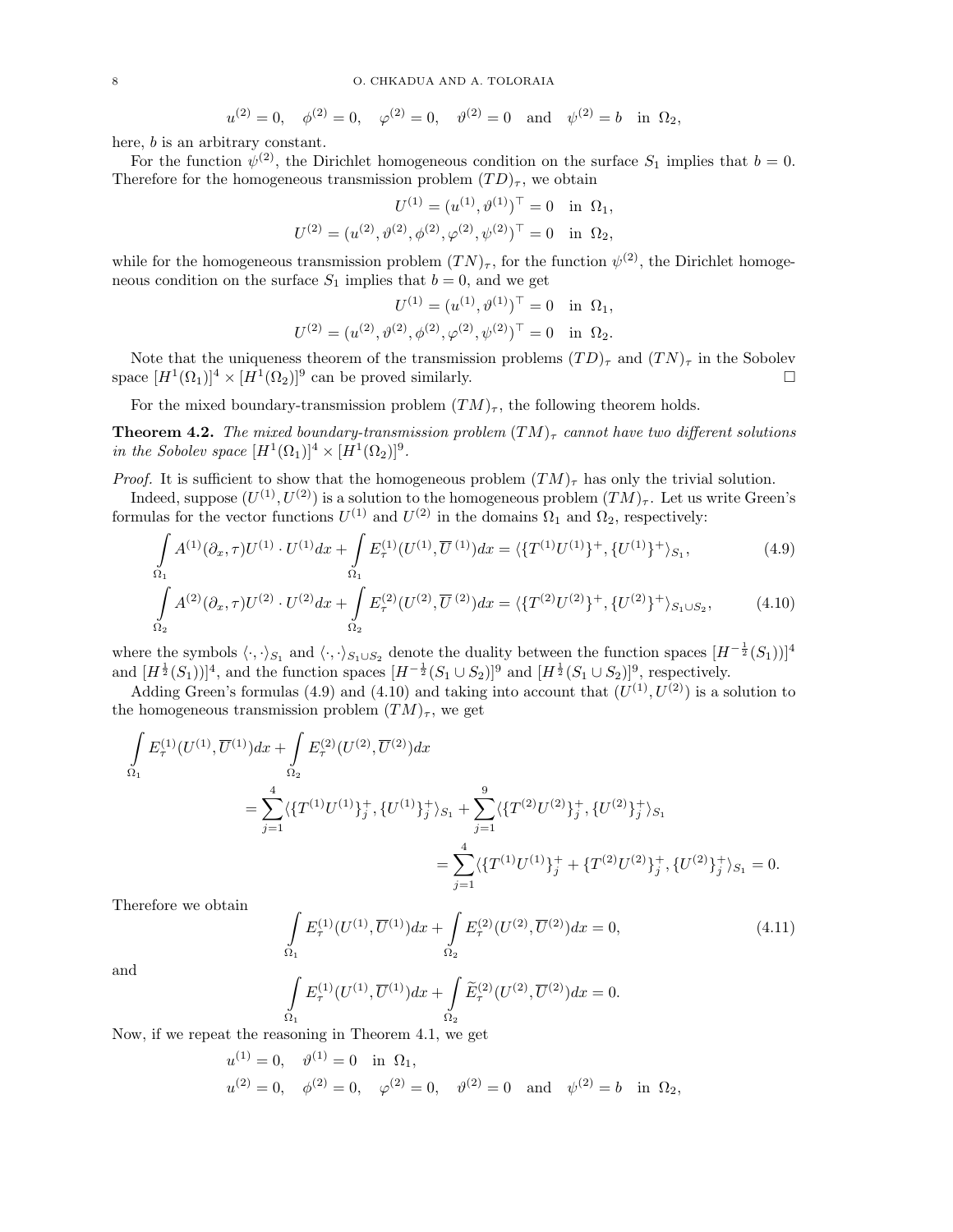where *b* is an arbitrary constant.

For the function  $\psi^{(2)}$ , the Dirichlet homogeneous condition on the surface  $S_D^{(2)}$  implies that  $b=0$ . Therefore for the homogeneous transmission problem  $(TM)_{\tau}$ , we obtain

$$
U^{(1)} = (u^{(1)}, \vartheta^{(1)})^{\top} = 0 \text{ in } \Omega_1,
$$
  

$$
U^{(2)} = (u^{(2)}, \vartheta^{(2)}, \varphi^{(2)}, \varphi^{(2)}, \psi^{(2)})^{\top} = 0 \text{ in } \Omega_2.
$$

### 5. Properties of Potentials and Boundary Operators

The single layer potentials are defined as follows (their properties see [15], [5]):

$$
\begin{aligned} V_{S_1}^{(1)}(g)(x) &= \int\limits_{S_1} \Gamma^{(1)}(x-y) g(y) d_y S, \\ V_{S_1}^{(2)}(f)(x) &= \int\limits_{S_1} \Gamma^{(2)}(x-y) f(y) d_y S, \\ V_{S_2}^{(2)}(h)(x) &= \int\limits_{S_2} \Gamma^{(2)}(x-y) h(y) d_y S, \end{aligned}
$$

where  $\Gamma^{(1)}(x-y)$  and  $\Gamma^{(2)}(x-y)$  are the fundamental solutions of the differential operators  $A^{(1)}(\partial_x, \tau)$ and  $A^{(2)}(\partial_x, \tau)$  respectively (see [15], [5]).

The following theorem holds (see [15], [5], [17]).

**Theorem 5.1.** Let  $g \in [H^{-\frac{1}{2}}(S_1)]^4$ ,  $f \in [H^{-\frac{1}{2}}(S_1)]^9$ ,  $h \in [H^{-\frac{1}{2}}(S_2)]^9$ , then the following jump relations hold:

$$
\begin{aligned}\n\{T^{(1)}(\partial_x, n, \tau)V_{S_1}^{(1)}(g)\}^{\pm} &= \left(\mp \frac{1}{2}I_4 + \mathscr{K}_{S_1}^{(1)}\right)(g) \quad \text{on } S_1, \\
\{T^{(2)}(\partial_x, \nu, \tau)V_{S_1}^{(2)}(f)\}^{\pm} &= \left(\mp \frac{1}{2}I_9 + \mathscr{K}_{S_1}^{(2)}\right)(f) \quad \text{on } S_1, \\
\{T^{(2)}(\partial_x, \nu, \tau)V_{S_2}^{(2)}(h)\}^{\pm} &= \left(\mp \frac{1}{2}I_9 + \mathscr{K}_{S_2}^{(2)}\right)(h) \quad \text{on } S_2,\n\end{aligned}
$$

where

$$
\begin{split} \mathscr{K}^{(1)}_{S_1}(g)(z) &= \int\limits_{S_1} T^{(1)}(\partial_z, n(z), \tau) \Gamma^{(1)}(z-y) g(y) d_y S, \quad z \in S_1, \\ \mathscr{K}^{(2)}_{S_1}(f)(z) &= \int\limits_{S_1} T^{(2)}(\partial_z, \nu(z), \tau) \Gamma^{(2)}(z-y) f(y) d_y S, \quad z \in S_1, \\ \mathscr{K}^{(2)}_{S_2}(h)(z) &= \int\limits_{S_2} T^{(2)}(\partial_z, \nu(z), \tau) \Gamma^{(2)}(z-y) h(y) d_y S, \quad z \in S_2, \end{split}
$$

and

$$
\mathcal{H}_{S_1}^{(1)}(g)(z) = \{V_{S_1}^{(1)}(g)(z)\}^+ = \{V_{S_1}^{(1)}(g)(z)\}^-, \quad z \in S_1,
$$
  

$$
\mathcal{H}_{S_1}^{(2)}(f)(z) = \{V_{S_1}^{(2)}(f)(z)\}^+ = \{V_{S_1}^{(2)}(f)(z)\}^-, \quad z \in S_1,
$$
  

$$
\mathcal{H}_{S_2}^{(2)}(h)(z) = \{V_{S_2}^{(2)}(h)(z)\}^+ = \{V_{S_2}^{(2)}(h)(z)\}^-, \quad z \in S_2.
$$

Here we collect some theorems describing the mapping properties of potentials and corresponding boundary (pseudodifferential) operators. The proof of these theorems can be found in references [5],  $[17], [9].$ 

**Theorem 5.2.** Let  $s \in \mathbb{R}$ . Then the single layer potentials can be extended to the continuous operators  $V_{S_1}^{(1)}$  $S_1^{(1)}: [H^s(S_1)]^4 \longrightarrow [H^{s+\frac{3}{2}}(\Omega_1)]^4,$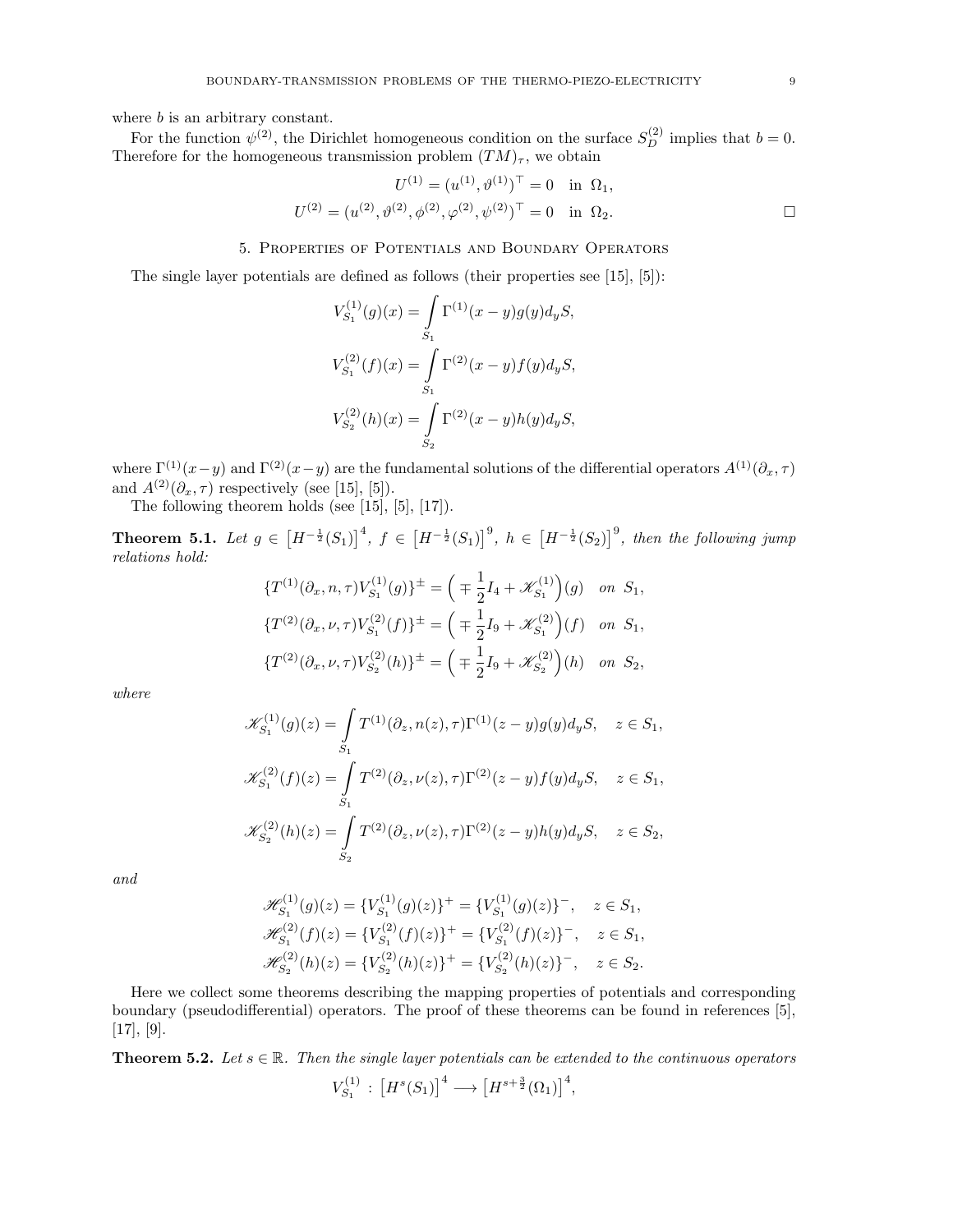$$
V_{S_1}^{(2)}: [H^s(S_1)]^9 \longrightarrow [H^{s+\frac{3}{2}}(\Omega_1)]^9,
$$
  

$$
V_{S_2}^{(2)}: [H^s(S_2)]^9 \longrightarrow [H^{s+\frac{3}{2}}(\Omega_2)]^9.
$$

**Theorem 5.3.** Let  $s \in \mathbb{R}$ . Then the pseudodifferential operators of order -1

$$
\mathcal{H}_{S_1}^{(1)} : [H^s(S_1)]^4 \longrightarrow [H^{s+1}(S_1)]^4,
$$
  

$$
\mathcal{H}_{S_1}^{(2)} : [H^s(S_1)]^9 \longrightarrow [H^{s+1}(S_1)]^9,
$$
  

$$
\mathcal{H}_{S_2}^{(2)} : [H^s(S_2)]^9 \longrightarrow [H^{s+1}(S_2)]^9
$$

are invertible.

**Theorem 5.4.** Let  $s \in \mathbb{R}$ . Then the singular integral operators

$$
\mathcal{K}_{S_1}^{(1)} : [H^s(S_1)]^4 \longrightarrow [H^s(S_1)]^4,
$$
  
\n
$$
\mathcal{K}_{S_1}^{(2)} : [H^s(S_1)]^9 \longrightarrow [H^s(S_1)]^9,
$$
  
\n
$$
\mathcal{K}_{S_2}^{(2)} : [H^s(S_2)]^9 \longrightarrow [H^s(S_2)]^9
$$

are continuous.

# 6. EXISTENCE OF SOLUTIONS TO THE DIRICHLET BOUNDARY-TRANSMISSION PROBLEM  $(T D)_{\tau}$  OF Pseudo-oscillations

We look for a solution of the boundary-transmission problem  $(T D)$ <sub>r</sub> in the form of the single layer potentials

$$
U^{(1)} = V_{S_1}^{(1)} (\mathscr{H}_{S_1}^{(1)})^{-1} g^{(1)} \text{ in } \Omega_1,
$$
  
\n
$$
U^{(2)} = V_{S_1}^{(2)} (\mathscr{H}_{S_1}^{(2)})^{-1} g^{(2)} + V_{S_2}^{(2)} (\mathscr{H}_{S_2}^{(2)})^{-1} h^{(2)} \text{ in } \Omega_2,
$$

where the unknown densities  $g^{(1)}$ ,  $g^{(2)}$  and  $h^{(2)}$  belong to the following Sobolev spaces:

$$
g^{(1)} = (g_1^{(1)}, \dots, g_4^{(1)})^\top \in [H^{\frac{1}{2}}(S_1)]^4, \quad g^{(2)} = (g_1^{(2)}, \dots, g_9^{(2)})^\top \in [H^{\frac{1}{2}}(S_1)]^9,
$$

$$
h^{(2)} = (h_1^{(2)}, \dots, h_9^{(2)})^\top \in [H^{\frac{1}{2}}(S_2)]^9.
$$

Taking into account the boundary and boundary-transmission conditions of the contact problem  $(TD)_{\tau}$ , for the vector-functions  $g^{(1)}$ ,  $g^{(2)}$  and  $h^{(2)}$  we obtain the following system of equations:

$$
g_j^{(2)} + r_{S_1} [V_{S_2}^{(2)}(\mathcal{H}_{S_2}^{(2)})^{-1} h^{(2)}]_j = Q_j^{(2)}
$$
 on  $S_1$ ,  $j = \overline{5, 9}$ , (6.1)

$$
g_j^{(1)} - g_j^{(2)} - r_{S_1} [V_{S_2}^{(2)} (\mathcal{H}_{S_2}^{(2)})^{-1} h^{(2)}]_j = f_j^{(1)}
$$
 on  $S_1$ ,  $j = \overline{1, 4}$ , (6.2)

$$
\begin{aligned}\n&\left[ \left( -\frac{1}{2} I_4 + K_{S_1}^{(1)} \right) (\mathcal{H}_{S_1}^{(1)})^{-1} g^{(1)} \right]_j + \left[ \left( -\frac{1}{2} I_9 + \mathcal{K}_{S_1}^{(2)} \right) (\mathcal{H}_{S_1}^{(2)})^{-1} g^{(2)} \right]_j \\
&\quad + r_{S_1} [T^{(2)} V_{S_2}^{(2)} (\mathcal{H}_{S_2}^{(2)})^{-1} h^{(2)}]_j = f_j^{(2)} \qquad \text{on } S_1, \ j = \overline{1, 4},\n\end{aligned} \tag{6.3}
$$

$$
r_{S_2}[V_{S_1}^{(2)}(\mathcal{H}_{S_1}^{(2)})^{-1}g^{(2)}] + h^{(2)} = p^{(2)} \qquad \text{on } S_2,
$$
\n(6.4)

where  $r_{s_j}$   $(j = 1, 2)$  is the restriction operator on the surface  $S_j$   $(j = 1, 2)$ .

Let us change positions of equations  $(6.1)$  and  $(6.2)$  of system  $(6.1)$ – $(6.4)$  and multiply equation  $(6.1)$  by  $-1$ , i.e., rewrite system  $(6.1)$ – $(6.4)$  in the form of the following equivalent system of equations:

$$
g_j^{(1)} - g_j^{(2)} - r_{S_1} [V_{S_2}^{(2)} (\mathcal{H}_{S_2}^{(2)})^{-1} h^{(2)}]_j = f_j^{(1)}
$$
 on  $S_1$ ,  $j = \overline{1, 4}$ , (6.5)  
\n
$$
g_j^{(2)} - r_{S_1} [V_{S_2}^{(2)} (\mathcal{H}_{S_2}^{(2)})^{-1} h^{(2)}]_j = -Q^{(2)}
$$
 on  $S_j$ ,  $j = \overline{1, 4}$ , (6.6)

$$
-g_j^{(2)} - r_{S_1} [V_{S_2}^{(2)} (\mathcal{H}_{S_2}^{(2)})^{-1} h^{(2)}]_j = -Q_j^{(2)} \qquad \text{on } S_1, \ j = \overline{5, 9}, \qquad (6.6)
$$

$$
\left[ \left( -\frac{1}{2} I_4 + \mathcal{K}_{S_1}^{(1)} \right) (\mathcal{H}_{S_1}^{(1)})^{-1} g^{(1)} \right]_j + \left[ \left( -\frac{1}{2} I_9 + \mathcal{K}_{S_1}^{(2)} \right) (\mathcal{H}_{S_1}^{(2)})^{-1} g^{(2)} \right]_j
$$

$$
+ r_{S_1}[T^{(2)}V_{S_2}^{(2)}(\mathcal{H}_{S_2}^{(2)})^{-1}h^{(2)}]_j = f_j^{(2)} \qquad \text{on } S_1, \ j = \overline{1, 4}, \qquad (6.7)
$$

$$
r_{S_2}[V_{S_1}^{(2)}(\mathcal{H}_{S_1}^{(2)})^{-1}g^{(2)}] + h^{(2)} = p^{(2)} \qquad \text{on } S_2.
$$
 (6.8)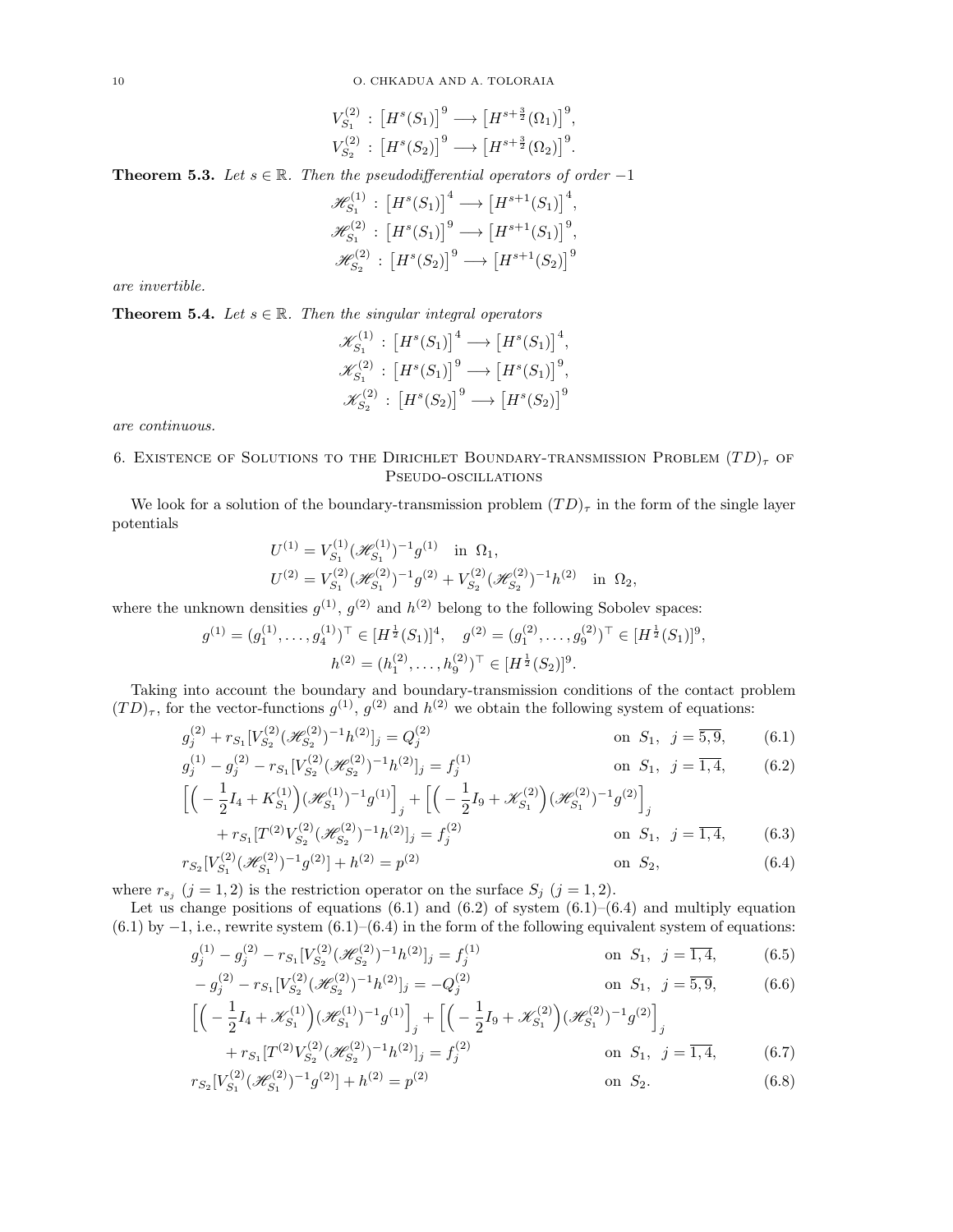The operator corresponding to system  $(6.5)$ – $(6.8)$  has the following matrix form:

$$
\mathcal{N}:=\begin{bmatrix}I_{9\times 4}&-I_{9}&-r_{S_{1}}[V_{S_{2}}^{(2)}(\mathscr{H}_{S_{2}}^{(2)})^{-1}]_{9\times 9}\\ \mathscr{A}^{(1)}_{S_{1}}& [\mathscr{A}^{(2)}_{S_{1}}]_{4\times 9}&r_{S_{1}}[T^{(2)}V_{S_{2}}^{(2)}(\mathscr{H}_{S_{2}}^{(2)})^{-1}]_{4\times 9}\\ [0]_{9\times 4}&r_{S_{2}}[V_{S_{1}}^{(2)}(\mathscr{H}_{S_{1}}^{(2)})^{-1}]_{9\times 9} &I_{9}\end{bmatrix}_{22\times 22},
$$

where

$$
\mathscr{A}_{S_1}^{(1)} := \left( -\frac{1}{2} I_4 + \mathscr{K}_{S_1}^{(1)} \right) (\mathscr{H}_{S_1}^{(1)})^{-1}, \quad \mathscr{A}_{S_1}^{(2)} := \left( -\frac{1}{2} I_9 + \mathscr{K}_{S_1}^{(2)} \right) (\mathscr{H}_{S_1}^{(2)})^{-1}
$$

are the Poincaré–Steklov type operators. These operators are strongly elliptic pseudodifferential operators of order 1, and  $\mathbf{r}$ 

$$
I_{9\times 4}:=\begin{bmatrix}1 & 0 & 0 & 0 & 0 & 0 & 0 & 0 & 0 \\ 0 & 1 & 0 & 0 & 0 & 0 & 0 & 0 & 0 \\ 0 & 0 & 1 & 0 & 0 & 0 & 0 & 0 & 0 \\ 0 & 0 & 0 & 1 & 0 & 0 & 0 & 0 & 0 \end{bmatrix}^\top.
$$

The operator

 $\mathcal{N}: \mathcal{X} \to \mathcal{Y}$ 

is bounded, where

$$
\mathscr{X} := [H^{\frac{1}{2}}(S_1)]^{13} \times [H^{\frac{1}{2}}(S_2)]^9,
$$
  

$$
\mathscr{Y} := [H^{\frac{1}{2}}(S_1)]^9 \times [H^{-\frac{1}{2}}(S_1)]^4 \times [H^{\frac{1}{2}}(S_2)]^9.
$$

The following theorem holds.

Theorem 6.1. The operator

is invertible.

*Proof.* First, we show that the operator 
$$
\mathcal{N} : \mathcal{X} \to \mathcal{Y}
$$
 is Fredholm with index zero. Indeed, obviously, the operators

 $\mathscr{N}:\mathscr{X}\to\mathscr{Y}$ 

$$
r_{S_1}[V_{S_2}^{(2)}(\mathcal{H}_{S_2}^{(2)})^{-1}]_{9\times 9}: [H^{\frac{1}{2}}(S_2)]^9 \to [H^{\frac{1}{2}}(S_1)]^9,
$$
  
\n
$$
r_{S_1}[T^{(2)}V_{S_2}^{(2)}(\mathcal{H}_{S_2}^{(2)})^{-1}]_{4\times 9}: [H^{\frac{1}{2}}(S_2)]^9 \to [H^{-\frac{1}{2}}(S_1)]^4,
$$
  
\n
$$
r_{S_2}[V_{S_1}^{(2)}(\mathcal{H}_{S_1}^{(2)})^{-1}]_{9\times 9}: [H^{\frac{1}{2}}(S_1)]^9 \to [H^{\frac{1}{2}}(S_2)]^9
$$

are compact, since  $S_1 \cap S_2 = \emptyset$ .

Now, let us consider the operator

$$
\mathcal{N}_1:=\begin{bmatrix}I_{9\times 4}& -I_9 & [0]_{9\times 9}\\ \mathscr{A}^{(1)}_{S_1} & [\mathscr{A}^{(2)}_{S_1}]_{4\times 9} & [0]_{4\times 9}\\ [0]_{9\times 4} & [0]_{9\times 9} & I_9\end{bmatrix}_{22\times 22},
$$

where the operator

$$
\mathscr{N}-\mathscr{N}_1:\mathscr{X}\to\mathscr{Y}
$$

is compact.

Write corresponding system of the operator  $\mathcal{N}_1$  as follows:

$$
\widetilde{g}_j^{(1)} - \widetilde{g}_j^{(2)} = \widetilde{f}_j^{(1)} \qquad \text{on } S_1, \ j = \overline{1, 4}, \tag{6.9}
$$
\n
$$
\widetilde{g}_j^{(2)} - \widetilde{g}_j^{(2)} = \widetilde{f}_j^{(1)} \qquad \text{on } S_1, \ j = \overline{1, 4}, \tag{6.9}
$$

$$
-\widetilde{g}_j^{(2)} = \widetilde{F}_j \qquad \text{on } S_1, \ j = \overline{5, 9}, \tag{6.10}
$$

$$
[\mathscr{A}_{S_1}^{(1)}\tilde{g}^{(1)}]_j + [\mathscr{A}_{S_1}^{(2)}\tilde{g}^{(2)}]_j = \tilde{f}_j^{(2)} \text{ on } S_1, j = \overline{1, 4},
$$
\n(6.11)

$$
\tilde{h}^{(2)} = \tilde{p}^{(2)} \qquad \text{on } S_2. \tag{6.12}
$$

System  $(6.9)$ – $(6.12)$  is equivalent to the following system:

$$
\widetilde{g}_j^{(1)} - \widetilde{g}_j^{(2)} = \widetilde{f}_j^{(1)} \qquad \text{on } S_1, \ j = \overline{1, 4}, \tag{6.13}
$$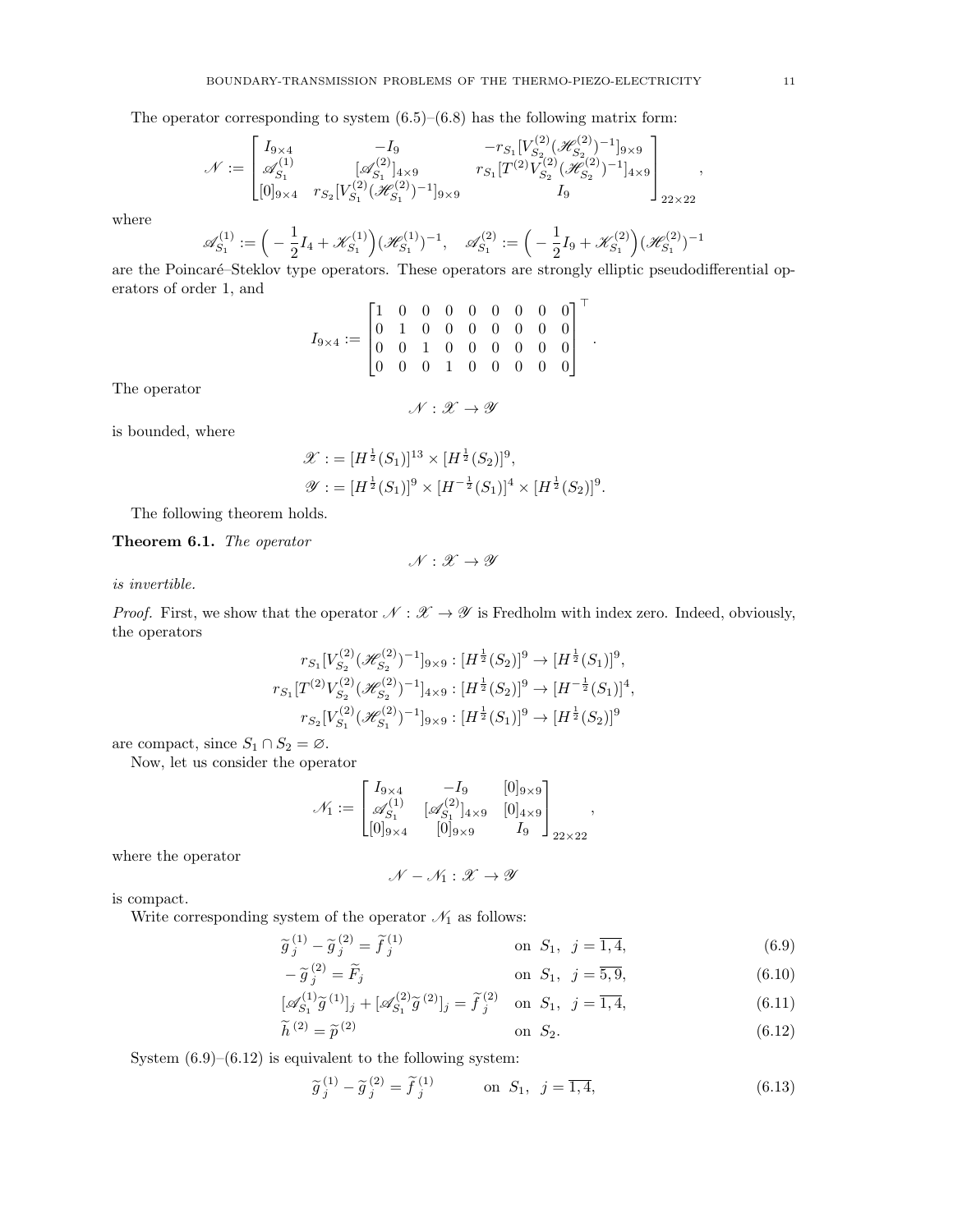$$
-\tilde{g}_j^{(2)} = \tilde{F}_j \qquad \text{on } S_1, \ \ j = \overline{5, 9}, \tag{6.14}
$$

$$
\left(\mathscr{A}_{S_1}^{(1)} + \overline{\mathscr{A}}_{S_1}^{(2)}\right)\widetilde{g}_j^{(1)} = \Psi \quad \text{on } S_1,\tag{6.15}
$$

$$
\widetilde{h}^{(2)} = \widetilde{p}^{(2)} \qquad \qquad \text{on } S_2. \tag{6.16}
$$

.

.

where

$$
\overline{\mathscr{A}}_{S_1}^{(2)} := \big[\mathscr{A}_{S_{1,pq}}^{(2)}\big]_{4\times 4}, \quad p, q = \overline{1, 4},
$$

and  $\Psi = (\psi_1, ..., \psi_4)^{\top}$ ,

$$
\psi_j = \tilde{f}_j^{(2)} + [\mathscr{A}_{S_1}^{(2)}(\tilde{f}_1^{(1)}, \dots, \tilde{f}_4^{(1)}, \tilde{F}_5, \dots, \tilde{F}_9)^{\top}]_j, \quad j = \overline{1, 4}.
$$
 (6.17)

The operator corresponding to system  $(6.13)$ – $(6.16)$ , has the following form

$$
\mathcal{N}_2 := \begin{bmatrix} I_{9 \times 4} & -I_9 & [0]_{9 \times 9} \\ \mathscr{A}_{S_1}^{(1)} + \overline{\mathscr{A}}_{S_1}^{(2)} & [0]_{4 \times 9} & [0]_{4 \times 9} \\ [0]_{9 \times 4} & [0]_{9 \times 9} & I_9 \end{bmatrix}_{22 \times 22}
$$

Obviously, the operator

 $\mathcal{N}_2 : \mathcal{X} \to \mathcal{Y}$ 

is bounded.

Consider the composition

$$
\mathscr{N}_3 := \mathscr{N}_2 \circ \mathscr{Q},
$$

where

$$
\mathscr{Q}:=\begin{bmatrix} [0]_{4\times 9} & I_4 & [0]_{4\times 9}\\ I_9 & [0]_{9\times 4} & [0]_{9\times 9}\\ [0]_{9\times 9} & [0]_{9\times 4} & I_9 \end{bmatrix}_{22\times 22}.
$$

Obviously, the operator

$$
\mathscr{Q} : \mathscr{X} \to \mathscr{X}
$$

is invertible.

The operator  $\mathcal{N}_3$  has the form

$$
\mathcal{N}_3 := \begin{bmatrix} -I_9 & I_{9 \times 4} & [0]_{9 \times 9} \\ [0]_{4 \times 9} & \mathscr{A}_{S_1}^{(1)} + \overline{\mathscr{A}}_{S_1}^{(2)} & [0]_{4 \times 9} \\ [0]_{9 \times 9} & [0]_{9 \times 4} & I_9 \end{bmatrix}_{22 \times 22}
$$

To show that the operator

$$
\mathscr{N}:\mathscr{X}\to\mathscr{Y}
$$

is Fredholm with zero index, it suffices to show that the operator

$$
\mathscr{N}_3:\mathscr{X}\to\mathscr{Y}
$$

is Fredholm with zero index.

Indeed, since the operator  $\mathcal{N}_3$  is triangular diagonal, it suffices to show that the following Lemma holds.

Lemma 6.2. The operator

$$
\mathscr{A}_{S_1}^{(1)} + \overline{\mathscr{A}}_{S_1}^{(2)} : [H^{\frac{1}{2}}(S_1)]^4 \to [H^{-\frac{1}{2}}(S_1)]^4
$$

is Fredholm with zero index.

*Proof.* Using Green's formula and Korn's inequality (see [10]), for an arbitrary vector-function  $U^{(1)} \in$  $[H<sup>1</sup>(\Omega<sub>1</sub>)]<sup>4</sup>$  which is a solution of the homogeneous differential equation in  $\Omega<sub>1</sub>$ 

$$
A^{(1)}(\partial_x, \tau)U^{(1)} = 0 \quad \text{in} \ \Omega_1,
$$

we get

Re
$$
\langle \{T^{(1)}U^{(1)}\}^+, \{U^{(1)}\}^+\rangle_{S_1} \ge c_1 \|U^{(1)}\|_{[H^1(\Omega_1)]^4}^2 - c_2 \|U^{(1)}\|_{[L_2(\Omega_1)]^4}^2.
$$
 (6.18)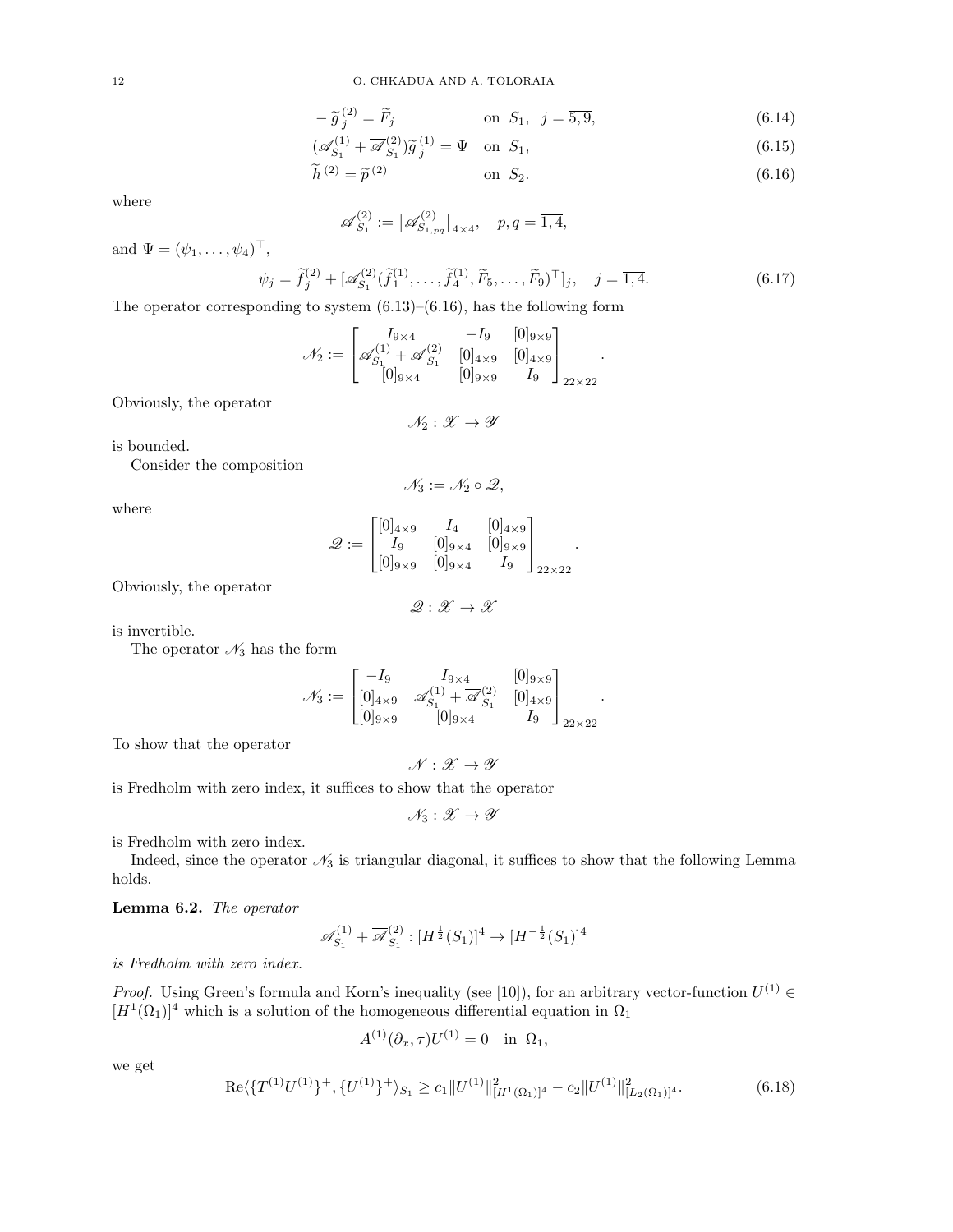Here and below, the constants  $c_i > 0$ . Substituting  $U^{(1)} = V_{S_1}^{(1)}$  $\mathscr{H}^{(1)}_{S_1}(\mathscr{H}^{(1)}_{S_1})$  $\binom{g(1)}{S_1}$ <sup>-1</sup> $g^{(1)}$  in (6.18) and applying the trace theorem, we obtain

$$
\operatorname{Re}\langle \mathscr{A}_{S_1}^{(1)}g^{(1)}, g^{(1)}\rangle_{S_1} \ge c_1 \|V_{S_1}^{(1)}(\mathscr{H}_{S_1}^{(1)})^{-1}g^{(1)}\|_{[H^1(\Omega_1)]^4}^2 - c_2 \|V_{S_1}^{(1)}(\mathscr{H}_{S_1}^{(1)})^{-1}g^{(1)}\|_{[L_2(\Omega_1)]^4}^2
$$
  

$$
\ge c_3 \|g^{(1)}\|_{[H^{\frac{1}{2}}(S_1)]^4}^2 - c_2 \|V_{S_1}^{(1)}(\mathscr{H}_{S_1}^{(1)})^{-1}g^{(1)}\|_{[L_2(\Omega_1)]^4}^2.
$$
 (6.19)

Now, using the boundedness of the single layer potential

$$
||V_{S_1}^{(1)}(\mathcal{H}_{S_1}^{(1)})^{-1}g^{(1)}||_{[L_2(\Omega_1)]^4} \leq c_4||g^{(1)}||_{[H^{-\frac{1}{2}}(S_1)]^4},
$$

from (6.19), we obtain the coercivity of the operator  $\mathscr{A}_{S_1}^{(1)}$  $S_1^{(1)}$ :

$$
\operatorname{Re}\langle \mathscr{A}_{S_1}^{(1)}g^{(1)}, g^{(1)}\rangle_{S_1} \ge c_3 \|g^{(1)}\|_{[H^{\frac{1}{2}}(S_1)]^4}^2 - c_5 \|g^{(1)}\|_{[H^{-\frac{1}{2}}(S_1)]^4}^2 \quad \forall g^{(1)} \in [H^{\frac{1}{2}}(S_1)]^4. \tag{6.20}
$$

Similarly, we can obtain the coercivity of the operator  $\mathscr{A}_{S_1}^{(2)}$  $S_1^{(2)}$ .

Indeed, using Green's formula and Korn's inequality, for an arbitrary vector-function  $U^{(2)} \in$  $[H<sup>1</sup>(\Omega<sub>2</sub>)]<sup>9</sup>$ , which is a solution of the homogeneous equation

$$
A^{(2)}(\partial_x, \tau)U^{(2)} = 0 \quad \text{in} \ \Omega_2
$$

and  $\{U^{(2)}\}^+ = 0$  on  $S_2$ , we get

$$
\operatorname{Re}\langle \{T^{(2)}U^{(2)}\}^+, \{U^{(2)}\}^+\rangle_{S_1} \ge c_6 \|U^{(2)}\|_{[H^1(\Omega_2)]^9}^2 - c_7 \|U^{(2)}\|_{[L_2(\Omega_2)]^9}^2. \tag{6.21}
$$

Substituting  $U^{(2)} = V_{S_1}^{(2)}$  $S_1^{(2)}(\mathscr{H}_{S_1}^{(2)})$  $\binom{S(2)}{S_1}^{-1} g^{(2)}$  in (6.21), we obtain

 $(2)$ 

$$
\operatorname{Re}\langle\mathcal{A}_{S_1}^{(2)}g^{(2)},g^{(2)}\rangle_{S_1} \ge c_6 \|V_{S_1}^{(2)}(\mathcal{H}_{S_1}^{(2)})^{-1}g^{(2)}\|_{[H^1(\Omega_2)]^9}^2 - c_7 \|V_{S_1}^{(2)}(\mathcal{H}_{S_1}^{(2)})^{-1}g^{(2)}\|_{[L_2(\Omega_2)]^9}^2. \tag{6.22}
$$

Using the boundedness of the single layer potential

$$
||V_{S_1}^{(2)}(\mathcal{H}_{S_1}^{(2)})^{-1}g^{(2)}|| \leq c_8||g^{(2)}||_{H^{-\frac{1}{2}}(S_1)]^9}
$$

and the trace theorem, from (6.22), we get

$$
\operatorname{Re}\langle \mathscr{A}_{S_1}^{(2)}g^{(2)}, g^{(2)}\rangle_{S_1} \ge c_9 \|g^{(2)}\|_{[H^{\frac{1}{2}}(S_1)]^9}^2 - c_{10} \|g^{(2)}\|_{[H^{-\frac{1}{2}}(S_1)]^9}^2 \quad \forall g^{(2)} \in [H^{\frac{1}{2}}(S_1)]^9. \tag{6.23}
$$

Now, substitute  $g^{(2)} = (g^{(1)}, 0, 0, 0, 0, 0)^{\top}$  in (6.23), where  $g^{(1)} = (g_1^{(1)}, g_2^{(1)}, g_3^{(1)}, g_4^{(1)})^{\top}$ , then (6.23) can be rewritten as follows:

$$
\mathrm{Re}\langle \overline{\mathscr{A}}_{S_1}^{(2)} g^{(1)}, g^{(1)} \rangle_{S_1} \ge c_9 \|g^{(1)}\|_{[H^{\frac{1}{2}}(S_1)]^4}^2 - c_{10} \|g^{(1)}\|_{[H^{-\frac{1}{2}}(S_1)]^4}^2. \tag{6.24}
$$

Adding inequalities (6.20) and (6.24), we get

$$
\mathrm{Re}\langle (\mathscr{A}_1^{(1)}+\overline{\mathscr{A}}_{S_1}^{(2)}g^{(1)},g^{(1)})_{S_1}\geq c_{11}\|g^{(1)}\|_{[H^{\frac{1}{2}}(S_1)]^4}^2-c_{12}\|g^{(1)}\|_{[H^{-\frac{1}{2}}(S_1)]^4}^2\ \ \forall g^{(1)}\in [H^{\frac{1}{2}}(S_1)]^4,
$$

i.e., the operator

$$
\mathscr{A}_1^{(1)} + \overline{\mathscr{A}}_{S_1}^{(2)} : [H^{\frac{1}{2}}(S_1)]^4 \to [H^{-\frac{1}{2}}(S_1)]^4
$$

is coercive, and therefore it is Fredholm with zero index (see [13, 16]). Thus we obtain the validity of Lemma 6.2.

It follows from Lemma 6.2 that the operator

 $\mathcal{N}_3 : \mathcal{X} \to \mathcal{Y}$ 

is Fredholm with zero index. Then the operators

 $\mathcal{N}_2, \ \mathcal{N}_1 : \mathscr{X} \to \mathscr{Y}$ 

are also Fredholm with zero index, and hence the operator

$$
\mathscr{N}:\mathscr{X}\to\mathscr{Y}
$$

is Fredholm with zero index.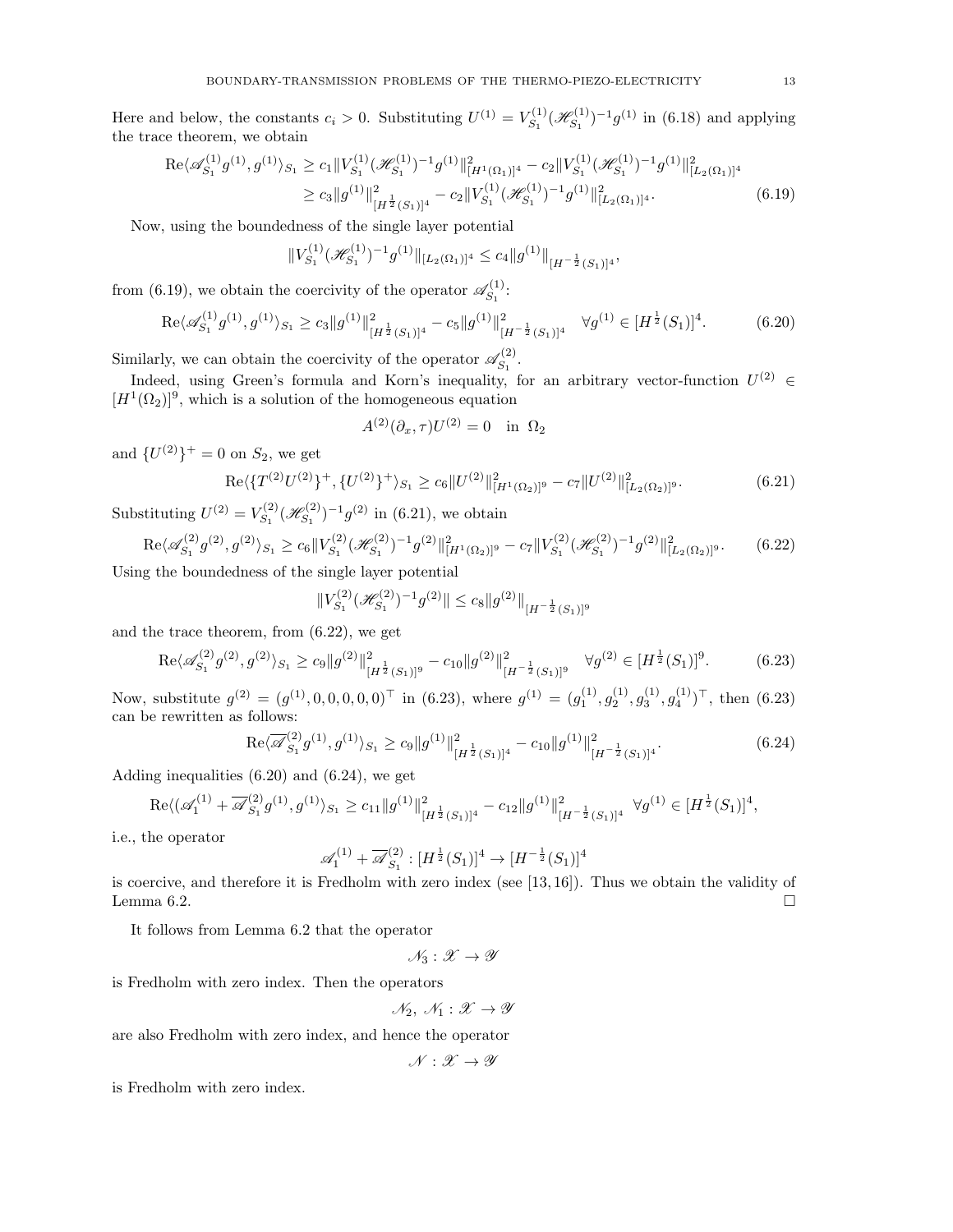Now we show that the operator

 $\mathscr{N} : \mathscr{X} \to \mathscr{Y}$ 

is invertible.

It can be easily shown that the invertibility of the operator  $\mathcal N$  follows from the uniqueness of solutions of the boundary-transmission problem  $(TD)_{\tau}$ . Indeed, let  $(g^{(1)}, g^{(2)}, h^{(2)})^{\top}$  be a solution of the homogeneous equation

$$
\mathcal{N}(g^{(1)}, g^{(2)}, h^{(2)})^{\top} = 0.
$$

We construct the following potentials:

$$
U^{(1)} = V_{S_1}^{(1)} (\mathcal{H}_{S_1}^{(1)})^{-1} g^{(1)},\tag{6.25}
$$

$$
U^{(2)} = V_{S_1}^{(2)} (\mathcal{H}_{S_1}^{(2)})^{-1} g^{(2)} + V_{S_2}^{(2)} (\mathcal{H}_{S_2}^{(2)})^{-1} h^{(2)}.
$$
 (6.26)

Since  $(g^{(1)}, g^{(2)}, h^{(2)})^{\top}$  is a solution of the homogeneous system  $(6.5)$ – $(6.8)$ , it is clear that  $(U^{(1)}, U^{(2)})$ will be a solution of the homogeneous boundary-transmission problem  $(T^{(1)})_{\tau}$ . Then from the uniqueness theorem of problem  $(TD)_{\tau}$ , it follows that

$$
U^{(1)} \equiv 0 \text{ in } \Omega_1,
$$
  

$$
U^{(2)} \equiv 0 \text{ in } \Omega_2.
$$

Since the single layer potentials are continuous in space  $\mathbb{R}^3$ , we have

$$
\{U^{(1)}\}^+ = \{U^{(1)}\}^- \quad \text{on} \ \ S_1
$$

and

$$
{U^{(2)}}^+ = {U^{(2)}}^- \quad \text{on} \ \ S_1 \cup S_2,
$$

hence

$$
\{U^{(1)}\}^- = 0 \text{ on } S_1,
$$
  

$$
\{U^{(2)}\}^- = 0 \text{ on } S_1 \cup S_2.
$$

Therefore we find that the vector functions  $U^{(1)}$  and  $U^{(2)}$  satisfy the following Dirichlet problems:

$$
\begin{cases} A^{(1)}(\partial_x, \tau)U^{(1)}=0 & \text{in} \ \ \mathbb{R}^3\setminus\overline{\Omega_1}, \\ \{U^{(1)}\}^- = 0 & \text{in} \ \ S_1, \end{cases}
$$

and

$$
\begin{cases} A^{(2)}(\partial_x,\tau)U^{(2)}=0 &\text{in }\; \mathbb{R}^3\setminus\overline{\Omega_2}, \\ \{U^{(2)}\}^- = 0 &\text{in }\; S_1\cup S_2. \end{cases}
$$

From the uniqueness of the solutions of the Dirichlet problem it follows that these problems have only trivial solution, i.e.,

$$
U^{(1)} \equiv 0 \quad \text{in } \mathbb{R}^3 \setminus \overline{\Omega_1},
$$
  

$$
U^{(2)} \equiv 0 \quad \text{in } \mathbb{R}^3 \setminus \overline{\Omega_2},
$$

 $U^{(1)} \equiv 0$  in  $\mathbb{R}^3$ ,  $U^{(2)} \equiv 0$  in  $\mathbb{R}^3$ .

thus

Now, applying the jump formulas of the potentials 
$$
(6.25)
$$
 and  $(6.26)$ , we get

$$
\{T^{(1)}U^{(1)}\}^- - \{T^{(1)}U^{(1)}\}^+ = g^{(1)} = 0 \text{ on } S_1,
$$
  

$$
\{T^{(2)}U^{(2)}\}^- - \{T^{(2)}U^{(2)}\}^+ = g^{(2)} = 0 \text{ on } S_1,
$$
  

$$
\{T^{(2)}U^{(2)}\}^- - \{T^{(2)}U^{(2)}\}^+ = h^{(2)} = 0 \text{ on } S_2.
$$

Therefore we obtain

$$
\operatorname{Ker} \mathcal{N} = \{0\},\
$$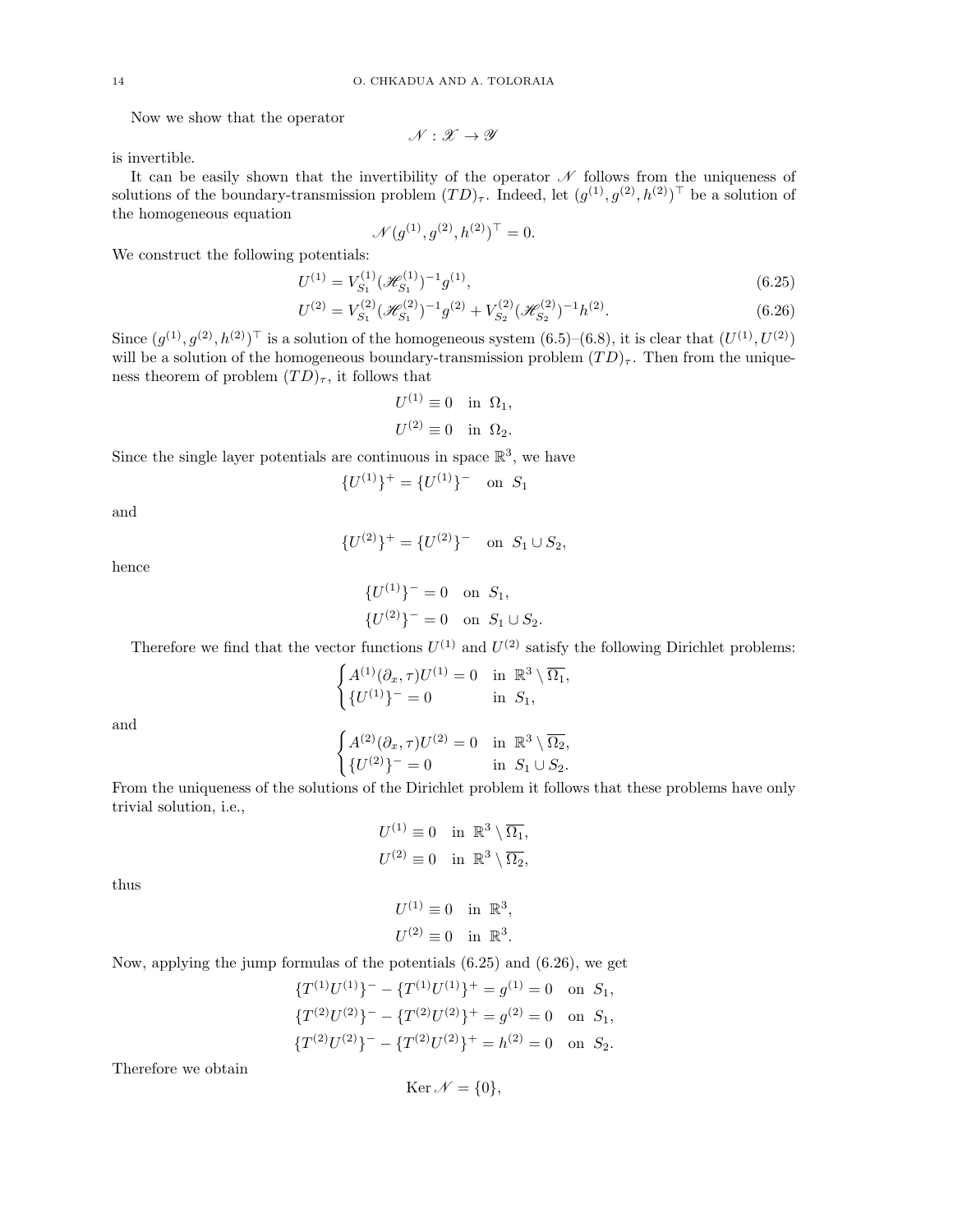and since the index of the operator  $\mathcal N$  equals zero, we have

$$
\operatorname{Ker} \mathcal{N}^* = \{0\}.
$$

This implies that  $\mathcal N$  is surjection. Thus we find that the operator

$$
\mathscr{N}:\mathscr{X}\to\mathscr{Y}
$$

is invertible, and Theorem 6.1 is proved.

The invertibility of the operator  $\mathscr N$  implies the unique solvability of systems (6.1)–(6.4), (6.5)–(6.8) and hence we obtain the unique solvability of the Dirichlet boundary-transmission problem  $(T D)_{\tau}$ .

**Theorem 6.3.** Let  $S_1, S_2 \in C^{\infty}$ ,  $\tau = \sigma + i\omega$ ,  $\sigma > \sigma_0 > 0$ ,  $\omega \in \mathbb{R}$ , and  $f_j^{(1)} \in H^{\frac{1}{2}}(S_1)$ ,  $f_j^{(2)} \in H^{-\frac{1}{2}}(S_1)$ ,  $j = \overline{1,4}, Q_j^{(2)} \in H^{\frac{1}{2}}(S_1), j = \overline{5,9}, p^{(2)} \in [H^{\frac{1}{2}}(S_2)]^9$ . Then the Dirichlet boundary-transmission problem  $(T\overline{D})_{\tau}$  has a unique solution

$$
(U^{(1)}, U^{(2)}) \in [H^1(\Omega_1)]^4 \times [H^1(\Omega_2)]^9,
$$

which is represented as follows:

$$
U^{(1)} = V_{S_1}^{(1)} (\mathcal{H}_{S_1}^{(1)})^{-1} g^{(1)} \quad \text{in } \Omega_1,\tag{6.27}
$$

$$
U^{(2)} = V_{S_1}^{(2)} (\mathcal{H}_{S_1}^{(2)})^{-1} g^{(2)} + V_{S_2}^{(2)} (\mathcal{H}_{S_2}^{(2)})^{-1} h^{(2)} \quad \text{in } \Omega_2,\tag{6.28}
$$

where  $g^{(1)}$ ,  $g^{(2)}$ ,  $h^{(2)}$  are solutions of the uniquely solvable system  $(6.1)$ - $(6.4)$ .

The following regularity theorem holds.

**Theorem 6.4.** Let  $S_1, S_2 \in C^{m,a}$ ,  $0 < \beta < \alpha \leq 1$ ,  $m \geq 2$ ,  $m \in \mathbb{N}$ , and

$$
f_j^{(1)} \in C^{k,\beta}(S_1), \quad f_j^{(2)} \in C^{k-1,\beta}(S_1), \quad j = \overline{1,4},
$$
  

$$
Q_j^{(2)} \in C^{k,\beta}(S_1), \quad j = \overline{5,9}, \quad p^{(2)} \in [C^{k,\beta}(S_2)]^9, \quad k = \overline{1,m-1}.
$$

Then the Dirichlet boundary-transmission problem  $(TD)_{\tau}$  has a unique solution

$$
(U^{(1)}, U^{(2)}) \in [C^{k,\beta}(\overline{\Omega_1})]^4 \times [C^{k,\beta}(\overline{\Omega_2})]^9,
$$

which is represented as single layer potentials  $(6.27)$ ,  $(6.28)$ , where

$$
g^{(1)} \in [C^{k,\beta}(S_1)]^4, \ g^{(2)} \in [C^{k,\beta}(S_1)]^9, \ h^{(2)} \in [C^{k,\beta}(S_2)]^9
$$

are solutions of the uniquely solvable system  $(6.1)$ – $(6.4)$ .

Proof. Since the operators

$$
\begin{aligned} &\mathscr{A}_{S_1}^{(1)} + \overline{\mathscr{A}}_{S_1}^{(2)} : [H^{\frac{1}{2}}(S_1)]^4 \to [H^{-\frac{1}{2}}(S_1)]^4, \\ &\mathscr{A}_{S_1}^{(1)} + \overline{\mathscr{A}}_{S_1}^{(2)} : [C^{k,\beta}(S_1)]^4 \to [C^{k-1,\beta}(S_1)]^4 \end{aligned}
$$

are first order strongly elliptic and have a common regularizer, we have (see [1, §10])

$$
\dim \mathrm{Ker}(\mathscr{A}_{S_1}^{(1)} + \overline{\mathscr{A}}_{S_1}^{(2)}) = \dim \mathrm{Coker}(\mathscr{A}_{S_1}^{(1)} + \overline{\mathscr{A}}_{S_1}^{(2)}).
$$

This means that the operator

$$
\mathscr{A}_{S_1}^{(1)} + \overline{\mathscr{A}}_{S_1}^{(2)} : [C^{k,\beta}(S_1)]^4 \to [C^{k-1,\beta}(S_1)]^4
$$

is Fredholm with zero index. Therefore the operator

$$
\mathcal{N}: [C^{k,\beta}(S_1)]^{13} \times [C^{k,\beta}(S_2)]^9 \to [C^{k,\beta}(S_1)]^9 \times [C^{k-1,\beta}(S_1)]^4 \times [C^{k,\beta}(S_1)]^9
$$

will also be Fredholm with zero index. The invertibility of the operator  $\mathcal N$  and the unique solvability of systems  $(6.1)$ – $(6.4)$  in the space  $[C^{k,\beta}(S_1)]^{13} \times [C^{k,\beta}(S_2)]^9$  can be shown similarly to the case of Sobolev spaces.

Now, if we use the boundedness of single layer potentials, invertibility and Fredholm properties of the corresponding boundary operators (see Theorem 6.5 and Theorem 6.6 below), then from the representation formulas of solutions (6.27) and (6.28), we obtain the regularity of solutions of the boundary-transmission problem  $(TD)_{\tau}$  in the class  $[C^{k,\beta}(\overline{\Omega_1})]^4 \times [C^{k,\beta}(\overline{\Omega_2})]^9$ . — Процессиональные просто производительные и производственными и производства и производства и производства <br>В производство производство производство производство производство производство производство производство прои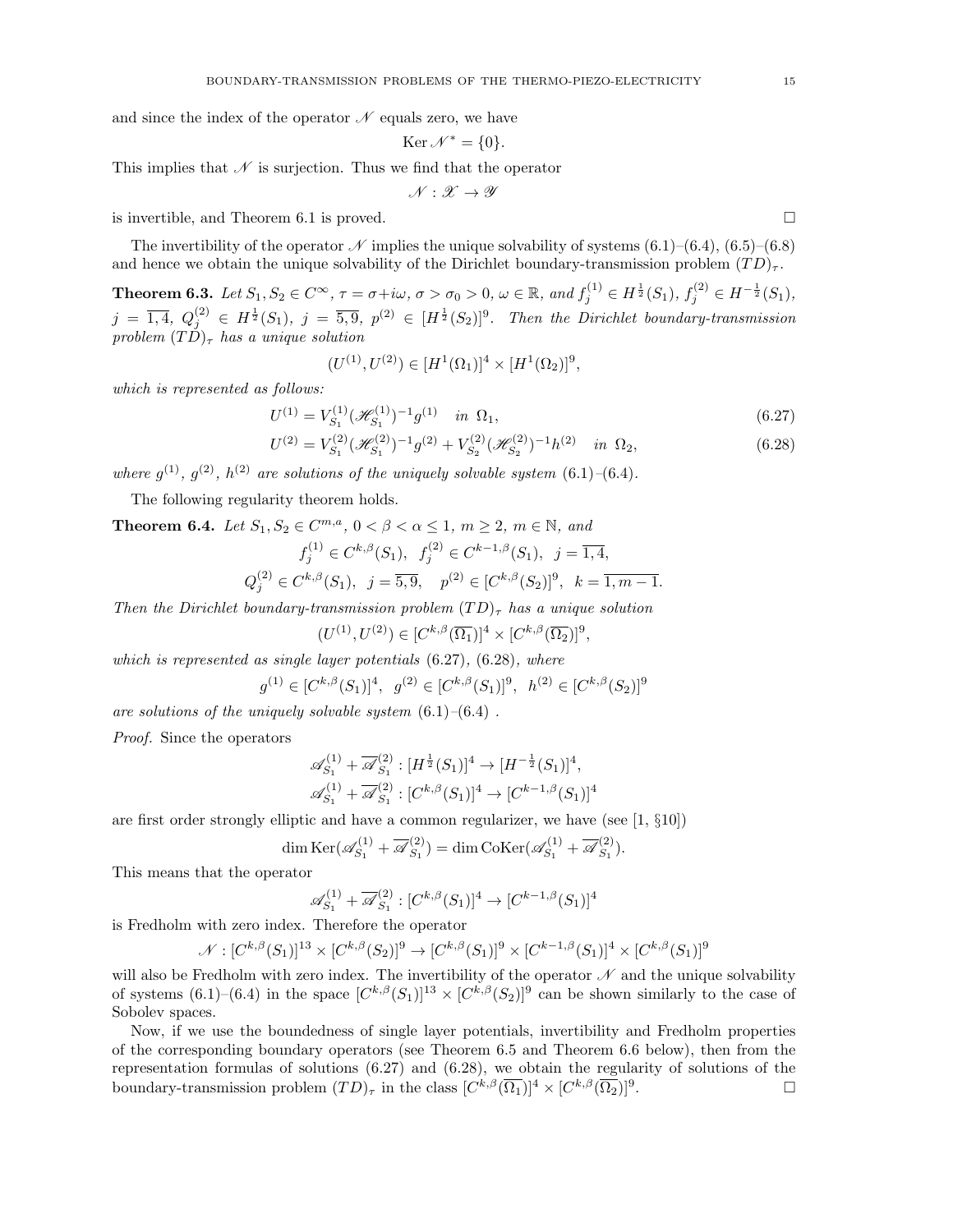In the proof of Theorem 6.4 we have used the following theorems (see [5], [15], [1]).

**Theorem 6.5.** Let  $S_1, S_2 \in \mathbb{C}^{m,\alpha}$ ,  $0 < \beta < \alpha \leq 1$ ,  $k = \overline{1,m-1}$ ,  $m \geq 2$ ,  $m \in \mathbb{N}$ . Then the single layer potentials

$$
V_{S_1}^{(1)} : [C^{k,\beta}(S_1)]^4 \to [C^{k+1,\beta}(\overline{\Omega_1})]^4,
$$
  
\n
$$
V_{S_1}^{(2)} : [C^{k,\beta}(S_1)]^9 \to [C^{k+1,\beta}(\overline{\Omega_2})]^9,
$$
  
\n
$$
V_{S_2}^{(2)} : [C^{k,\beta}(S_2)]^9 \to [C^{k+1,\beta}(\overline{\Omega_2})]^9
$$

are bounded.

**Theorem 6.6.** Let  $S_1, S_2 \in C^{m,\alpha}, 0 < \beta < \alpha \leq 1, k = \overline{1, m-1}, m \geq 2, m \in \mathbb{N}$ . Then the boundary integral operators

$$
\mathcal{H}_{S_1}^{(1)} : [C^{k,\beta}(S_1)]^4 \to [C^{k+1,\beta}(S_1)]^4,
$$
  

$$
\mathcal{H}_{S_1}^{(2)} : [C^{k,\beta}(S_1)]^9 \to [C^{k+1,\beta}(S_1)]^9,
$$
  

$$
\mathcal{H}_{S_2}^{(2)} : [C^{k,\beta}(S_2)]^9 \to [C^{k+1,\beta}(S_2)]^9
$$

are invertible, while the operators

$$
-\frac{1}{2}I_4 + \mathscr{K}_{S_1}^{(1)} : [C^{k,\beta}(S_1)]^4 \to [C^{k,\beta}(S_1)]^4,
$$
  

$$
-\frac{1}{2}I_9 + \mathscr{K}_{S_1}^{(2)} : [C^{k,\beta}(S_1)]^9 \to [C^{k,\beta}(S_1)]^9,
$$
  

$$
-\frac{1}{2}I_9 + \mathscr{K}_{S_2}^{(2)} : [C^{k,\beta}(S_2)]^9 \to [C^{k,\beta}(S_2)]^9
$$

are Fredholm with zero index.

It follows from Theorem 6.6 that the operators

$$
\begin{aligned} \mathscr{A}_{S_1}^{(1)} &:[C^{k,\beta}(S_1)]^4 \to [C^{k-1,\beta}(S_1)]^4, \\ \mathscr{A}_{S_1}^{(2)} &:[C^{k,\beta}(S_2)]^9 \to [C^{k-1,\beta}(S_1)]^9, \\ \mathscr{A}_{S_2}^{(2)} &:[C^{k,\beta}(S_2)]^9 \to [C^{k-1,\beta}(S_2)]^9 \end{aligned}
$$

are Fredholm operators with zero index.

The following corollary holds.

Corollary 6.7. Let  $S_1, S_2 \in C^{\infty}$  and  $f_j^{(1)} \in C^{\infty}(S_1)$ ,  $f_j^{(2)} \in C^{\infty}(S_1)$ ,  $j = \overline{1,4}$ ,  $Q_j^{(2)} \in C^{\infty}(S_1)$ ,  $j = \overline{5,9}, p^{(2)} \in [C^{\infty}(S_2)]^9$ . Then the unique solution  $(U^{(1)}, U^{(2)})$  of the Dirichlet problem  $(TD)_{\tau}$ belongs to the class  $[C^{\infty}(\overline{\Omega_1})]^4 \times [C^{\infty}(\overline{\Omega_2})]^9$ , i.e.

$$
(U^{(1)},U^{(2)})\in [C^\infty(\overline{\Omega_1})]^4\times [C^\infty(\overline{\Omega_2})]^9.
$$

# 7. EXISTENCE OF SOLUTIONS TO THE NEUMANN BOUNDARY-TRANSMISSION PROBLEM  $(T N)_{\tau}$  OF Pseudo-oscillations

We seek for a solution of the Neumann boundary-transmission problem  $(TN)_{\tau}$  in the form of the following single layer potentials:

$$
U^{(1)} = V_{S_1}^{(1)} (\mathcal{H}_{S_1}^{(1)})^{-1} g^{(1)} \text{ in } \Omega_1,
$$
  
\n
$$
U^{(2)} = V_{S_1}^{(2)} (\mathcal{H}_{S_1}^{(2)})^{-1} g^{(2)} + V_{S_2}^{(2)} (\mathcal{H}_{S_2}^{(2)})^{-1} h^{(2)} \text{ in } \Omega_2,
$$

where the unknown densities  $g^{(1)}$ ,  $g^{(2)}$  and  $h^{(2)}$  belong to the Sobolev spaces,  $g^{(1)} = (g_1^{(1)}, \ldots, g_4^{(1)})^{\top} \in$  $[H^{\frac{1}{2}}(S_1)]^4, g^{(2)} = (g_1^{(2)}, \ldots, g_9^{(2)})^\top \in [H^{\frac{1}{2}}(S_1)]^9, h^{(2)} = (h_1^{(2)}, \ldots, h_9^{(2)})^\top \in [H^{\frac{1}{2}}(S_2)]^9.$ 

Taking into account the boundary and boundary-transmission conditions of problem  $(TN)_{\tau}$ , we obtain the following system of equations with respect to the vector functions  $g^{(1)}$ ,  $g^{(2)}$  and  $h^{(2)}$ :

$$
g_j^{(2)} + r_{S_1} [V_{S_2}^{(2)}(\mathcal{H}_{S_2}^{(2)})^{-1} h^{(2)}]_j = Q_j^{(2)}
$$
 on  $S_1$   $j = \overline{5, 9}$ , (7.1)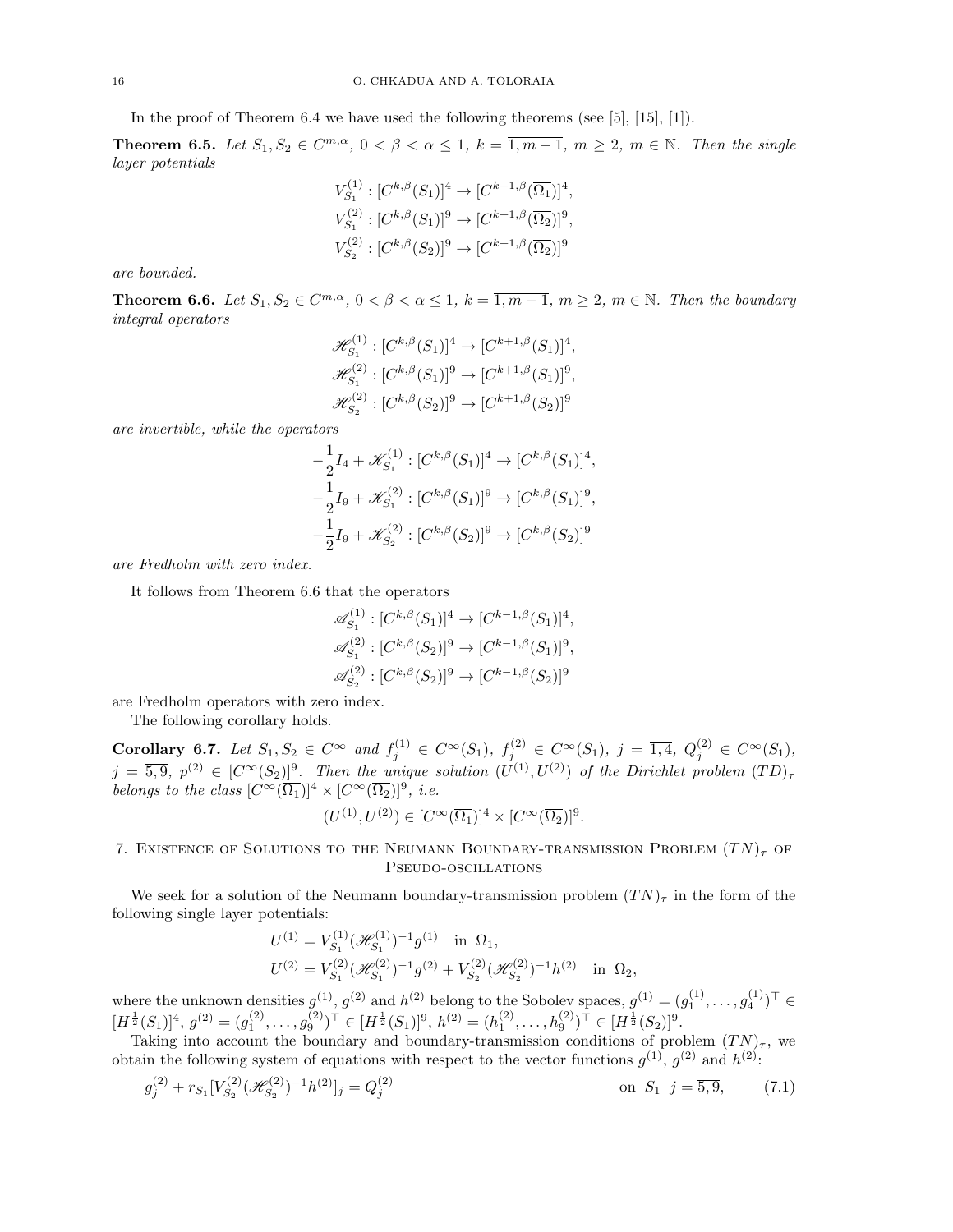$$
g_j^{(1)} - g_j^{(2)} - r_{S_1} [V_{S_2}^{(2)} (\mathcal{H}_{S_2}^{(2)})^{-1} h^{(2)}]_j = f_j^{(1)} \qquad \text{on } S_1, \ j = \overline{1, 4}, \qquad (7.2)
$$

$$
\left[ \left( -\frac{1}{2} I_4 + \mathcal{K}_{S_1}^{(1)} \right) (\mathcal{H}_{S_1}^{(1)})^{-1} g^{(1)} \right]_j + \left[ \left( -\frac{1}{2} I_9 + \mathcal{K}_{S_1}^{(2)} \right) (\mathcal{H}_{S_1}^{(2)})^{-1} g^{(2)} \right]_j
$$

$$
+ r_{S_1} [T^{(2)} V_{S_2}^{(2)} (\mathcal{H}_{S_2}^{(2)})^{-1} h^{(2)}]_j = f_j^{(2)} \qquad \text{on } S_1, \ j = \overline{1, 4}, \qquad (7.3)
$$

$$
r_{S_2}[T^{(2)}V_{S_1}(\mathcal{H}_{S_1}^{(2)})^{-1}g^{(2)}] + \left(-\frac{1}{2}I_9 + \mathcal{K}_{S_2}^{(2)}\right)(\mathcal{H}_{S_2}^{(2)})^{-1}h^{(2)} = q^{(2)} \qquad \text{on } S_2,\tag{7.4}
$$

where  $r_{s_j}$   $(j = 1, 2)$  is the restriction operator on the surface  $S_j$   $(j = 1, 2)$ .

Let us change positions of equations  $(7.1)$  and  $(7.2)$  of system  $(7.1)–(7.4)$  and multiply equation  $(7.1)$  by  $-1$ , i.e., we rewrite system  $(7.1)$ – $(7.4)$  in the form of the following equivalent system of equations:

$$
g_j^{(1)} - g_j^{(2)} - r_{S_1} [V_{S_2}^{(2)} (\mathcal{H}_{S_2}^{(2)})^{-1} h^{(2)}]_j = f_j^{(1)}
$$
 on  $S_1$ ,  $j = \overline{1, 4}$ , (7.5)  
\n
$$
- g_j^{(2)} - r_{S_1} [V_{S_2}^{(2)} (\mathcal{H}_{S_2}^{(2)})^{-1} h^{(2)}]_j = -Q_j^{(2)}
$$
 on  $S_1$ ,  $j = \overline{5, 9}$  (7.6)

$$
-g_j^{(2)} - r_{S_1} [V_{S_2}^{(2)} (\mathcal{H}_{S_2}^{(2)})^{-1} h^{(2)}]_j = -Q_j^{(2)} \quad \text{on } S_1, \ j = \overline{5, 9}, \qquad (7.6)
$$
  

$$
\left[ \left( -\frac{1}{2} I_4 + \mathcal{K}_{S_1}^{(1)} \right) (\mathcal{H}_{S_1}^{(1)})^{-1} g^{(1)} \right]_j + \left[ \left( -\frac{1}{2} I_9 + \mathcal{K}_{S_1}^{(2)} \right) (\mathcal{H}_{S_1}^{(2)})^{-1} g^{(2)} \right]_j
$$
  

$$
+ r_{S_1} [T^{(2)} V_{S_2}^{(2)} (\mathcal{H}_{S_2}^{(2)})^{-1} h^{(2)}]_j = f_j^{(2)} \quad \text{on } S_1, \ j = \overline{1, 4}, \qquad (7.7)
$$

$$
r_{S_2}[T^{(2)}V_{S_1}(\mathcal{H}_{S_1}^{(2)})^{-1}g^{(2)}] + \left(-\frac{1}{2}I_9 + \mathcal{K}_{S_2}^{(2)}\right)(\mathcal{H}_{S_2}^{(2)})^{-1}h^{(2)} = q^{(2)} \qquad \text{on } S_2.
$$
 (7.8)

The operator corresponding to system  $(7.5)$ – $(7.8)$ , has the following matrix form:

$$
\label{eq:matrixM} \mathcal{M}:=\begin{bmatrix}I_{9\times 4} & -I_9 & -r_{S_1}[V^{(2)}_{S_2}(\mathscr{H}^{(2)}_{S_2})^{-1}]_{9\times 9}\\ \mathscr{A}^{(1)}_{S_1} & [\mathscr{A}^{(2)}_{S_1}]_{4\times 9} & r_{S_1}[T^{(2)}V^{(2)}_{S_2}(\mathscr{H}^{(2)}_{S_2})^{-1}]_{4\times 9}\\ [0]_{9\times 4} & r_{S_2}[T^{(2)}V_{S_1}(\mathscr{H}^{(2)}_{S_1})^{-1}]_{9\times 9} & \mathscr{A}^{(2)}_{S_2} \end{bmatrix}_{22\times 22},
$$

where

$$
\mathscr{A}_{S_1}^{(1)} := \left( -\frac{1}{2} I_4 + \mathscr{K}_{S_1}^{(1)} \right) (\mathscr{H}_{S_1}^{(1)})^{-1}, \quad \mathscr{A}_{S_1}^{(2)} := \left( -\frac{1}{2} I_9 + \mathscr{K}_{S_1}^{(2)} \right) (\mathscr{H}_{S_1}^{(2)})^{-1},
$$

$$
\mathscr{A}_{S_2}^{(2)} := \left( -\frac{1}{2} I_9 + \mathscr{K}_{S_2}^{(2)} \right) (\mathscr{H}_{S_2}^{(2)})^{-1}
$$

are the Poincaré–Steklov type operators.

The operator  $\mathcal M$  is bounded in the spaces

 $M : \mathcal{X} \to \mathcal{Z}$ ,

where

$$
\mathscr{X} := [H^{\frac{1}{2}}(S_1)]^{13} \times [H^{\frac{1}{2}}(S_2)]^9,
$$
  

$$
\mathscr{Z} := [H^{\frac{1}{2}}(S_1)]^9 \times [H^{-\frac{1}{2}}(S_1)]^4 \times [H^{-\frac{1}{2}}(S_2)]^9.
$$

The following theorem holds.

Theorem 7.1. The operator

$$
\mathscr{M}:\mathscr{X}\to\mathscr{Z}
$$

is invertible.

Proof. First, we show that the operator

$$
\mathscr{M}:\mathscr{X}\to\mathscr{Z}
$$

is Fredholm with index zero. Indeed, obviously, the operators

$$
r_{S_1}[V_{S_2}^{(2)}(\mathcal{H}_{S_2}^{(2)})^{-1}]_{9\times 9}: [H^{\frac{1}{2}}(S_2)]^9 \to [H^{\frac{1}{2}}(S_1)]^9,
$$
  
\n
$$
r_{S_1}[T^{(2)}V_{S_2}^{(2)}(\mathcal{H}_{S_2}^{(2)})^{-1}]_{4\times 9}: [H^{\frac{1}{2}}(S_2)]^9 \to [H^{-\frac{1}{2}}(S_1)]^4,
$$
  
\n
$$
r_{S_2}[T^{(2)}V_{S_1}^{(2)}(\mathcal{H}_{S_1}^{(2)})^{-1}]_{9\times 9}: [H^{\frac{1}{2}}(S_1)]^9 \to [H^{-\frac{1}{2}}(S_2)]^9
$$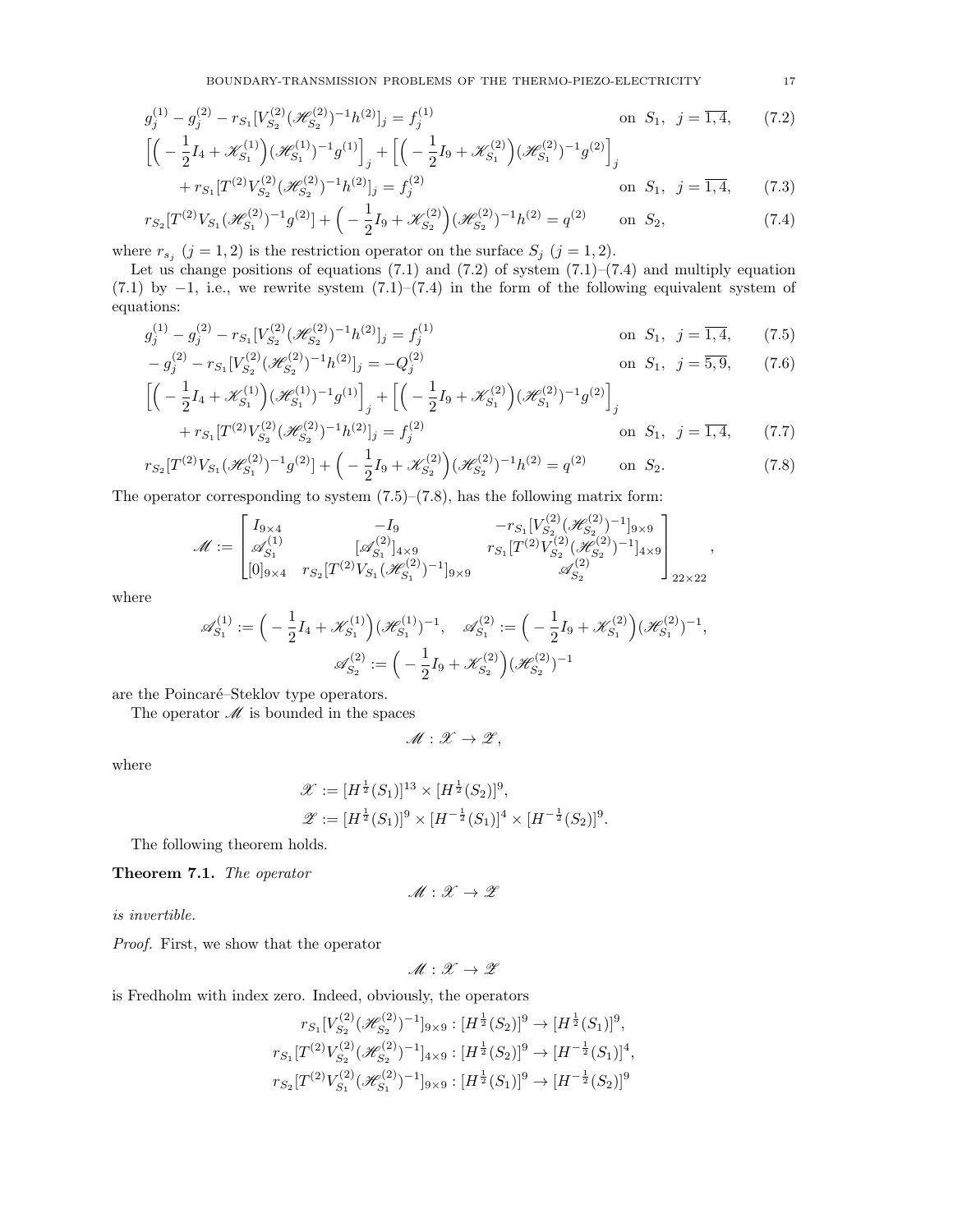are compact, because of  $S_1 \cap S_2 = \emptyset$ .

Now, let us consider the operator

$$
\mathcal{M}_1 := \begin{bmatrix} I_{9 \times 4} & -I_9 & [0]_{9 \times 9} \\ \mathcal{A}_{S_1}^{(1)} & [\mathcal{A}_{S_1}^{(2)}]_{4 \times 9} & [0]_{4 \times 9} \\ [0]_{9 \times 4} & [0]_{9 \times 9} & \mathcal{A}_{S_2}^{(2)} \end{bmatrix}_{22 \times 22},
$$

where the operator

 $M - M_1 : \mathcal{X} \to \mathcal{Z}$ 

is compact.

Write the corresponding system of the operator  $\mathcal{M}_1$  as follows:

$$
\widetilde{g}_j^{(1)} - \widetilde{g}_j^{(2)} = \widetilde{f}_j^{(1)} \qquad \text{on } S_1, \ j = \overline{1, 4}, \tag{7.9}
$$

$$
-\widetilde{g}_j^{(2)} = \widetilde{F}_j \qquad \text{on } S_1, \ \ j = \overline{5, 9}, \tag{7.10}
$$

$$
[\mathscr{A}_{S_1}^{(1)}\tilde{g}^{(1)}]_j + [\mathscr{A}_{S_1}^{(2)}\tilde{g}^{(2)}]_j = \tilde{f}_j^{(2)} \text{ on } S_1, j = \overline{1,4},
$$
\n(7.11)

$$
\mathscr{A}_{S_2}^{(2)} \tilde{h}^{(2)} = \tilde{q}^{(2)} \qquad \text{on } S_2. \tag{7.12}
$$

System  $(7.9)$ – $(7.12)$  is equivalent to the following system:

$$
\widetilde{g}_j^{(1)} - \widetilde{g}_j^{(2)} = \widetilde{f}_j^{(1)} \qquad \text{on } S_1, j = \overline{1, 4}, \tag{7.13}
$$

$$
-\tilde{g}_j^{(2)} = F_j \qquad \text{on } S_1, \ \ j = \overline{5, 9}, \tag{7.14}
$$

$$
\left(\mathscr{A}_{S_1}^{(1)} + \overline{\mathscr{A}}_{S_1}^{(2)}\right)\widetilde{g}_j^{(1)} = \Psi \quad \text{on } S_1,\tag{7.15}
$$

$$
\mathscr{A}_{S_2}^{(2)}\tilde{h}^{(2)} = \tilde{q}^{(2)} \qquad \text{on } S_2,\tag{7.16}
$$

.

where

$$
\overline{\mathscr{A}}_{S_1}^{(2)} := [\mathscr{A}_{S_1,pq}^{(2)}]_{4\times 4}, \ \ p,q = \overline{1,4},
$$

and  $\Psi$  is defined by (6.17).

The operator corresponding to system  $(7.13)$ – $(7.16)$  has the following form:

$$
\mathcal{M}_2 := \begin{bmatrix} I_{9 \times 4} & -I_9 & [0]_{9 \times 9} \\ \mathcal{A}_{S_1}^{(1)} + \overline{\mathcal{A}}_{S_1}^{(2)} & [0]_{4 \times 9} & [0]_{4 \times 9} \\ [0]_{9 \times 4} & [0]_{9 \times 9} & \mathcal{A}_{S_2}^{(2)} \end{bmatrix}_{22 \times 22}
$$

Obviously, the operator

 $M_2 : \mathcal{X} \to \mathcal{Z}$ 

is bounded.

Consider the composition

 $M_3 = M_2 \circ \mathcal{Q},$ 

 $\mathscr{Q} : \mathscr{X} \to \mathscr{X}$ 

where the operator

is invertible (see Section 6).

The operator  $\mathcal{M}_3$  has the form

$$
\mathcal{M}_3 := \begin{bmatrix} -I_9 & I_{9 \times 4} & [0]_{9 \times 9} \\ [0]_{4 \times 9} & \mathscr{A}_{S_1}^{(1)} + \overline{\mathscr{A}}_{S_1}^{(2)} & [0]_{4 \times 9} \\ [0]_{9 \times 9} & [0]_{9 \times 4} & \mathscr{A}_{S_2}^{(2)} \end{bmatrix}_{22 \times 22}.
$$

To show that the operator

$$
\mathscr{M}:\mathscr{X}\to\mathscr{Z}
$$

is Fredholm with zero index, it suffices to show that the operator

$$
\mathscr{M}_3:\mathscr{X}\to\mathscr{Z}
$$

is Fredholm with zero index.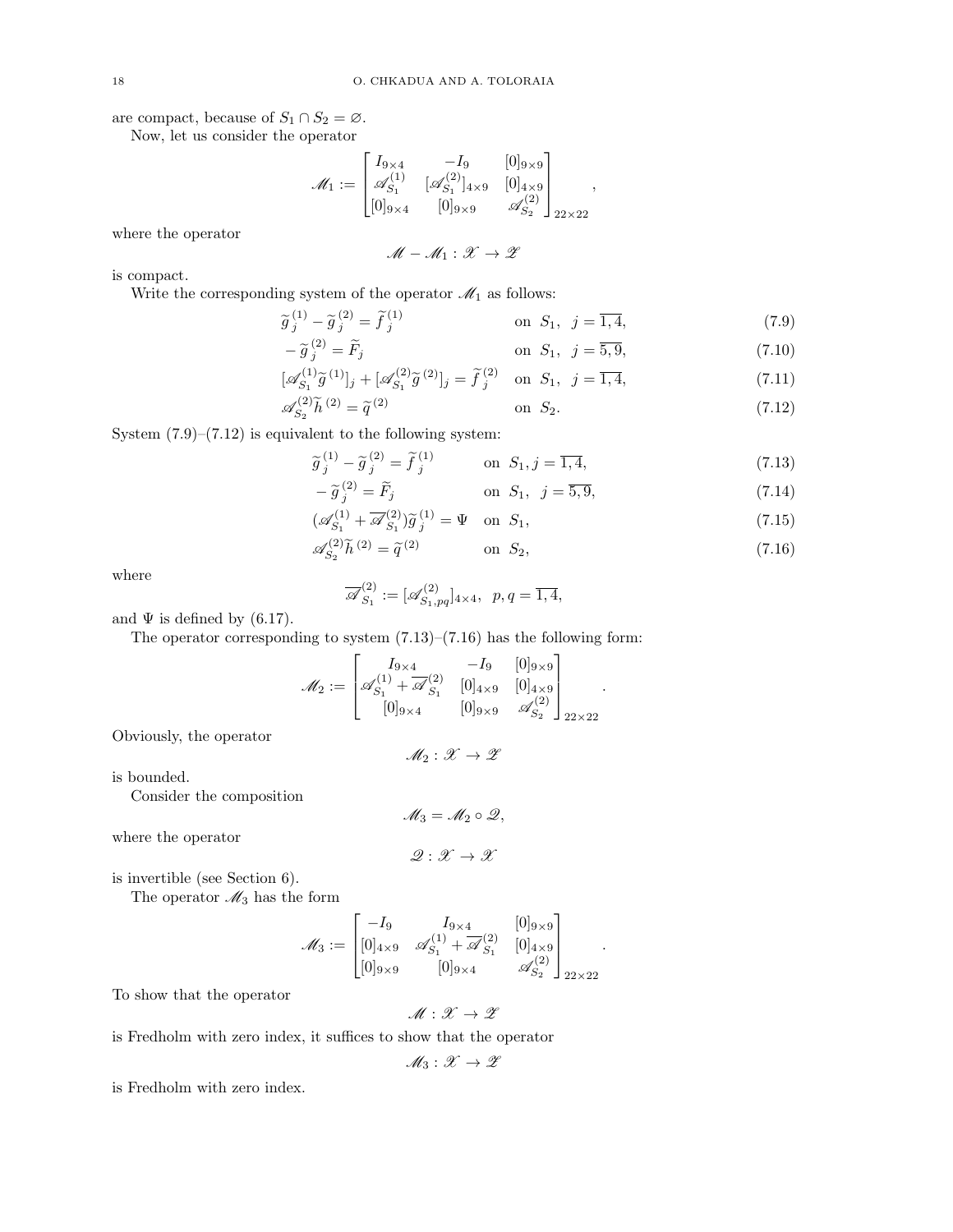Indeed, since the operator  $\mathcal{M}_3$  is triangular diagonal, it suffices to show that the operators standing on the diagonal are Fredholm with zero index.

As we know, the operator (see Lemma 6.2)

$$
\mathscr{A}_{S_1}^{(1)} + \overline{\mathscr{A}}_{S_1}^{(2)} : [H^{\frac{1}{2}}(S_1)]^4 \to [H^{-\frac{1}{2}}(S_1)]^4
$$

is Fredholm with zero index.

It is also known that the operator

$$
\mathscr{A}_{S_2}^{(2)} : [H^{\frac{1}{2}}(S_2)]^9 \to [H^{-\frac{1}{2}}(S_2)]^9
$$

is Fredholm with zero index (see [5]). Therefore we obtain that the operator

$$
\mathscr{M}_3:\mathscr{X}\to\mathscr{Z}
$$

is Fredholm with zero index. Then the operators

$$
\mathcal{M}_2, \mathcal{M}_1: \mathcal{X} \to \mathcal{Z}
$$

will also be Fredholm with zero index, from which we derive that the operator

 $\mathscr N$ 

$$
\mathscr{M}:\mathscr{X}\to\mathscr{Z}
$$

is Fredholm with zero index.

It can be easily shown that the invertibility of the operator  $\mathcal M$  follows from the uniqueness of solutions of the boundary-transmission problem  $(TN)_{\tau}$ . Indeed, let  $(g^{(1)}, g^{(2)}, h^{(2)})^{\top}$  be a solution of the homogeneous equation

$$
\mathscr{U}(g^{(1)}, g^{(2)}, h^{(2)})^{\top} = 0. \tag{7.17}
$$

We construct the following potentials:

$$
U^{(1)} = V_{S_1}^{(1)} (\mathcal{H}_{S_1}^{(1)})^{-1} g^{(1)},\tag{7.18}
$$

$$
U^{(2)} = V_{S_1}^{(2)} (\mathcal{H}_{S_1}^{(2)})^{-1} g^{(2)} + V_{S_2}^{(2)} (\mathcal{H}_{S_2}^{(2)})^{-1} h^{(2)}.
$$
\n(7.19)

Since  $(g^{(1)}, g^{(2)}, h^{(2)})^{\top}$  is a solution of the homogeneous system  $(7.5)$ – $(7.8)$ , it is clear that  $(U^{(1)}, U^{(2)})$ will be a solution of the homogeneous boundary-transmission problem  $(TN)_{\tau}$ . Then from the uniqueness theorem of problem  $(TN)_{\tau}$  it follows that

$$
U^{(1)} \equiv 0 \quad \text{in} \ \Omega_1,\tag{7.20}
$$

$$
U^{(2)} \equiv 0 \quad \text{in} \ \Omega_2. \tag{7.21}
$$

Since the single layer potentials are continuous in space  $\mathbb{R}^3$ , we have

$$
{U^{(1)}}+ = {U^{(1)}}- on S1,{U^{(2)}}+ = {U^{(2)}}- on S1 \cup S2,
$$

whence it follows that

$$
\{U^{(1)}\}^- = 0 \text{ on } S_1,
$$
  

$$
\{U^{(2)}\}^- = 0 \text{ in } S_1 \cup S_2.
$$

Therefore we obtain that the vector functions  $U^{(1)}$  and  $U^{(2)}$  satisfy the following Dirichlet problems:

 $\int (A^{(1)}(\partial_x, \tau)U^{(1)} = 0$  in  $\mathbb{R}^3 \setminus \overline{\Omega_1},$  ${U^{(1)}}^- = 0$  on  $S_1$ ,  $\int \mathscr{A}^{(2)}(\partial_x, \tau) U^{(2)} = 0$  in  $\mathbb{R}^3 \setminus \overline{\Omega_2}$ ,  ${U^{(2)}}^- = 0$  on  $S_1 \cup S_2$ .

and

From the uniqueness of solutions of the Dirichlet problem it follows that these Dirichlet problems have only trivial solution, i.e.,

$$
U^{(1)} \equiv 0 \quad \text{in } \ \mathbb{R}^3 \setminus \overline{\Omega_1},
$$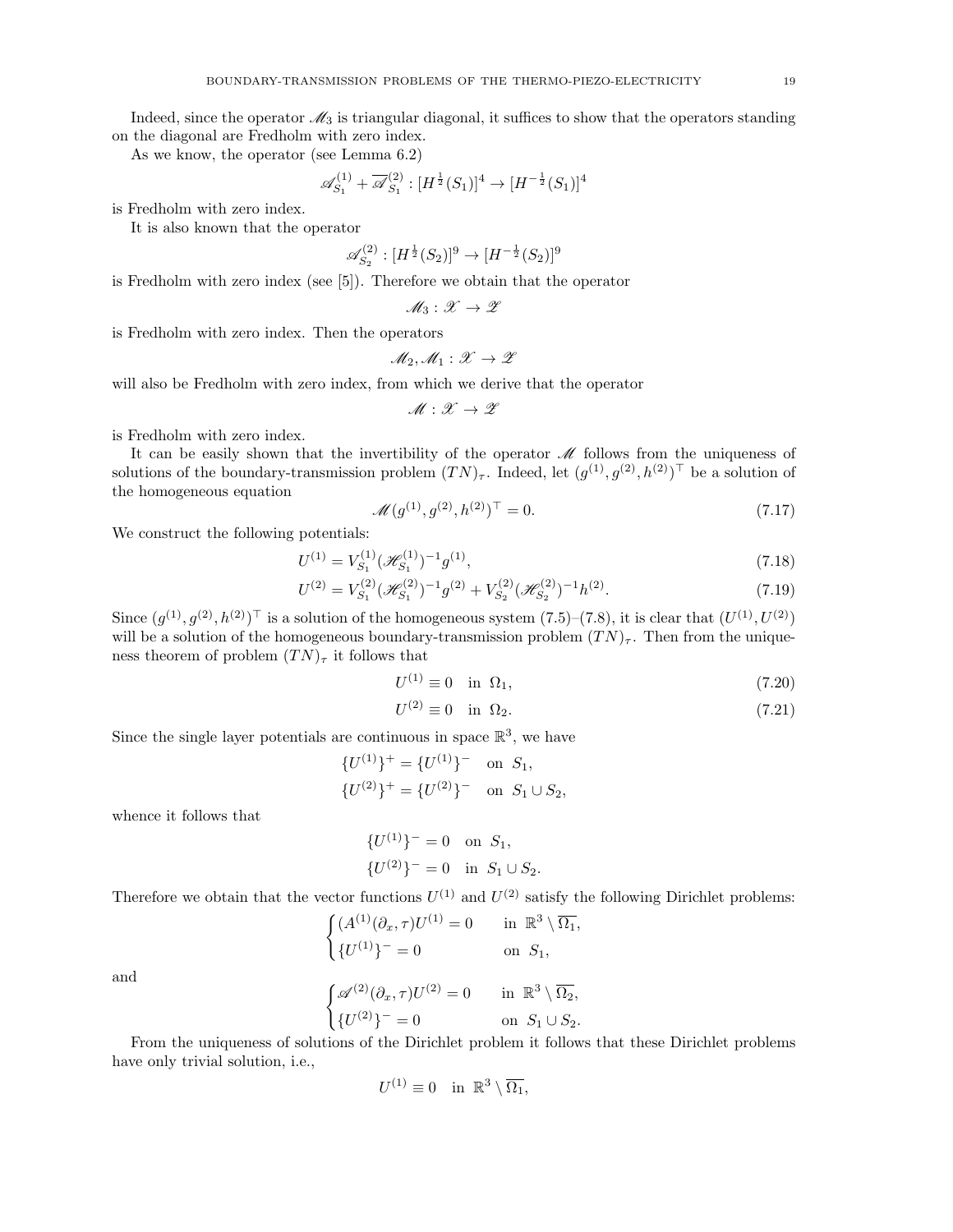$$
U^{(2)} \equiv 0 \quad \text{in } \ \mathbb{R}^3 \setminus \overline{\Omega_2}.
$$

Then from  $(7.20)$  and  $(7.21)$ , we get

$$
U^{(1)} \equiv 0 \quad \text{in } \mathbb{R}^3,
$$
  

$$
U^{(2)} \equiv 0 \quad \text{in } \mathbb{R}^3.
$$

Now, applying the jump formulas of potentials (7.18) and (7.19), we obtain

$$
\{T^{(1)}U^{(1)}\}^- - \{T^{(1)}U^{(1)}\}^+ = g^{(1)} = 0 \text{ on } S_1,
$$
  

$$
\{T^{(2)}U^{(2)}\}^- - \{T^{(2)}U^{(2)}\}^+ = g^{(2)} = 0 \text{ on } S_1,
$$
  

$$
\{T^{(2)}U^{(2)}\}^- - \{T^{(2)}U^{(2)}\}^+ = h^{(2)} = 0 \text{ on } S_2.
$$

Therefore we derive

Ker  $\mathscr{M} = \{0\},\,$ 

and since the index of the operator  $\mathcal M$  equals zero, we have

$$
\operatorname{Ker} \mathscr{M}^* = \{0\}.
$$

From this it follows that  $\mathcal M$  is a surjection. Thus we obtain that the operator

$$
\mathscr{M}:\mathscr{X}\to\mathscr{Z}
$$

is invertible, and Theorem 7.1 is proved.

The invertibility of the operator M implies the unique solvability of systems  $(7.1)$ – $(7.4)$ ,  $(7.5)$ – (7.8) and hence we obtain the unique solvability of the Neumann type boundary-transmission problem  $(TN)_{\tau}$ .

Thus we obtain the existence and uniqueness theorem of the Neumann type boundary-transmission problem  $(TN)_{\tau}$ .

**Theorem 7.2.** Let  $S_1, S_2 \in C^{\infty}$ ,  $\tau = \sigma + i\omega$ ,  $\sigma > \sigma_0 > 0$ ,  $\omega \in \mathbb{R}$ , and

$$
f_j^{(1)} \in H^{\frac{1}{2}}(S_1), \quad f_j^{(2)} \in H^{-\frac{1}{2}}(S_1), \quad j = \overline{1, 4},
$$
  

$$
Q_j^{(2)} \in H^{\frac{1}{2}}(S_1), \quad j = \overline{5, 9}, \quad q^{(2)} \in [H^{-\frac{1}{2}}(S_2)]^9.
$$

Then the Neumann boundary-transmission problem  $(TN)_{\tau}$  has a unique solution

$$
(U^{(1)}, U^{(2)}) \in [H^1(\Omega_1)]^4 \times [H^1(\Omega_2)]^9,
$$

which is represented as follows:

$$
U^{(1)} = V_{S_1}^{(1)} (\mathcal{H}_{S_1}^{(1)})^{-1} g^{(1)} \qquad \qquad \text{in } \Omega_1,\tag{7.22}
$$

$$
U^{(2)} = V_{S_1}^{(2)} (\mathcal{H}_{S_1}^{(2)})^{-1} g^{(2)} + V_{S_2}^{(2)} (\mathcal{H}_{S_2}^{(2)})^{-1} h^{(2)} \quad \text{in } \Omega_2,\tag{7.23}
$$

where  $g^{(1)}$ ,  $g^{(2)}$ ,  $h^{(2)}$  are the unique solutions of system  $(7.1)$ - $(7.4)$ .

The following regularity theorem is proved in the same way as in the case of the Dirichlet boundarytransmission problem  $(TD)_{\tau}$ .

**Theorem 7.3.** Let 
$$
S_1, S_2 \in C^{m,\alpha}, 0 < \beta < \alpha \le 1
$$
,  $k = \overline{1, m-1}, m \ge 2, m \in \mathbb{N}$ , and  
\n
$$
f_j^{(1)} \in C^{k,\beta}(S_1), \quad f_j^{(2)} \in C^{k-1,\beta}(S_1), j = \overline{1, 4},
$$
\n
$$
Q_j^{(2)} \in C^{k,\beta}(S_1), j = \overline{5, 9}, q^{(2)} \in [C^{k-1,\beta}(S_2))]^9, k = \overline{1, m-1}.
$$

Then problem  $(TN)_{\tau}$  has a unique solution

$$
(U^{(1)},U^{(2)}) \in [C^{k,\beta}(\overline{\Omega_1})]^4 \times [C^{k,\beta}(\overline{\Omega_2})]^9,
$$

which is represented as single layer potentials  $(7.22)$ ,  $(7.23)$ , where

$$
g^{(1)} \in [C^{k,\beta}(S_1)]^4
$$
,  $g^{(2)} \in [C^{k,\beta}(S_1)]^9$ ,  $h^{(2)} \in [C^{k,\beta}(S_2)]^9$ 

are solutions of the uniquely solvable system  $(7.1)$ – $(7.4)$ .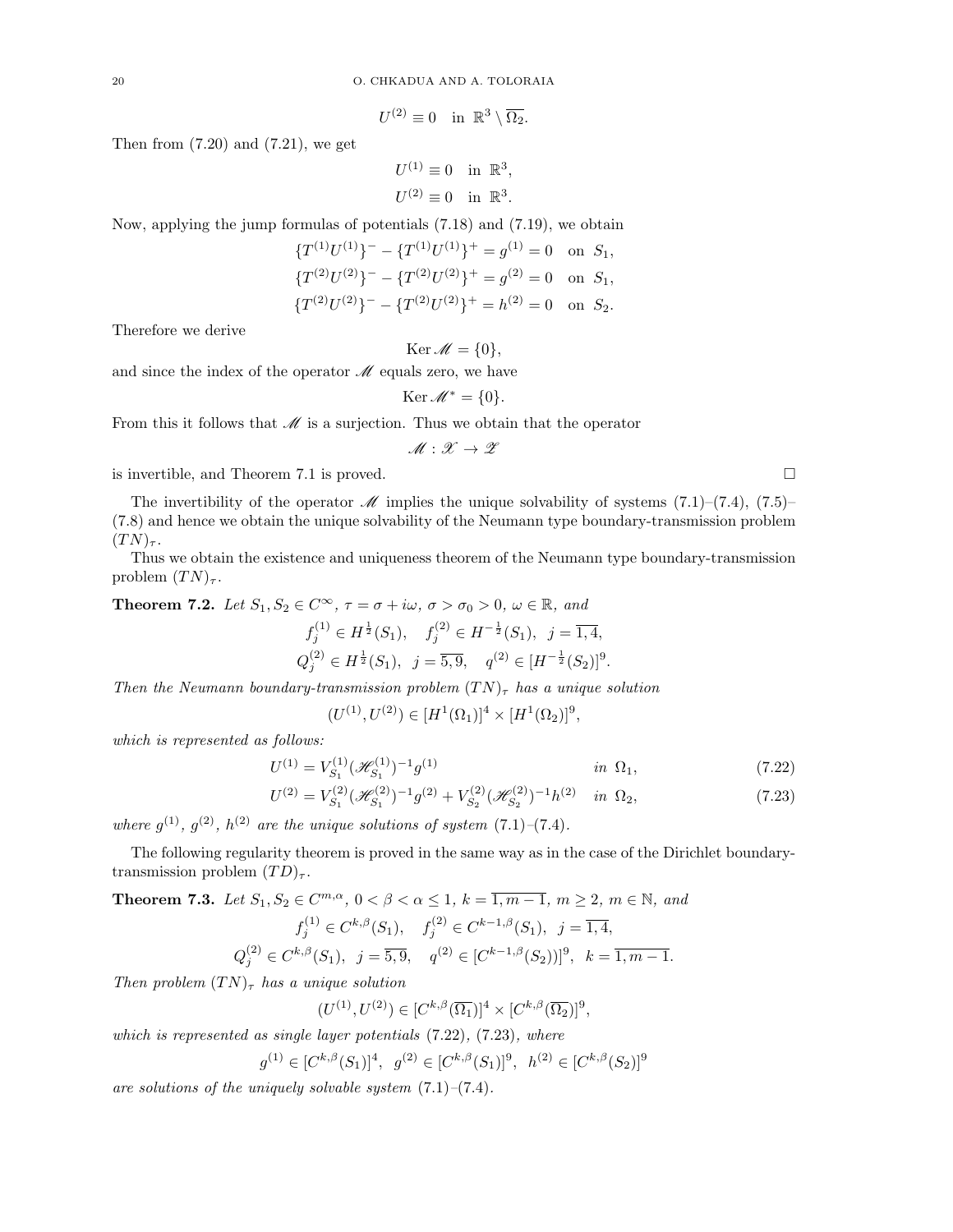#### Corollary 7.4. Let the following conditions:

$$
S_1, S_2 \in C^{\infty},
$$
  $f_j^{(1)} \in C^{\infty}(S_1),$   $f_j^{(2)} \in C^{\infty}(S_1),$   $j = \overline{1, 4},$   
 $Q_j^{(2)} \in C^{\infty}(S_1),$   $j = \overline{5, 9},$   $q^{(2)} \in [C^{\infty}(S_2)]^9,$ 

be fulfilled, then the unique solution to problem  $(TN)_{\tau}$  is infinitly differentiable, i.e.

$$
(U^{(1)}, U^{(2)}) \in [C^{\infty}(\overline{\Omega_1})]^4 \times [C^{\infty}(\overline{\Omega_2})]^9.
$$

### 8. EXISTENCE OF SOLUTION TO THE MIXED BOUNDARY-TRANSMISSION PROBLEM  $(TM)_{\tau}$  of Pseudo-oscillations

We are looking for a solution to the mixed boundary-transmission problem  $(TM)_{\tau}$  in the form of the following single layer potentials:

$$
U^{(1)} = V_{S_1}^{(1)} (\mathcal{H}_{S_1}^{(1)})^{-1} g^{(1)} \n\text{in } \Omega_1,
$$
  
\n
$$
U^{(2)} = V_{S_1}^{(2)} (\mathcal{H}_{S_1}^{(2)})^{-1} g^{(2)} + V_{S_2}^{(2)} (\mathcal{H}_{S_2}^{(2)})^{-1} h^{(2)} \n\text{in } \Omega_2,
$$

where the unknown densities  $g^{(1)}$ ,  $g^{(2)}$  and  $h^{(2)}$  belong to the following Sobolev spaces:

$$
g^{(1)} = (g_1^{(1)}, \dots, g_4^{(1)})^\top \in [H^{\frac{1}{2}}(S_1)]^4, \quad g^{(2)} = (g_1^{(2)}, \dots, g_9^{(2)})^\top \in [H^{\frac{1}{2}}(S_1)]^9,
$$

$$
h^{(2)} = (h_1^{(2)}, \dots, h_9^{(2)})^\top \in [H^{\frac{1}{2}}(S_2)]^9.
$$

Taking into account the boundary and boundary-transmission conditions of the mixed problem  $(TM)_{\tau}$ , we obtain the following system of equations with respect to the vector functions  $g^{(1)}$ ,  $g^{(2)}$  and  $h^{(2)}$ :

$$
g_j^{(2)} + r_{S_1} [V_{S_2}^{(2)} (\mathcal{H}_{S_2}^{(2)})^{-1} h^{(2)}]_j = Q_j^{(2)}
$$
 on  $S_1$   $j = \overline{5, 9}$ , (8.1)  
\n
$$
g_j^{(1)} = \overline{5, 9}
$$
 on  $S_1$   $j = \overline{5, 9}$ , (8.1)

$$
g_j^{(1)} - g_j^{(2)} - r_{S_1} [V_{S_2}^{(2)} (\mathcal{H}_{S_2}^{(2)})^{-1} h^{(2)}]_j = f_j^{(1)} \qquad \text{on } S_1, \ j = \overline{1, 4}, \quad (8.2)
$$

$$
\left[ \left( -\frac{1}{2} I_4 + \mathcal{K}_{S_1}^{(1)} \right) (\mathcal{H}_{S_1}^{(1)})^{-1} g^{(1)} \right]_j + \left[ \left( -\frac{1}{2} I_9 + \mathcal{K}_{S_1}^{(2)} \right) (\mathcal{H}_{S_1}^{(2)})^{-1} g^{(2)} \right]_j
$$

+ 
$$
r_{S_1}[T^{(2)}V_{S_2}^{(2)}(\mathcal{H}_{S_2}^{(2)})^{-1}h^{(2)}]_j = f_j^{(2)}
$$
 on  $S_1$ ,  $j = \overline{1, 4}$ , (8.3)

$$
r_{S_2^{(D)}}[V_{S_1}^{(2)}(\mathcal{H}_{S_1}^{(2)})^{-1}g^{(2)}] + r_{S_2^{(D)}}h^{(2)} = p_2^{(D)}
$$
 on  $S_2^{(D)}$ , (8.4)

$$
r_{S_2^{(N)}}[T^{(2)}V_{S_1}^{(2)}(\mathcal{H}_{S_1}^{(2)})^{-1}g^{(2)}] + r_{S_2^{(N)}}\Big(-\frac{1}{2}I_9 + \mathcal{K}_{S_2}^{(2)}\Big)(\mathcal{H}_{S_2}^{(2)})^{-1}h^{(2)} = q_2^{(N)} \text{ on } S_2^{(N)}.
$$
\n
$$
(8.5)
$$

Equation (8.4) can be rewritten as follows:

$$
r_{S_2} V_{S_1} (\mathcal{H}_{S_1}^{(2)})^{-1} g^{(2)} + h^{(2)} = \Phi_0^{(2)} + h_0^{(2)} \quad \text{on } S_2,
$$
\n(8.6)

where  $\Phi_{\geq 0}^{(2)} \in [H^{\frac{1}{2}}(S_2)]^9$  is a fixed extension of the Dirichlet condition, the vector function  $p_2^{(D)} \in$  $[H^{\frac{1}{2}}(S_2^{(D)})]^9$  over the entire surface  $S_2$ , and

$$
h_0^{(2)} \in [\widetilde{H}^{\frac{1}{2}}(S_2^{(N)})]^9, \quad \text{supp } h_0^{(2)} \subset \overline{S_2^{(N)}}.
$$

Let us determine  $h^{(2)}$  from equations (8.6) in the following way:

$$
h^{(2)} = \Phi_0^{(2)} + h_0^{(2)} - r_{S_2} [V_{S_1}^{(2)} (\mathcal{H}_{S_1}^{(2)})^{-1} g^{(2)}]
$$

and insert it into equations  $(8.1)$ ,  $(8.2)$ ,  $(8.3)$ , and  $(8.5)$  of system  $(8.1)$ – $(8.5)$ . At the same time, we change the places of equations (8.1) and (8.2), and multiply equation (8.1) by  $-1$ . In this case, we get the following equivalent system of equations with respect to the vector functions  $g^{(1)}$ ,  $g^{(2)}$  and  $h_0^{(2)}$ :

$$
g_j^{(1)} - g_j^{(2)} + r_{S_1} [V_{S_2}^{(2)} (\mathcal{H}_{S_2}^{(2)})^{-1} (r_{S_2} V_{S_1}^{(2)} (\mathcal{H}_{S_1}^{(2)})^{-1} g^{(2)})]_j
$$
  
\n
$$
- r_{S_1} [V_{S_2}^{(2)} (\mathcal{H}_{S_2}^{(2)})^{-1} h_0^{(2)}]_j = \tilde{f}_j^{(1)}
$$
  
\n
$$
- g_j^{(2)} + r_{S_1} [V_{S_2}^{(2)} (\mathcal{H}_{S_2}^{(2)})^{-1} (r_{S_2} V_{S_1}^{(2)} (\mathcal{H}_{S_1}^{(2)})^{-1} g^{(2)})]_j
$$
  
\n
$$
- r_{S_1} [V_{S_2}^{(2)} (\mathcal{H}_{S_2}^{(2)})^{-1} h_0^{(2)}]_j = \tilde{Q}_j^{(2)}
$$
  
\non  $S_1, j = \overline{5, 9}, (8.8)$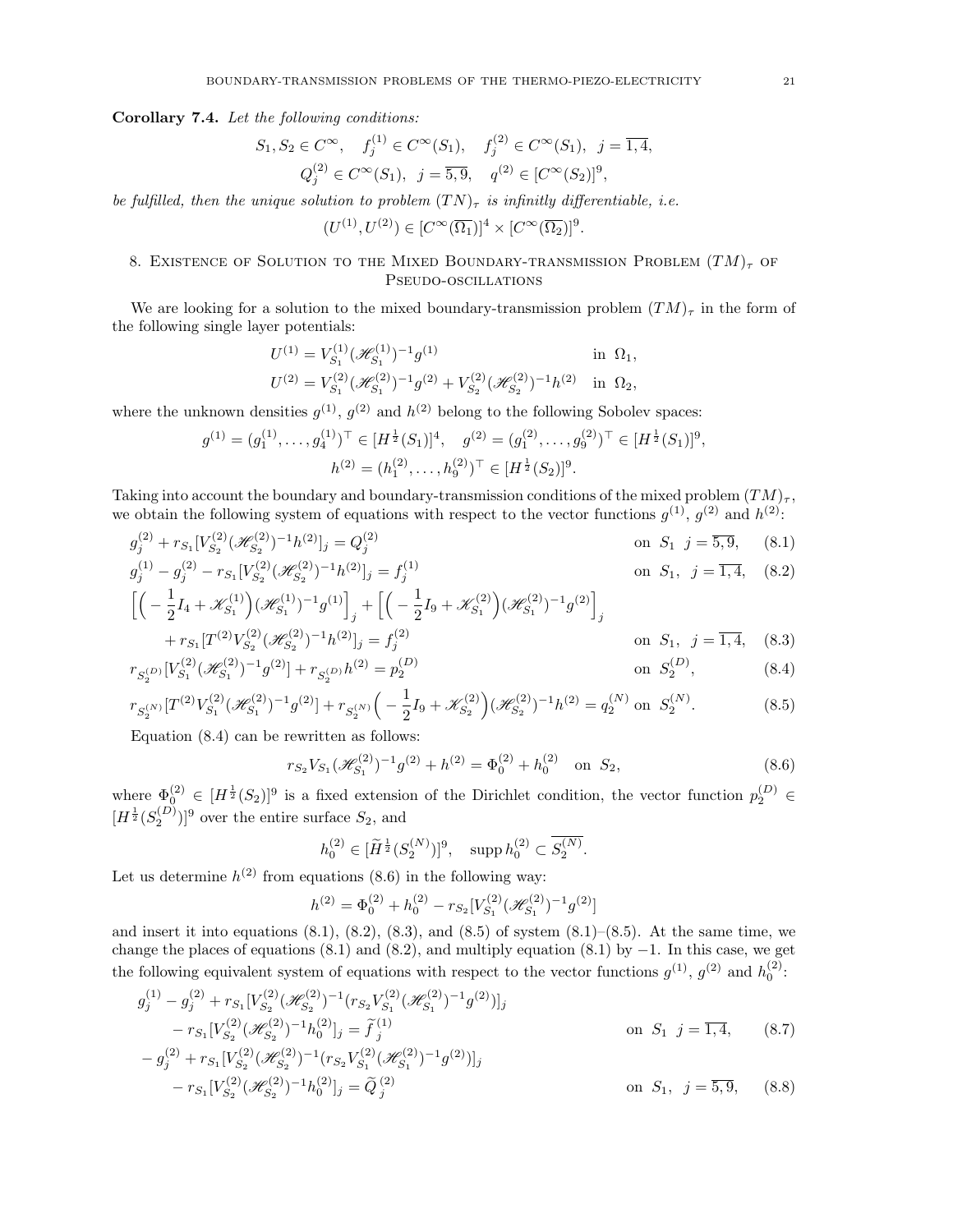$$
\begin{split}\n&\left[\left(-\frac{1}{2}I_4 + \mathcal{K}_{S_1}^{(1)}\right)(\mathcal{H}_{S_1}^{(1)})^{-1}g^{(1)}\right]_j + \left[\left(-\frac{1}{2}I_9 + \mathcal{K}_{S_1}^{(2)}\right)(\mathcal{H}_{S_1}^{(2)})^{-1}g^{(2)}\right]_j \\
&- r_{S_1}[T^{(2)}V_{S_2}^{(2)}(\mathcal{H}_{S_2}^{(2)})^{-1}(r_{S_2}V_{S_1}^{(2)}(\mathcal{H}_{S_1}^{(2)})^{-1}g^{(2)})]_j \\
&+ r_{S_1}[T^{(2)}V_{S_2}^{(2)}(\mathcal{H}_{S_2}^{(2)})^{-1}h_0^{(2)}]_j = \tilde{f}_j^{(2)} \qquad \text{on } S_1, \ j = \overline{1,4}, \quad (8.9) \\
r_{S_2^{(N)}}[T^{(2)}V_{S_1}^{(2)}(\mathcal{H}_{S_1}^{(2)})^{-1}g^{(2)}] - r_{S_2^{(N)}}\Big[\left(-\frac{1}{2}I_9 + \mathcal{K}_{S_1}^{(2)}\right)(\mathcal{H}_{S_1}^{(2)})^{-1}(r_{S_2}V_{S_1}^{(2)}(\mathcal{H}_{S_1}^{(2)})^{-1}g^{(2)})\Big] \\
&+ r_{S_2^{(N)}}\Big(-\frac{1}{2}I_9 + \mathcal{K}_{S_2}^{(2)}\Big)(\mathcal{H}_{S_2}^{(2)})^{-1}h_0^{(2)} = \tilde{q}_2^{(N)} \qquad \text{on } S_2^{(N)}, \quad (8.10)\n\end{split}
$$

where

$$
\begin{aligned}\n\widetilde{f}_j^{(1)} &:= f_j^{(1)} + r_{S_1} [V_{S_2}^{(2)}(\mathscr{H}_{S_2}^{(2)})^{-1} \Phi_0^{(2)}], \ j = \overline{1, 4}, \\
\widetilde{Q}_j^{(2)} &:= -Q_j^{(2)} + r_{S_1} [V_{S_2}^{(2)}(\mathscr{H}_{S_2}^{(2)})^{-1} \Phi_0^{(2)}]_j, \ j = \overline{5, 9}, \\
\widetilde{f}_j^{(2)} &:= f_j^{(2)} - r_{S_1} [T^{(2)} V_{S_2}^{(2)}(\mathscr{H}_{S_2}^{(2)})^{-1} \Phi_0]_j, \ j = \overline{1, 4}, \\
\widetilde{q}_2^{(N)} &:= q_2^{(N)} - r_{S_2^{(N)}} \Big( -\frac{1}{2} I_9 + \mathscr{K}_{S_2}^{(2)} \Big) (\mathscr{H}_{S_2}^{(2)})^{-1} \Phi_0^{(2)}.\n\end{aligned}
$$

The operator corresponding to system (8.7)–(8.10), has the form

$$
\mathscr{P}:=\begin{bmatrix}I_{9\times 4}& -I_9+\mathscr{B}& -r_{S_1}[V_{S_2}^{(2)}(\mathscr{H}_{S_2}^{(2)})^{-1}]_{9\times 9}\\ \mathscr{A}_{S_1}^{(1)}& [\mathscr{A}_{S_1}^{(2)}]_{4\times 9}+\mathscr{C}& r_{S_1}[T^{(2)}V_{S_2}^{(2)}(\mathscr{H}_{S_2}^{(2)})^{-1}]_{4\times 9}\\ [0]_{9\times 4}& \mathscr{D}& r_{S_2^{(N)}}\mathscr{A}_{S_2}^{(2)} \end{bmatrix}_{22\times 22},
$$

where

$$
\begin{split}\n\mathscr{A}_{S_1}^{(1)} &:= \Big(-\frac{1}{2}I_4 + \mathscr{K}_{S_1}^{(1)}\Big)(\mathscr{H}_{S_1}^{(1)})^{-1}, \\
\mathscr{A}_{S_1}^{(2)} &:= \Big(-\frac{1}{2}I_9 + \mathscr{K}_{S_1}^{(2)}\Big)(\mathscr{H}_{S_1}^{(2)})^{-1}, \\
\mathscr{A}_{S_2}^{(2)} &:= \Big(-\frac{1}{2}I_9 + \mathscr{K}_{S_2}^{(2)}\Big)(\mathscr{H}_{S_2}^{(2)})^{-1}, \\
\mathscr{B} &:= r_{S_1}[V_{S_2}^{(2)}(\mathscr{H}_{S_2}^{(2)})^{-1}(r_{S_2}V_{S_1}^{(2)}(\mathscr{H}_{S_1}^{(2)})^{-1})]_{9\times 9}, \\
\mathscr{C} &:= -r_{S_1}[T^{(2)}V_{S_2}^{(2)}(\mathscr{H}_{S_2}^{(2)})^{-1}(r_{S_2}V_{S_1}^{(2)}(\mathscr{H}_{S_1}^{(2)})^{-1})]_{4\times 9}, \\
\mathscr{D} &:= r_{S_2^{(N)}}[T^{(2)}V_{S_1}^{(2)}(\mathscr{H}_{S_1}^{(2)})^{-1}]_{9\times 9} - r_{S_2^{(N)}}\Big[\mathscr{A}_{S_1}^{(2)}(r_{S_2}V_{S_1}^{(2)}(\mathscr{H}_{S_1}^{(2)})^{-1})\Big]_{9\times 9}.\n\end{split}
$$

The operator

$$
\mathscr{P}:\mathscr{X}_1\to\mathscr{Y}_1
$$

is bounded, where

$$
\mathcal{X}_1 := [H^{\frac{1}{2}}(S_1)]^{13} \times [\widetilde{H}^{\frac{1}{2}}(S_2^{(N)})]^9,
$$
  

$$
\mathcal{Y}_1 := [H^{\frac{1}{2}}(S_1)]^9 \times [H^{-\frac{1}{2}}(S_1)]^4 \times [H^{-\frac{1}{2}}(S_2^{(N)})]^9.
$$

The following theorem holds.

Theorem 8.1. The operator

$$
\mathscr{P}:\mathscr{X}_1\to\mathscr{Y}_1
$$

is invertible.

Proof. First, we show that the operator

$$
\mathscr{P}:\mathscr{X}_1\to\mathscr{Y}_1
$$

is Fredholm with zero index.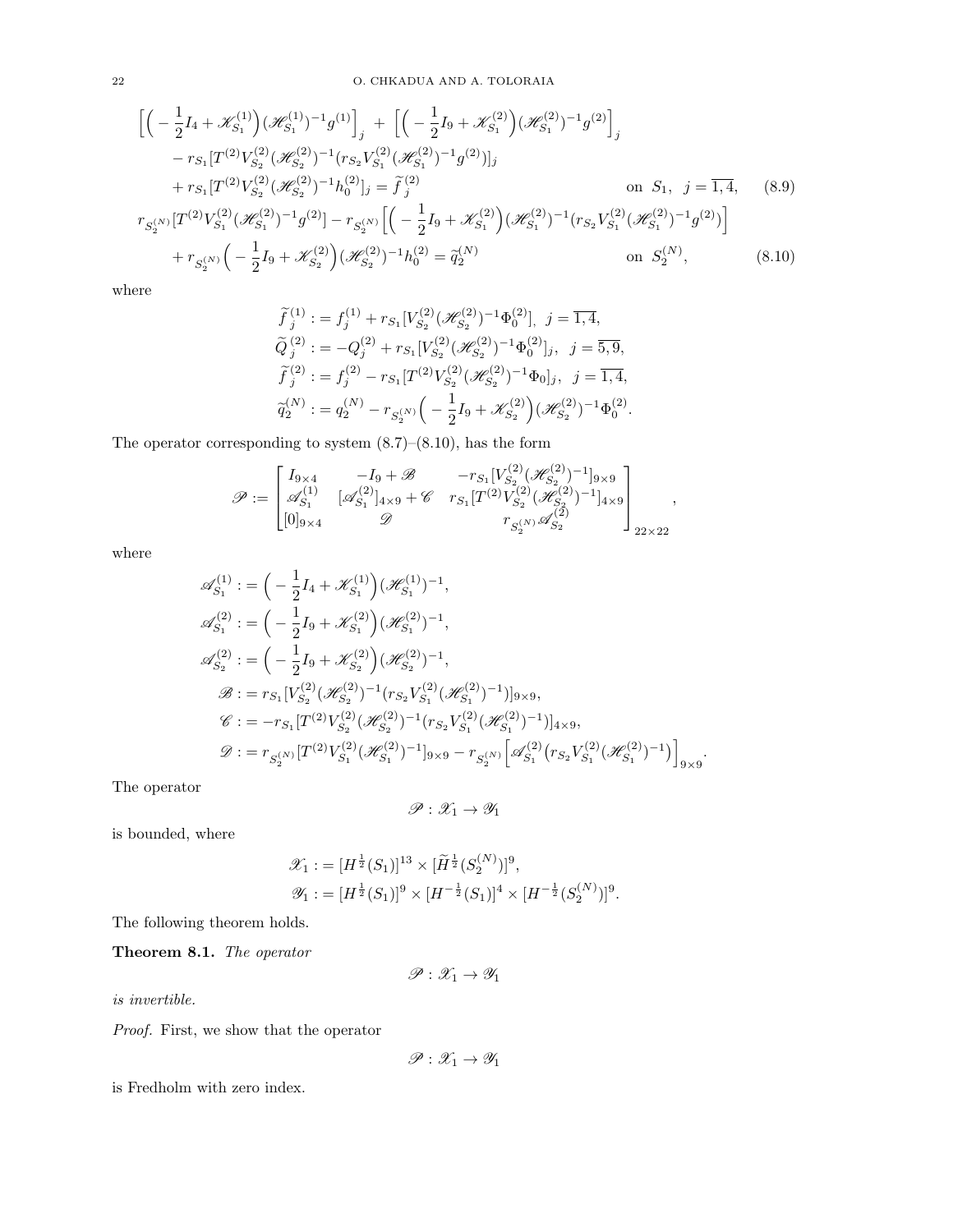Indeed, obviously, the operators

$$
r_{S_1}[V_{S_2}^{(2)}(\mathcal{H}_{S_2}^{(2)})^{-1}]_{9\times 9}: [\widetilde{H}^{\frac{1}{2}}(S_2^{(N)})]^9 \to [H^{\frac{1}{2}}(S_1)]^9,
$$
  
\n
$$
r_{S_1}[T^{(2)}V_{S_2}^{(2)}(\mathcal{H}_{S_2}^{(2)})^{-1}]_{4\times 9}: [\widetilde{H}^{\frac{1}{2}}(S_2^{(N)})]^9 \to [H^{-\frac{1}{2}}(S_1)]^4,
$$
  
\n
$$
\mathscr{B}: [H^{\frac{1}{2}}(S_1)]^9 \to [H^{\frac{1}{2}}(S_1)]^4,
$$
  
\n
$$
\mathscr{D}: [H^{\frac{1}{2}}(S_1)]^9 \to [H^{-\frac{1}{2}}(S_1)]^4,
$$
  
\n
$$
\mathscr{D}: [H^{\frac{1}{2}}(S_1)]^9 \to [H^{-\frac{1}{2}}(S_2^{(N)})]^9
$$

are compact, since  $S_1 \cap S_2 = \emptyset$ .

Now, we consider the operator

$$
\mathscr{P}_1 := \begin{bmatrix} I_{9 \times 4} & -I_9 & [0]_{9 \times 9} \\ \mathscr{A}_{S_1}^{(1)} & [\mathscr{A}_{S_1}^{(2)}]_{4 \times 9} & [0]_{4 \times 9} \\ [0]_{9 \times 4} & [0]_{9 \times 9} & r_{S_2^{(N)}} \mathscr{A}_{S_2}^{(2)} \end{bmatrix},
$$

where the operator

$$
\mathscr{P} - \mathscr{P}_1 : \mathscr{X}_1 \to \mathscr{Y}_1
$$

is compact. If we show that the operator

$$
\mathscr{P}_1:\mathscr{X}_1\to\mathscr{Y}_1
$$

is Fredholm with zero index, then the operator

$$
\mathscr{P}:\mathscr{X}_1\to\mathscr{Y}_1
$$

will be Fredholm with zero index.

Write the system corresponding to the operator  $\mathscr{P}_1$  as follows:

$$
\widetilde{g}_j^{(1)} - \widetilde{g}_j^{(2)} = \widetilde{f}_j^{(1)} \qquad \text{on } S_1, \ j = \overline{1, 4}, \tag{8.11}
$$
\n
$$
\widetilde{\approx}^{(2)} \widetilde{F} \qquad \text{on } S_1, \ j = \overline{1, 4}, \tag{8.12}
$$

$$
-\widetilde{g}_j^{(2)} = F_j \qquad \text{on } S_1, \ j = \overline{5, 9}, \tag{8.12}
$$

$$
[\mathscr{A}_{S_1}^{(1)}\tilde{g}^{(1)}]_j + [\mathscr{A}_{S_1}^{(2)}\tilde{g}^{(2)}]_j = \tilde{f}_j^{(2)} \text{ on } S_1, j = \overline{1, 4},
$$
\n(8.13)

$$
r_{S_2^{(N)}} \mathscr{A}_{S_2}^{(2)} \tilde{h}_0 = \tilde{q}_2^{(N)} \qquad \text{on } S_2^{(N)}.
$$
 (8.14)

System  $(8.11)$ – $(8.14)$  is equivalent to the following system:

$$
\widetilde{g}_j^{(1)} - \widetilde{g}_j^{(2)} = \widetilde{f}_j^{(1)} \qquad \text{on } S_1, \ j = \overline{1, 4}, \tag{8.15}
$$

$$
-\widetilde{g}_{j}^{(2)} = \widetilde{F}_{j} \qquad \text{on } S_{1}, \ j = \overline{5, 9}, \tag{8.16}
$$

$$
\left(\mathscr{A}_{S_1}^{(1)} + \overline{\mathscr{A}}_{S_1}^{(2)}\right)\widetilde{g}^{(1)} = \Psi \quad \text{on } S_1,\tag{8.17}
$$

$$
r_{S_2^{(N)}} \mathscr{A}_{S_2}^{(2)} \tilde{h}_0^{(2)} = \tilde{q}_2^{(N)} \qquad \text{on } S_2^{(N)},
$$
\n(8.18)

where

$$
\overline{\mathscr{A}}_{S_1}^{(2)} := \left[ \mathscr{A}_{S_1,ji}^{(2)} \right]_{4\times4}, \ j, i = \overline{1,4}, \quad \Psi = (\psi_1, \psi_2, \psi_3, \psi_4)^T,
$$

$$
\psi_j := \widetilde{f}_j^{(2)} + \sum_{i=1}^4 \mathscr{A}_{S_1,ji}^{(2)} \widetilde{f}_i^{(1)} + \sum_{i=5}^9 \mathscr{A}_{S_1,ji}^{(2)} \widetilde{F}_i, \ j = \overline{1,4}.
$$

The operator corresponding to system (8.15)–(8.18), has the form

$$
\mathscr{P}_2 := \begin{bmatrix} I_{9 \times 4} & -I_9 & [0]_{9 \times 9} \\ \mathscr{A}_{S_1}^{(1)} + \overline{\mathscr{A}}_{S_1}^{(2)} & [0]_{4 \times 9} & [0]_{4 \times 9} \\ [0]_{9 \times 4} & [0]_{9 \times 9} & r_{S_2^{(N)}} \mathscr{A}_{S_2}^{(2)} \end{bmatrix}_{22 \times 22}.
$$

Evidently, the operator

$$
\mathscr{P}_2:\mathscr{X}_1\to\mathscr{Y}_1
$$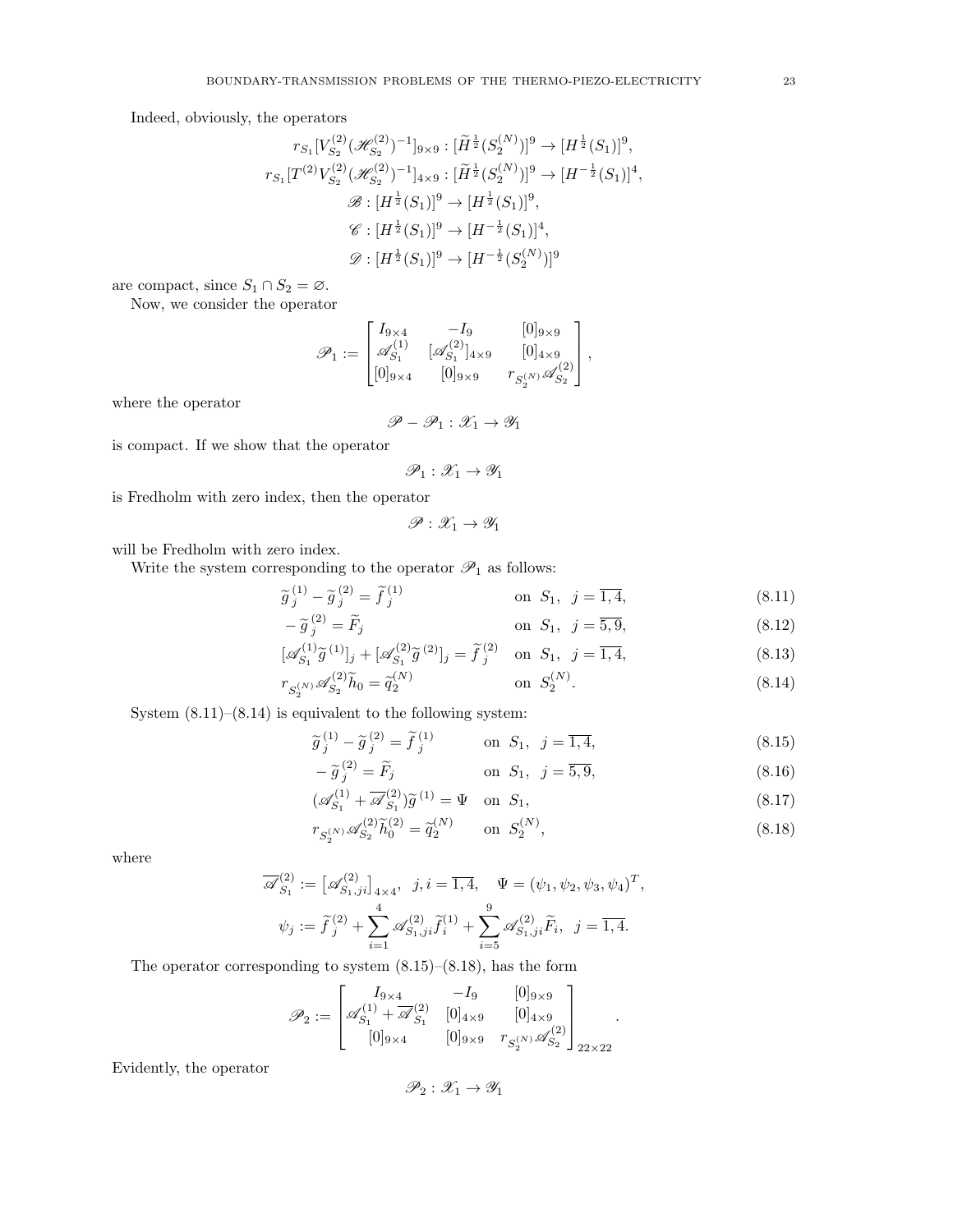is bounded.

Consider the composition

where the operator

$$
\mathscr{Q}:\mathscr{X}_1\to\mathscr{X}_1
$$

 $\mathscr{P}_3 := \mathscr{P}_2 \circ \mathscr{Q},$ 

is invertible (see Section 6).

The operator  $\mathscr{P}_3$  has the form

$$
\mathscr{P}_3:=\begin{bmatrix}-I_9&I_{9\times 4}&&[0]_{9\times 9}\\ [0]_{4\times 9}&\mathscr{A}^{(1)}_{S_1}+\overline{\mathscr{A}}^{(2)}_{S_1}&&[0]_{4\times 9}\\ [0]_{9\times 9}&&[0]_{9\times 4}&&r_{S^{(N)}_2}\mathscr{A}^{(2)}_{S_2}\end{bmatrix}_{22\times 22}.
$$

To show that the operator

$$
\mathscr{P}:\mathscr{X}_1\to\mathscr{Y}_1
$$

is Fredholm with zero index, it suffices to show that the operator

$$
\mathscr{P}_3 : \mathscr{X}_1 \to \mathscr{Y}_1
$$

is Fredholm with zero index.

Since the operator  $\mathscr{P}_3$  is triangular diagonal, it suffices to show that the operators standing on the diagonal are Fredholm with zero index.

As we know, from Lemma 6.2 it follows that the operator

$$
\mathscr{A}_{S_1}^{(1)} + \overline{\mathscr{A}}_{S_1}^{(2)} : [H^{\frac{1}{2}}(s_1)]^4 \to [H^{-\frac{1}{2}}(s_1)]^4
$$

is Fredholm with zero index, while the Poincaré–Steklov type operator

$$
r_{S_2^{(N)}} \mathscr{A}_{S_2}^{(2)} : [\widetilde{H}^{\frac{1}{2}} (S_2^{(N)})]^9 \to [H^{-\frac{1}{2}} (S_2^{(N)})]^9
$$

is invertible (see [5, Theorem 7.7]). Hence the operator

$$
\mathscr{P}_3 : \mathscr{X}_1 \to \mathscr{Y}_1
$$

is Fredholm with zero index. Then the operators

$$
\mathscr{P}_1,\mathscr{P}_2:\mathscr{X}_1\to\mathscr{Y}_1
$$

will also be Fredholm with zero index. Therefore the operator

$$
\mathscr{P} : \mathscr{X}_1 \to \mathscr{Y}_1
$$

is Fredholm with zero index.

Now we show that the operator

$$
\mathscr{P}:\mathscr{X}_1\to\mathscr{Y}_1
$$

is invertible.

The invertibility of the operator  $\mathscr P$  is derived from the uniqueness of the solution of the boundarytransmission problem  $(TM)_{\tau}$ .

Indeed, let  $(g^{(1)}, g^{(2)}, h_0^{(2)}) \in \mathcal{X}_1$  be a solution of the homogeneous equation

$$
\mathscr{P}(g^{(1)}, g^{(2)}, h_0^{(2)})^{\top} = 0.
$$
\n(8.19)

We construct the following potentials:

$$
U^{(1)} = V_{S_1}^{(1)} (\mathcal{H}_{S_1}^{(1)})^{-1} g^{(1)}, \tag{8.20}
$$

$$
U^{(2)} = V_{S_1}^{(2)} (\mathcal{H}_{S_1}^{(2)})^{-1} g^{(2)} + V_{S_2}^{(2)} (\mathcal{H}_{S_2}^{(2)})^{-1} h_0^{(2)}.
$$
 (8.21)

Since  $(g^{(1)}, g^{(2)}, h_0^{(2)})^{\top}$  is a solution of the homogeneous equation (8.19), i.e., of the homogeneous system  $(8.7)$ – $(8.10)$ , it is clear that  $(U<sup>(1)</sup>, U<sup>(2)</sup>)$  will be a solution of the homogeneous boundarytransmission problem  $(TM)_{\tau}$ . Then from the uniqueness theorem of problem  $(TM)_{\tau}$  there follows that

$$
U^{(1)} \equiv 0 \quad \text{in} \ \Omega_1,\tag{8.22}
$$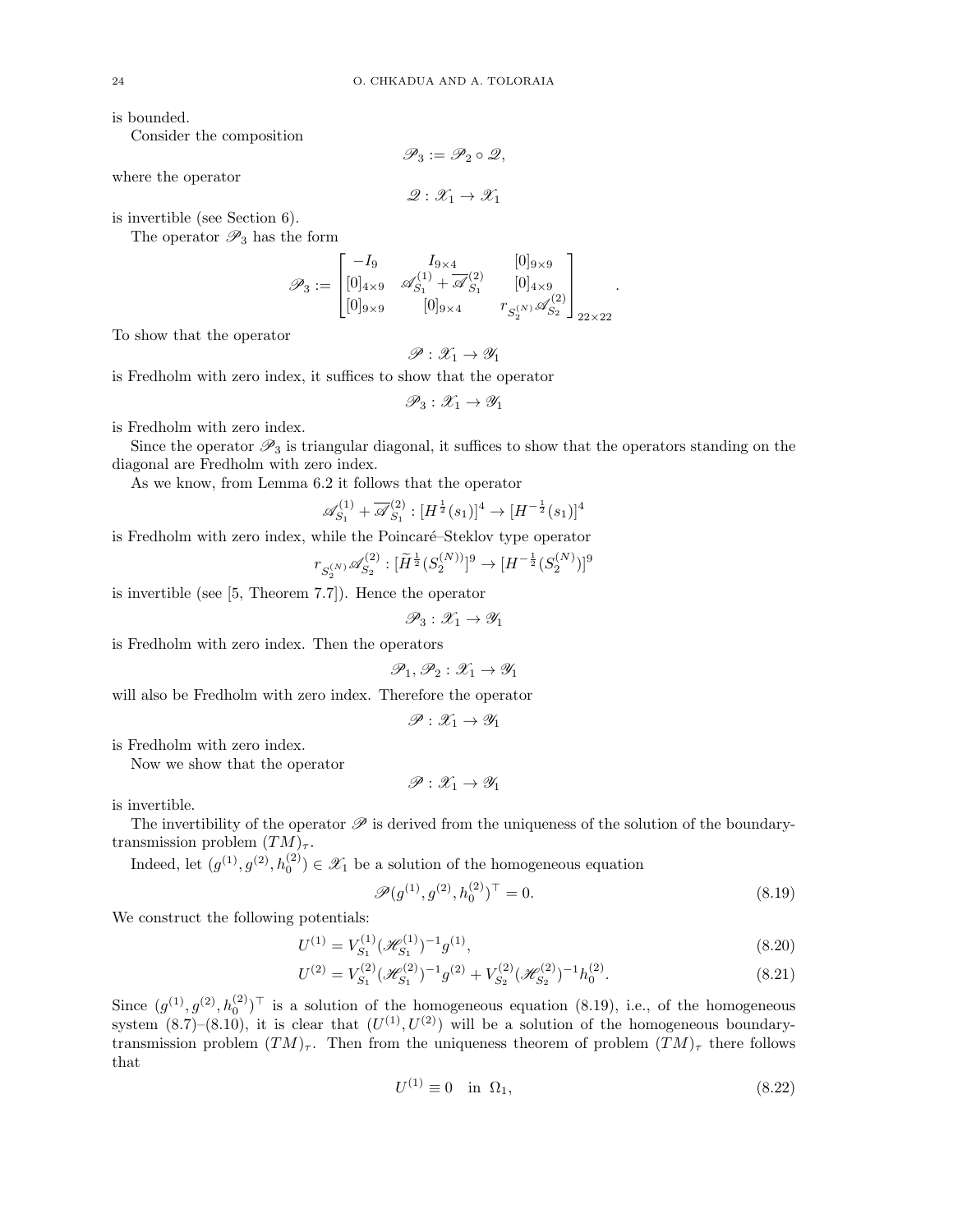$$
U^{(2)} \equiv 0 \quad \text{in} \ \Omega_2. \tag{8.23}
$$

Since the single layer potentials are continuous in space  $\mathbb{R}^3$ , we have

$$
{U^{(1)}}^+ = {U^{(1)}}^- = 0 \text{ on } S_1,
$$
  

$$
{U^{(2)}}^+ = {U^{(2)}}^- = 0 \text{ on } S_1 \cup S_2.
$$

Hence the vector functions  $U^{(1)}$  and  $U^{(2)}$  satisfy the following Dirichlet problems:

$$
\begin{cases} A^{(1)}(\partial_x, \tau)U^{(1)} = 0 & \text{in } \mathbb{R}^3 \setminus \overline{\Omega_1}, \\ \{U^{(1)}\}^- = 0 & \text{on } S_1, \end{cases}
$$

and

$$
\begin{cases} A^{(2)}(\partial_x, \tau)U^{(2)}=0 \quad &\text{in} \ \ \mathbb{R}^3\setminus\overline{\Omega_2}, \\ \{U^{(2)}\}^- = 0 \quad &\text{on} \ \ S_1\cup S_2. \end{cases}
$$

From the uniqueness of solutions of the Dirichlet problem it follows that these problems have only trivial solution, i.e.,

$$
U^{(1)} \equiv 0 \quad \text{in } \mathbb{R}^3 \setminus \overline{\Omega_1},
$$
  

$$
U^{(2)} \equiv 0 \quad \text{in } \mathbb{R}^3 \setminus \overline{\Omega_2}.
$$

Hence from  $(8.22)$  and  $(8.23)$ , we get

$$
U^{(1)} \equiv 0 \quad \text{in } \mathbb{R}^3,
$$
  

$$
U^{(2)} \equiv 0 \quad \text{in } \mathbb{R}^3.
$$

Then applying the jump formulas of potentials (8.20) and (8.21), we get

$$
\{T^{(1)}U^{(1)}\}^- - \{T^{(1)}U^{(1)}\}^+ = g^{(1)} = 0 \text{ on } S_1,
$$
  

$$
\{T^{(2)}U^{(2)}\}^- - \{T^{(2)}U^{(2)}\}^+ = g^{(2)} = 0 \text{ on } S_1,
$$
  

$$
\{T^{(2)}U^{(2)}\}^- - \{T^{(2)}U^{(2)}\}^+ = h_0^{(2)} = 0 \text{ on } S_2.
$$

Ker  $\mathscr{P} = \{0\}$ 

Ker  $\mathscr{P}^* = \{0\}.$ 

 $\mathscr{P}: \mathscr{X}_1 \to \mathscr{Y}_1$ 

Therefore we obtain

and, since ind  $\mathscr{P} = 0$ , we have

Thus the operator

is invertible, and Theorem 8.1 is proved.

The invertibility of the operator  $\mathscr P$  implies the unique solvability of systems  $(8.7)$ – $(8.10)$  and  $(8.1)$ – $(8.5)$ . Consequently, we obtain the unique solvability of the mixed type boundary-transmission problem  $(TM)_{\tau}$ .

Thus we obtain the existence and uniqueness theorem of the mixed type boundary-transmission problem  $(TM)_{\tau}$ .

**Theorem 8.2.** Let  $S_1, S_2 \in C^{\infty}$ ,  $\tau = \sigma + i\omega$ ,  $\sigma > \sigma_0 > 0$ ,  $\omega \in \mathbb{R}$ , and

$$
f_j^{(1)} \in H^{\frac{1}{2}}(S_1), \quad f_j^{(2)} \in H^{-\frac{1}{2}}(S_2), \quad j = \overline{1, 4},
$$
  

$$
Q_j^{(2)} \in H^{\frac{1}{2}}(S_1), \quad j = \overline{5, 9}, \quad p_2^{(D)} \in [H^{\frac{1}{2}}(S_2^{(D)})]^9, \quad q_2^{(N)} \in [H^{-\frac{1}{2}}(S_2^{(N)})]^9.
$$

Then the mixed boundary-transmission problem  $(TM)_{\tau}$  has a unique solution

$$
(U^{(1)}, U^{(2)}) \in [H^1(\Omega_1)]^4 \times [H^1(\Omega_2)]^9,
$$

which is presented in the following form:

$$
U^{(1)} = V_{S_1}^{(1)} (\mathscr{H}_{S_1}^{(1)})^{-1} g^{(1)} \qquad \qquad \text{in } \Omega_1,
$$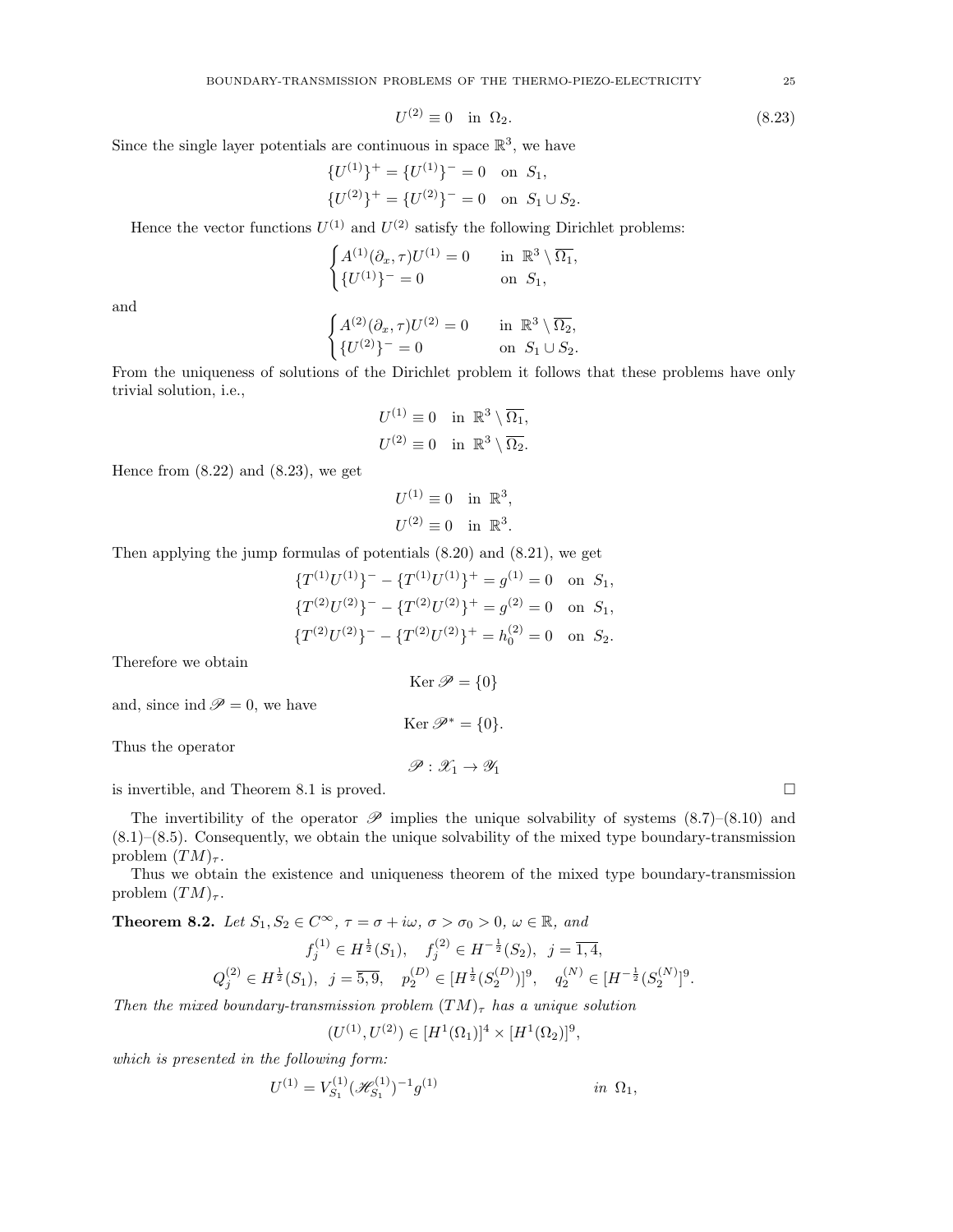$$
U^{(2)} = V_{S_1}^{(2)} (\mathcal{H}_{S_1}^{(2)})^{-1} g^{(2)} + V_{S_2}^{(2)} (\mathcal{H}_{S_2}^{(2)})^{-1} h^{(2)} \text{ in } \Omega_2,
$$

where  $g^{(1)}$ ,  $g^{(2)}$ ,  $h^{(2)}$  are the unique solutions of system  $(8.1)$ - $(8.5)$ .

Let us introduce the notation

$$
d := \frac{c b_0^{(2)} + p \lambda_1^{(2)} + q \nu_2^{(2)}}{2\gamma^{(2)}},
$$

where

$$
c := \frac{1}{2} (b_0^{(2)} b_{11} + \lambda_1^{(2)} b_{21} + \nu_2^{(2)} b_{31}), \quad p := \frac{1}{2} (b_0^{(2)} b_{12} + \lambda_1^{(2)} b_{22} + \nu_2^{(2)} b_{32}),
$$

$$
q := \frac{1}{2} (b_0^{(2)} b_{13} + \lambda_1^{(2)} b_{23} + \nu_2^{(2)} b_{33}),
$$

$$
[b_{jk}]_{3 \times 3} := \begin{bmatrix} a_0^{(2)} & -\lambda_2^{(2)} & \nu_1^{(2)} \\ \lambda_2^{(2)} & \chi^{(2)} & \nu_3^{(2)} \\ \nu_1^{(2)} & -\nu_3^{(2)} & k^{(2)} \end{bmatrix}^{-1}.
$$

The following regularity theorem holds.

**Theorem 8.3.** Suppose  $S_1, S_2 \in C^{\infty}$  and

$$
f_j^{(1)} \in C^{\infty}(S_1), \quad f_j^{(2)} \in C^{\infty}(S_1), \quad j = \overline{1, 4},
$$
  

$$
Q_j^{(2)} \in C^{\infty}(S_1), \quad j = \overline{5, 9}, \quad p_2^{(D)} \in [C^{\infty}(\overline{S_2^{(D)}})]^9, \quad q_2^{(N)} \in [C^{\infty}(\overline{S_2^{(N)}})]^9.
$$

Then

1) If  $d < 0$ , then the unique solution  $(U^{(1)}, U^{(2)})$  to the mixed boundary-transmission problem  $(TM)_{\tau}$  belongs to  $[C^{\infty}(\overline{\Omega_1})]^4 \times [C^{\gamma_1}(\overline{\Omega_2})]^9$ , i.e.

$$
(U^{(1)},U^{(2)})\in [C^\infty(\overline{\Omega_1})]^4\times [C^{\gamma_1}(\overline{\Omega_2})]^9,
$$

where  $\gamma_1 = \frac{1}{2} - \frac{1}{\pi} \arctg 2\sqrt{-d}$ ,  $\gamma_1$  depends on the material constants, does not depend on the geometry of the exceptional line  $\ell_m = \partial S_2^{(D)} = \partial S_2^{(N)}$  and may take any values from the interval  $(0, \frac{1}{2})$ .

2) If  $d \geq 0$ , then the unique solution to the corresponding boundary-transmission problem  $(TM)_{\tau}$ 

$$
(U^{(1)}, U^{(2)}) \in [C^{\infty}(\overline{\Omega_1})]^4 \times [C^{\frac{1}{2}}(\overline{\Omega_2})]^9.
$$

Proof of this theorem follows from the work [5] (see Section 9), where the asymptotic properties and the smoothness of solutions of mixed problem are studied near the change of boundary conditions, i.e., near the line  $\ell_m$  (cf. [2,3]). Note that the smoothness of the vector function  $U^{(2)}$  is finite in a neighborhood of  $\ell_m$ , but taking into account the data conditions of the Theorem 8.3, outside this neighborhood it is infinitely differentiable, i.e., belongs to the class  $C^{\infty}$ .

#### **REFERENCES**

- 1. M. S. Agranovich, Elliptic singular integro-differential operators. (Russian) Uspehi Mat. Nauk 20 (1965), no. 5 (125), 3–120.
- 2. T. Buchukuri, O. Chkadua and D. Natroshvili, Mixed boundary value problems of pseudo-oscillations of generalized thermopiezoelectricity for solids with interior cracks. Intgral Equations and Operator Theory, 64 (2009), no. 4, 495–537.
- 3. T. Buchukuri, O. Chkadua, D. Natroshvili, Mixed boundary value problems of pseudo-oscillations of generalized thermo-electro-magneto-elasticity theory for solids with interior cracks. Trans. A. Razmadze Math. Inst. 170 (2016), no. 3, 308–351.
- 4. T. Buchukuri, O. Chkadua, D. Natroshvili, Mathematical Problems of Generalized Thermo-Electrictro-Magneto-Elasticity Theory. Mem. Differ. Equ. Math. Phys.  $68$  (2016), 1-166.
- 5. T. Buchukuri, O. Chkadua, D. Natroshvili, Mixed and crack type problems of the thermopiezoelectricity theory without energy dissipation. Mem. Differ. Equ. Math. Phys. 74 (2018), 39-78.
- 6. T. Buchukuri, O. Chkadua, R. Duduchava, D. Natroshvili, Interface crack problems for metallic-piezoelectric composite structures. Mem. Differ. Equ. Math. Phys. 55 (2012), 1–150.
- 7. A. C. Eringen, Microcontinuum Field Theories. I. Foundations and Solids. Springer-Verlag, New York, 1999.